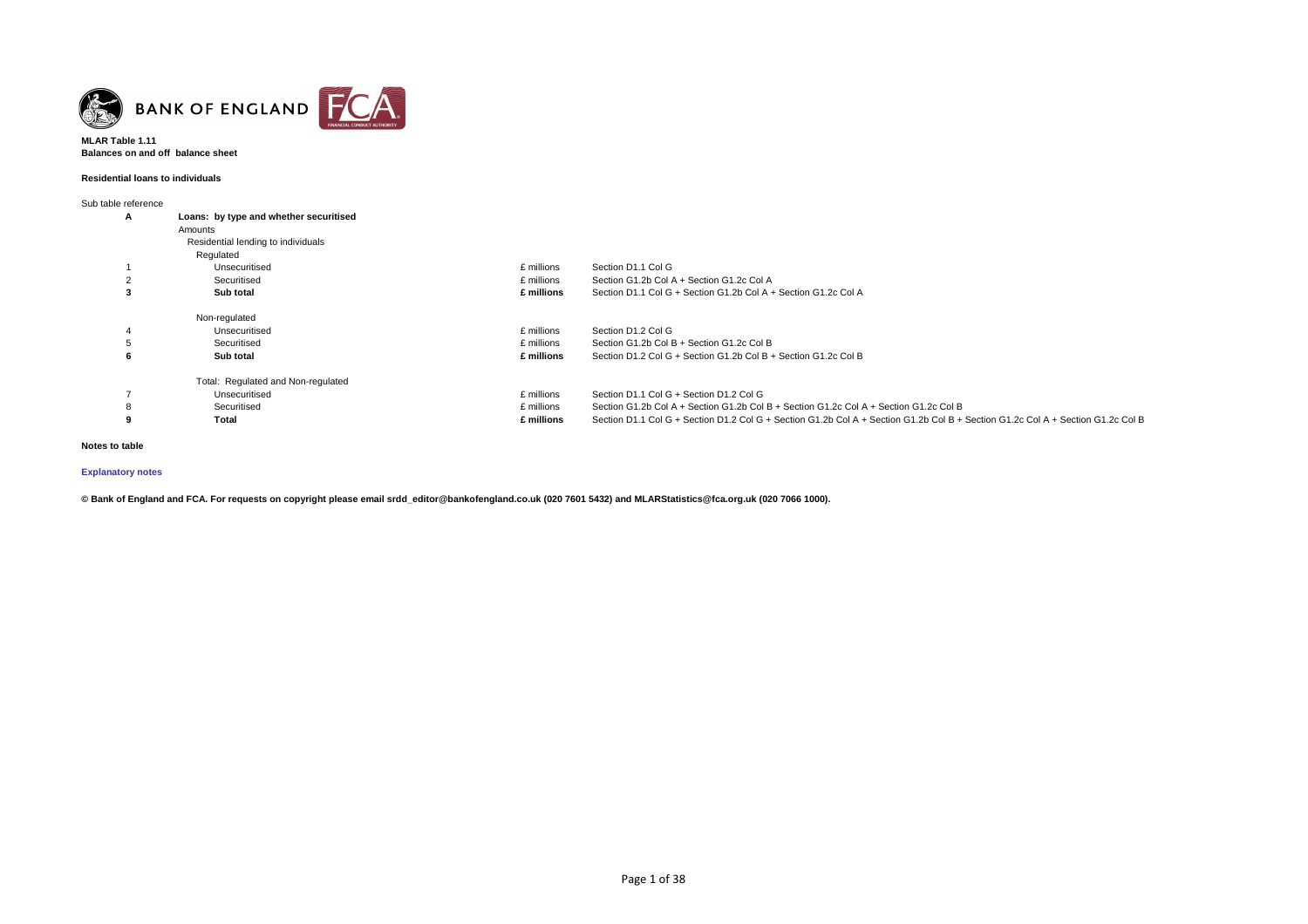

**MLAR Table 1.21 Business flows**

Sub table reference **A Residential loans to individuals : Regulated** Business flows 1 Gross advances £ millions Section D1.1 Col B 2 Net advances £ millions Section D1.1 Col B - Section D1.1 Col C 3 New commitments £ millions Section D4.1d Col B - Section D4.1d Col C Balance outstanding 4 Loans (exc overdrafts) £ millions Section D1.1 Col G 5 Commitments stock £ millions Section D4.1d Col F Overdrafts (secured) 6 Net movement in qtr **Example 2018** of the movement in qtr and the section Section D1.1 Col H [Qn = Qn - 1]<br>6 Thillions Section D1.1 Col H 7 **Overdraft balances** 8 Aggregate of credit limits **Example 20 Aggregate of credit limits Example 20 Aggregate of credit limits Example 20 Aggregate** of credit limits **Aggregate Aggregate** of credit limits **Aggregate Aggregate Aggrega B Residential loans to individuals : Non regulated** Business flows 1 Gross advances £ millions Section D1.2 Col B 2 Net advances £ millions Section D1.2 Col B - Section D1.2 Col C 3 New commitments £ millions Section D4.2d Col B - Section D4.2d Col C Balance outstanding 4 Loans (exc overdrafts) £ millions Section D1.2 Col G 5 Commitments stock £ millions Section D4.2d Col F Overdrafts (secured) 6 Net movement in qtr **E** millions Section D1.2 Col H [Qn = Qn - 1]<br>
7 Dverdraft balances **E** millions Section D1.2 Col H 7 Overdraft balances £ millions Section D1.2 Col H 8 Aggregate of credit limits **Example 2018** Aggregate of credit limits **Example 2018** Aggregate of credit limits **Aggregate** of credit limits **Aggregate Aggregate** of credit limits **Aggregate Aggregate Aggregate Ag C Residential loans to individuals : All (Regulated and Non-regulated)** Business flows<br>Gross advances £ millions Section D1.1 Col B + Section D1.2 Col B 2 Net advances £ millions (Section D1.1 Col B - Section D1.1 Col C) + (Section D1.2 Col B - Section D1.2 Col C) 3 New commitments £ millions Section D4.1d Col B - Section D4.1d Col C + Section D4.2d Col B - Section D4.2d Col C Balance outstanding 4 Loans (exc overdrafts) £ millions Section D1.1 Col G + Section D1.2 Col G 5 Commitments stock £ millions Section D4.1d Col F + Section D4.2d Col F Overdrafts (secured) 6 Net movement in qtr £ millions Section D1.1 Col H + Section D1.2 Col H [Qn - Qn - 1] Section D1.1 Col H + Section D1.2 Col H 8 Aggregate of credit limits £ millions Section D1.1 Col I + Section D1.2 Col I

**Notes to table**

**© Bank of England and FCA. For requests on copyright please email srdd\_editor@bankofengland.co.uk (020 7601 5432) and MLARStatistics@fca.org.uk (020 7066 1000).**

**[Explanatory notes](http://www.bankofengland.co.uk/statistics/Pages/iadb/notesiadb/capital_issues.aspx)**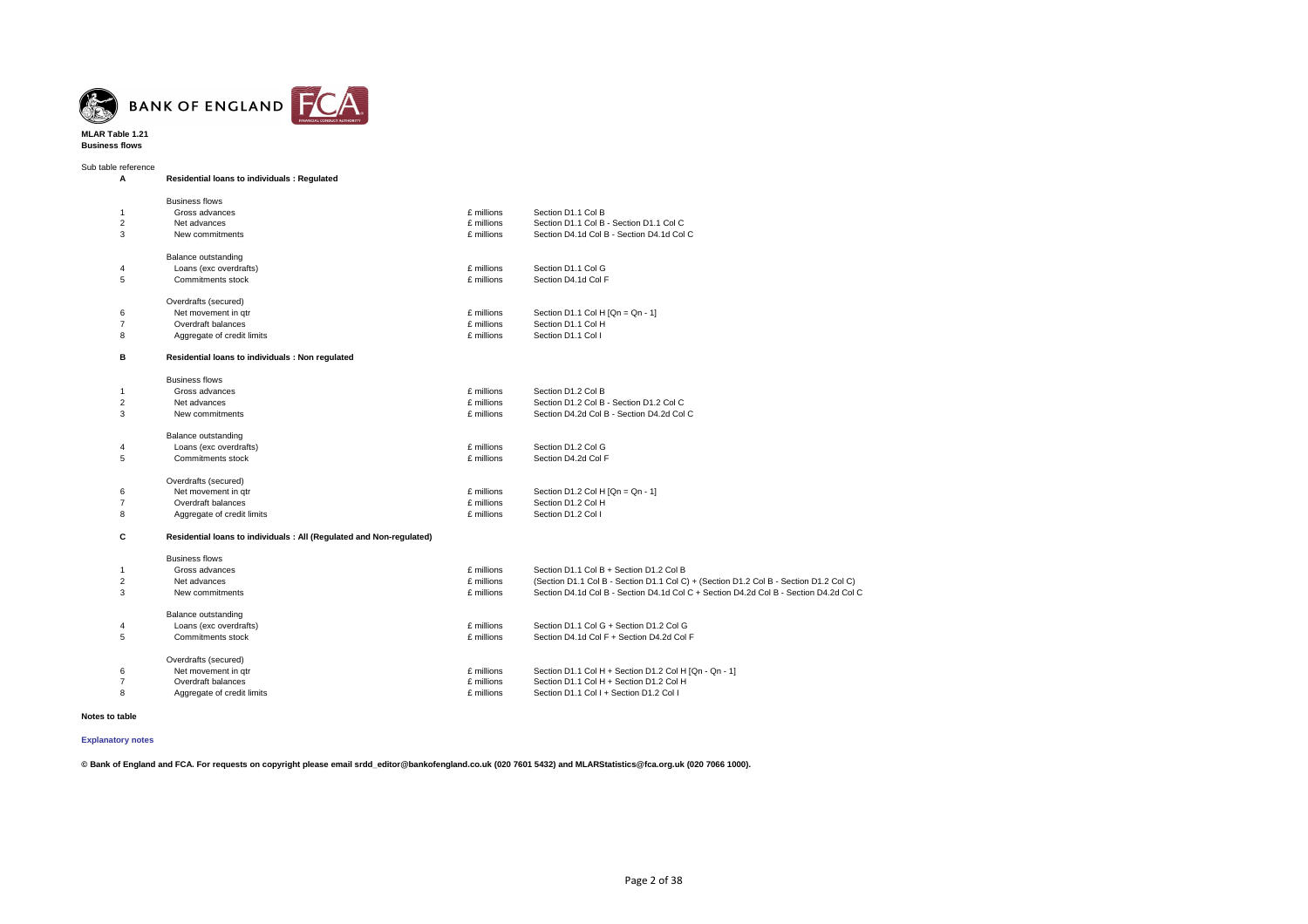

**MLAR Table 1.22 Residential loans to individuals : Interest rate analysis**

| Sub table reference |                                                                 |          |                                         |
|---------------------|-----------------------------------------------------------------|----------|-----------------------------------------|
| A                   | <b>Residential loans to individuals: Regulated</b>              |          |                                         |
|                     | Interest rates: basis, link to Bank Rate and weighted averages  |          |                                         |
|                     | Per cent of business at fixed rates                             |          |                                         |
| 1                   | Gross advances                                                  | Per cent | Section D3.2 Col B / Section D3.2 Col A |
| $\overline{2}$      | Balances outstanding                                            | Per cent | Section D3.1 Col B / Section D3.1 Col A |
|                     | Per cent of business above Bank Rate                            |          |                                         |
|                     | Gross advances                                                  |          |                                         |
| 3                   | Less than 2% above                                              | Per cent | Section D3.2 Col D / Section D3.2 Col A |
| $\overline{4}$      | $2 < 3$ % above                                                 | Per cent | Section D3.2 Col E / Section D3.2 Col A |
| 5                   | $3 < 4$ % above                                                 | Per cent | Section D3.2 Col F / Section D3.2 Col A |
| 6                   | 4% or more above                                                | Per cent | Section D3.2 Col G / Section D3.2 Col A |
|                     |                                                                 |          |                                         |
|                     | Balances outstanding                                            |          |                                         |
| 7                   | Less than 2% above                                              | Per cent | Section D3.1 Col D / Section D3.1 Col A |
| 8                   | $2 < 3$ % above                                                 | Per cent | Section D3.1 Col E / Section D3.1 Col A |
| 9                   | $3 < 4$ % above                                                 | Per cent | Section D3.1 Col F / Section D3.1 Col A |
| 10                  | 4% or more above                                                | Per cent | Section D3.1 Col G / Section D3.1 Col A |
|                     | Overall weighted average interest rates                         |          |                                         |
|                     | Gross advances                                                  |          |                                         |
| 11                  | Fixed rate loans                                                | Per cent | Section D3.2 Col I                      |
| 12                  | Variable rate loans                                             | Per cent | Section D3.2 Col J                      |
| 13                  | All loans                                                       | Per cent | Section D3.2 Col H                      |
|                     | Balances outstanding                                            |          |                                         |
| 14                  | Fixed rate loans                                                | Per cent | Section D3.1 Col I                      |
| 15                  | Variable rate loans                                             | Per cent | Section D3.1 Col J                      |
| 16                  | All loans                                                       | Per cent | Section D3.1 Col H                      |
|                     |                                                                 |          |                                         |
| в                   | Residential loans to individuals : Non regulated                |          |                                         |
|                     | Interest rates : basis, link to Bank Rate and weighted averages |          |                                         |
|                     | Per cent of business at fixed rates                             |          |                                         |
| 1                   | Gross advances                                                  | Per cent | Section D3.4 Col B / Section D3.4 Col A |
| $\overline{2}$      | Balances outstanding                                            | Per cent | Section D3.3 Col B / Section D3.3 Col A |
|                     |                                                                 |          |                                         |
|                     | Per cent of business above Bank Rate                            |          |                                         |
|                     | Gross advances                                                  |          |                                         |
| 3                   | Less than 2% above                                              | Per cent | Section D3.4 Col D / Section D3.4 Col A |
| $\overline{4}$      | $2 < 3$ % above                                                 | Per cent | Section D3.4 Col E / Section D3.4 Col A |
| 5                   | $3 < 4$ % above                                                 | Per cent | Section D3.4 Col F / Section D3.4 Col A |
| 6                   | 4% or more above                                                | Per cent | Section D3.4 Col G / Section D3.4 Col A |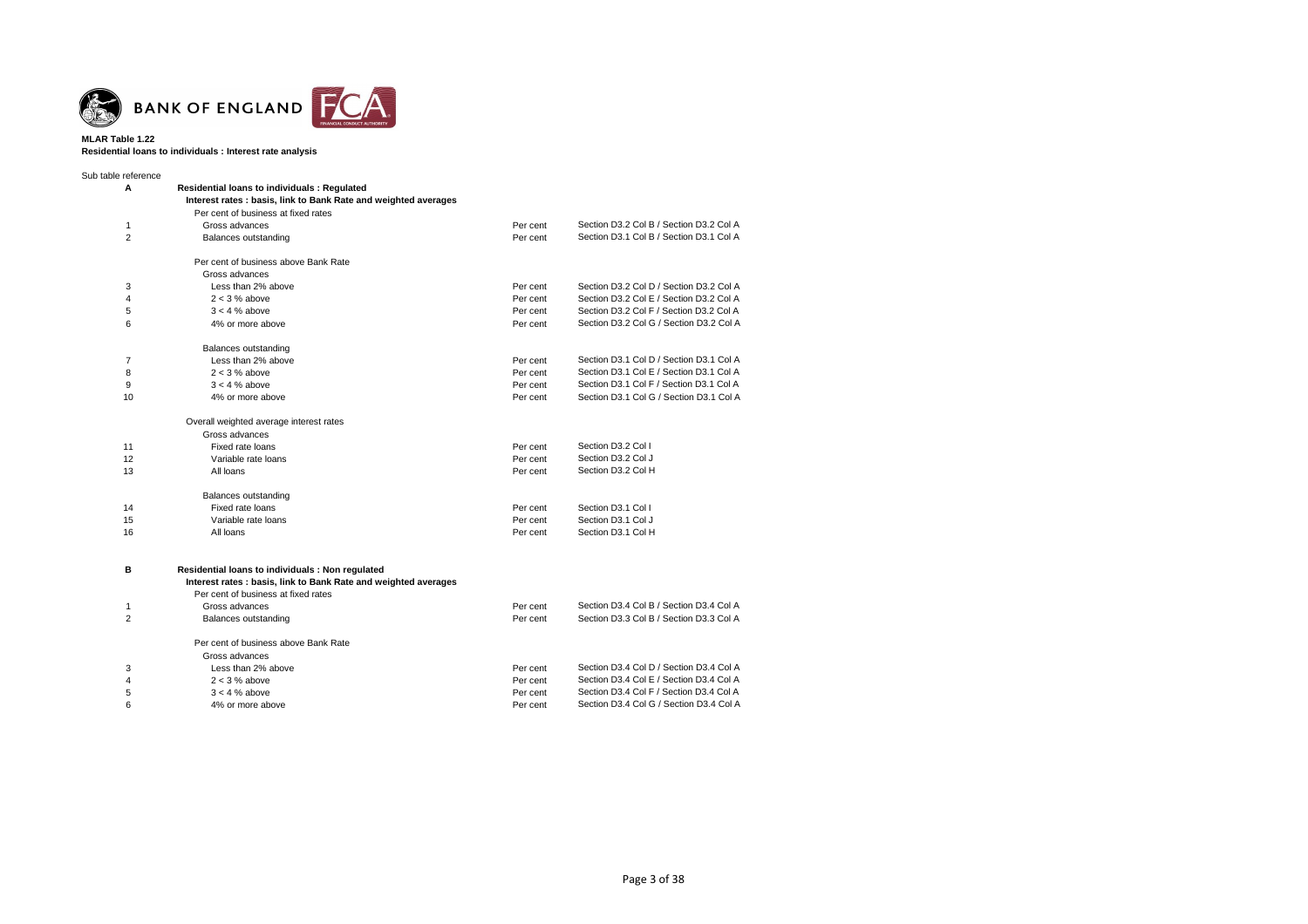

**Residential loans to individuals : Interest rate analysis**

| B (cont.)      |                                                                      |          |                                                                                                                                     |
|----------------|----------------------------------------------------------------------|----------|-------------------------------------------------------------------------------------------------------------------------------------|
|                | <b>Balances outstanding</b>                                          |          |                                                                                                                                     |
| 7              | Less than 2% above                                                   | Per cent | Section D3.3 Col D / Section D3.3 Col A                                                                                             |
| 8              | $2 < 3$ % above                                                      | Per cent | Section D3.3 Col E / Section D3.3 Col A                                                                                             |
| 9              | $3 < 4$ % above                                                      | Per cent | Section D3.3 Col F / Section D3.3 Col A                                                                                             |
| 10             | 4% or more above                                                     | Per cent | Section D3.3 Col G / Section D3.3 Col A                                                                                             |
|                | Overall weighted average interest rates                              |          |                                                                                                                                     |
|                | Gross advances                                                       |          |                                                                                                                                     |
| 11             | Fixed rate loans                                                     | Per cent | Section D3.4 Col I                                                                                                                  |
| 12             | Variable rate loans                                                  | Per cent | Section D3.4 Col J                                                                                                                  |
| 13             | All loans                                                            | Per cent | Section D3.4 Col H                                                                                                                  |
|                | <b>Balances outstanding</b>                                          |          |                                                                                                                                     |
| 14             | Fixed rate loans                                                     | Per cent | Section D3.3 Col I                                                                                                                  |
| 15             | Variable rate loans                                                  | Per cent | Section D3.3 Col J                                                                                                                  |
| 16             | All loans                                                            | Per cent | Section D3.3 Col H                                                                                                                  |
| C              | Residential loans to individuals : All (regulated and Non-regulated) |          |                                                                                                                                     |
|                | Interest rates : basis, link to Bank Rate and weighted averages      |          |                                                                                                                                     |
|                | Per cent of business at fixed rates                                  |          |                                                                                                                                     |
| -1             | Gross advances                                                       | Per cent | (Section D3.2 Col B + Section D3.4 Col B) / (Section D3.2 Col A + Section D3.4 Col A)                                               |
| $\overline{2}$ | <b>Balances outstanding</b>                                          | Per cent | (Section D3.1 Col B + Section D3.3 Col B) / (Section D3.1 Col A + Section D3.3 Col A)                                               |
|                | Percent of business above Bank Rate                                  |          |                                                                                                                                     |
|                | Gross advances                                                       |          |                                                                                                                                     |
| 3              | Less than 2% above                                                   | Per cent | (Section D3.2 Col D + Section D3.4 Col D) / (Section D3.2 Col A + Section D3.4 Col A)                                               |
|                | $2 < 3$ % above                                                      | Per cent | (Section D3.2 Col E + Section D3.4 Col E) / (Section D3.2 Col A + Section D3.4 Col A)                                               |
| 5              | $3 < 4$ % above                                                      | Per cent | (Section D3.2 Col F + Section D3.4 Col F) / (Section D3.2 Col A + Section D3.4 Col A)                                               |
| 6              | 4% or more above                                                     | Per cent | (Section D3.2 Col G + Section D3.4 Col G) / (Section D3.2 Col A + Section D3.4 Col A)                                               |
|                | <b>Balances outstanding</b>                                          |          |                                                                                                                                     |
| 7              | Less than 2% above                                                   | Per cent | (Section D3.1 Col D + Section D3.3 Col D) / (Section D3.1 Col A + Section D3.3 Col A)                                               |
| 8              | $2 < 3$ % above                                                      | Per cent | (Section D3.1 Col E + Section D3.3 Col E) / (Section D3.1 Col A + Section D3.3 Col A)                                               |
| 9              | $3 < 4$ % above                                                      | Per cent | (Section D3.1 Col F + Section D3.3 Col F) / (Section D3.1 Col A + Section D3.3 Col A)                                               |
| 10             | 4% or more above                                                     | Per cent | (Section D3.1 Col G + Section D3.3 Col G) / (Section D3.1 Col A + Section D3.3 Col A)                                               |
|                | Overall weighted average interest rates                              |          |                                                                                                                                     |
|                | Gross advances                                                       |          |                                                                                                                                     |
| 11             | Fixed rate loans                                                     | Per cent | ((Section D3.2 Col I * Section D3.2 Col B) + (Section D3.4 Col I * Section D3.4 Col B)) / (Section D3.2 Col B + Section D3.4 Col B) |
| 12             | Variable rate loans                                                  | Per cent | ((Section D3.2 Col J * Section D3.2 Col C) + (Section D3.4 Col J * Section D3.4 Col C)) / (Section D3.2 Col C + Section D3.4 Col C) |
| 13             | All loans                                                            | Per cent | ((Section D3.2 Col H * Section D3.2 Col A) + (Section D3.4 Col H * Section D3.4 Col A)) / (Section D3.2 Col A + Section D3.4 Col A) |
|                | <b>Balances outstanding</b>                                          |          | ((Section D3.1 Col I * Section D3.1 Col B) + (Section D3.3 Col I * Section D3.3 Col B)) / (Section D3.1 Col B + Section D3.3 Col B) |
| 14             | Fixed rate loans                                                     | Per cent | ((Section D3.1 Col J * Section D3.1 Col C) + (Section D3.3 Col J * Section D3.3 Col C)) / (Section D3.1 Col C + Section D3.3 Col C) |
| 15             | Variable rate loans                                                  | Per cent | ((Section D3.1 Col H * Section D3.1 Col A) + (Section D3.3 Col H * Section D3.3 Col A)) / (Section D3.1 Col A + Section D3.3 Col A) |
| 16             | All loans                                                            | Per cent |                                                                                                                                     |

**Notes to table**

**© Bank of England and FCA. For requests on copyright please email srdd\_editor@bankofengland.co.uk (020 7601 5432) and MLARStatistics@fca.org.uk (020 7066 1000).**

**[Explanatory notes](http://www.bankofengland.co.uk/statistics/Pages/iadb/notesiadb/capital_issues.aspx)**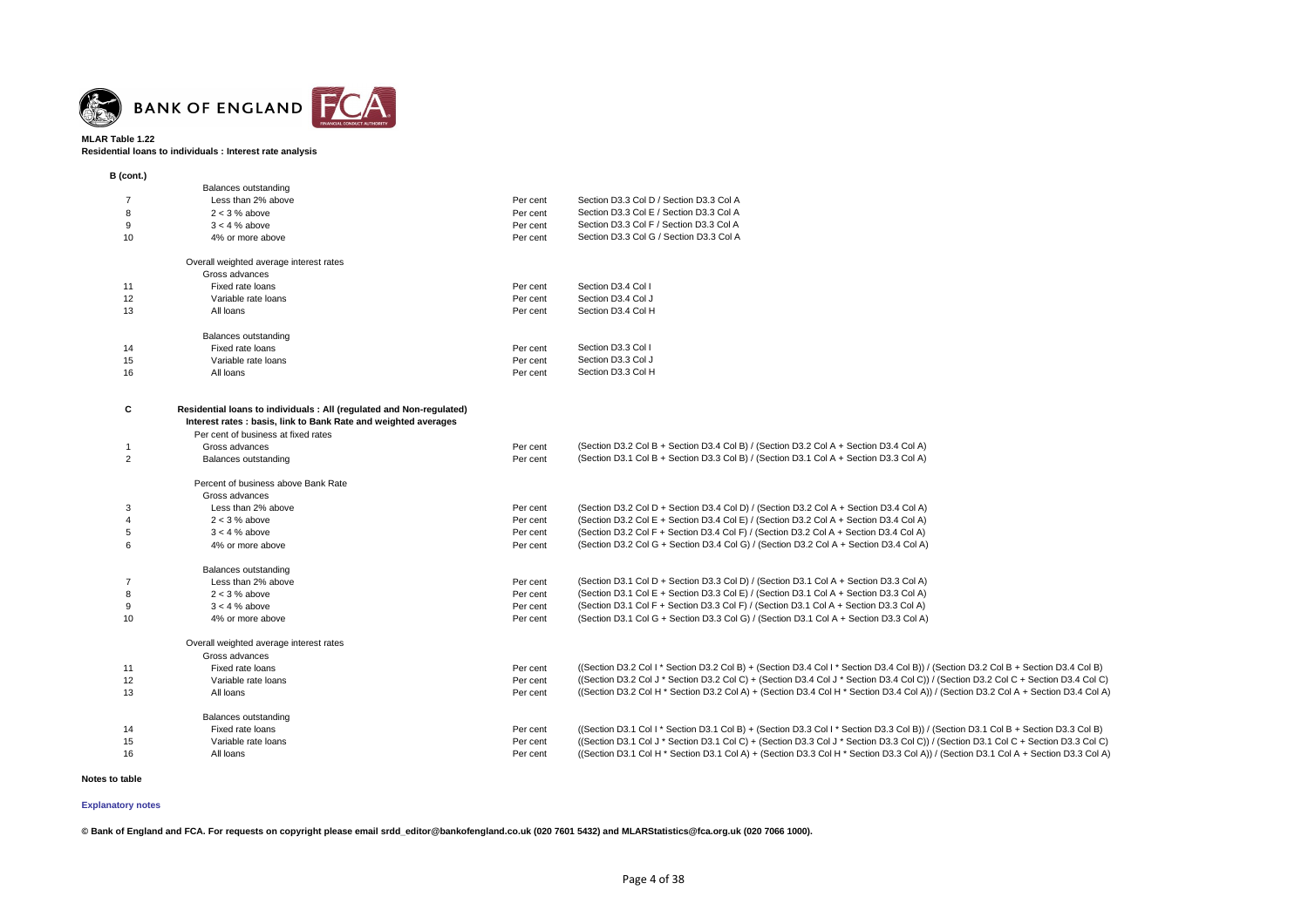

### **MLAR Table 1.31 Residential loans to individuals : Income multiple and LTV**

Sub table reference

| ,,,,,,,,,,,,,<br>Α    | <b>Residential loans to individuals: Requlated</b> |          |                                                                                                                                                                                                 |
|-----------------------|----------------------------------------------------|----------|-------------------------------------------------------------------------------------------------------------------------------------------------------------------------------------------------|
|                       | Income multiple                                    |          |                                                                                                                                                                                                 |
|                       | Single:                                            |          |                                                                                                                                                                                                 |
| -1                    | Less than 2.50                                     | Per cent | (Section E1.1 Col A + Section E1.1 Col B + Section E1.1 Col C + Section E1.1 Col D) / Section D1.1 Col B                                                                                        |
| 2                     | 2.50 < 3.00                                        | Per cent | (Section E1.2 Col A + Section E1.2 Col B + Section E1.2 Col C + Section E1.2 Col D) / Section D1.1 Col B                                                                                        |
| 3                     | 3.00 < 3.50                                        | Per cent | (Section E1.3 Col A + Section E1.3 Col B + Section E1.3 Col C + Section E1.3 Col D) / Section D1.1 Col B                                                                                        |
| $\boldsymbol{\Delta}$ | 3.50 < 4.00                                        | Per cent | (Section E1.4 Col A + Section E1.4 Col B + Section E1.4 Col C + Section E1.4 Col D) / Section D1.1 Col B                                                                                        |
| 5                     | 4.00 or over                                       | Per cent | (Section E1.5 Col A + Section E1.5 Col B + Section E1.5 Col C + Section E1.5 Col D) / Section D1.1 Col B                                                                                        |
| 6                     | Other                                              | Per cent | (Section E1.6 Col A + Section E1.6 Col B + Section E1.6 Col C + Section E1.6 Col D) / Section D1.1 Col B                                                                                        |
| $\overline{7}$        | Total on Single income                             | Per cent | (Section E1.7 Col A + Section E1.7 Col B + Section E1.7 Col C + Section E1.7 Col D) / Section D1.1 Col B                                                                                        |
| 8                     | of which: Not evidenced                            | Per cent | (Section E1.7a Col A + Section E1.7a Col B + Section E1.7a Col C + Section E1.7a Col D) / Section D1.1 Col B                                                                                    |
|                       |                                                    |          |                                                                                                                                                                                                 |
|                       | Joint:<br>Less than 2.00                           |          | (Section E2.1 Col A + Section E2.1 Col B + Section E2.1 Col C + Section E2.1 Col D) / Section D1.1 Col B                                                                                        |
| 9                     |                                                    | Per cent |                                                                                                                                                                                                 |
| 10                    | 2.00 < 2.50                                        | Per cent | (Section E2.2 Col A + Section E2.2 Col B + Section E2.2 Col C + Section E2.2 Col D) / Section D1.1 Col B                                                                                        |
| 11                    | 2.50 < 2.75                                        | Per cent | (Section E2.3 Col A + Section E2.3 Col B + Section E2.3 Col C + Section E2.3 Col D) / Section D1.1 Col B                                                                                        |
| 12                    | 2.75 < 3.00                                        | Per cent | (Section E2.4 Col A + Section E2.4 Col B + Section E2.4 Col C + Section E2.4 Col D) / Section D1.1 Col B                                                                                        |
| 13                    | 3.00 or over                                       | Per cent | (Section E2.5 Col A + Section E2.5 Col B + Section E2.5 Col C + Section E2.5 Col D) / Section D1.1 Col B                                                                                        |
| 14                    | Other                                              | Per cent | (Section E2.6 Col A + Section E2.6 Col B + Section E2.6 Col C + Section E2.6 Col D) / Section D1.1 Col B                                                                                        |
| 15                    | Total on Joint income                              | Per cent | (Section E2.7 Col A + Section E2.7 Col B + Section E2.7 Col C + Section E2.7 Col D) / Section D1.1 Col B                                                                                        |
| 16                    | of which: Not evidenced                            | Per cent | (Section E2.7a Col A + Section E2.7a Col B + Section E2.7a Col C + Section E2.7a Col D) / Section D1.1 Col B                                                                                    |
|                       | LTV                                                |          |                                                                                                                                                                                                 |
| 17                    | $\leq$ = 75%                                       | Per cent | (Section E1.7 Col A + Section E2.7 Col A) / Section D1.1 Col B                                                                                                                                  |
| 18                    | Over $75 < 90\%$                                   | Per cent | (Section E1.7 Col B + Section E2.7 Col B) / Section D1.1 Col B                                                                                                                                  |
| 19                    | Over $90 < 95\%$                                   | Per cent | (Section E1.7 Col C + Section E2.7 Col C) / Section D1.1 Col B                                                                                                                                  |
| 20                    | <b>Over 95%</b>                                    | Per cent | (Section E1.7 Col D + Section E2.7 Col D) / Section D1.1 Col B                                                                                                                                  |
| 21                    | Total                                              | Per cent | (Section E1.7 Col A + Section E1.7 Col B + Section E1.7 Col C + Section E1.7 Col D + Section E2.7 Col A + Section E2.7 Col B + Section E2.7 Col C +<br>Section E2.7 Col D) / Section D1.1 Col B |
|                       |                                                    |          |                                                                                                                                                                                                 |
|                       | LTV and Income multiple                            |          |                                                                                                                                                                                                 |
|                       | Over $90 < 95\%$                                   |          |                                                                                                                                                                                                 |
| 22                    | Single: 3.50 x or more                             | Per cent | (Section E1.4 Col C + Section E1.5 Col C) / Section D1.1 Col B                                                                                                                                  |
| 23                    | Joint: 2.75 x or more                              | Per cent | (Section E2.4 Col C + Section E2.5 Col C) / Section D1.1 Col B                                                                                                                                  |
| 24                    | <b>Total HIM</b>                                   | Per cent | (Section E1.4 Col C + Section E1.5 Col C + Section E2.4 Col C + Section E2.5 Col C) / Section D1.1 Col B                                                                                        |
|                       | <b>Over 95%</b>                                    |          |                                                                                                                                                                                                 |
| 25                    | Single: 3.50 x or more                             | Per cent | (Section E1.4 Col D + Section E1.5 Col D) / Section D1.1 Col B                                                                                                                                  |
| 26                    | Joint: 2.75 x or more                              | Per cent | (Section E2.4 Col D + Section E2.5 Col D) / Section D1.1 Col B                                                                                                                                  |
| 27                    | <b>Total HIM</b>                                   | Per cent | (Section E1.4 Col D + Section E1.5 Col D + Section E2.4 Col D + Section E2.5 Col D) / Section D1.1 Col B                                                                                        |
|                       | High LTV (All over 90%)                            |          |                                                                                                                                                                                                 |
| 28                    | Single: 3.50 x or more                             | Per cent | (Section E1.4 Col C + Section E1.5 Col C + Section E1.4 Col D + Section E1.5 Col D) / Section D1.1 Col B                                                                                        |
| 29                    | Joint: 2.75 x or more                              | Per cent | (Section E2.4 Col C + Section E2.5 Col C + Section E2.4 Col D + Section E2.5 Col D) / Section D1.1 Col B                                                                                        |
| 30                    | <b>Total HIM</b>                                   | Per cent | (Section E1.4 Col C + Section E1.5 Col C + Section E1.4 Col D + Section E1.5 Col D + Section E2.4 Col C + Section E2.5 Col C + Section E2.4 Col D +                                             |
|                       |                                                    |          | Section E2.5 Col D) / Section D1.1 Col B                                                                                                                                                        |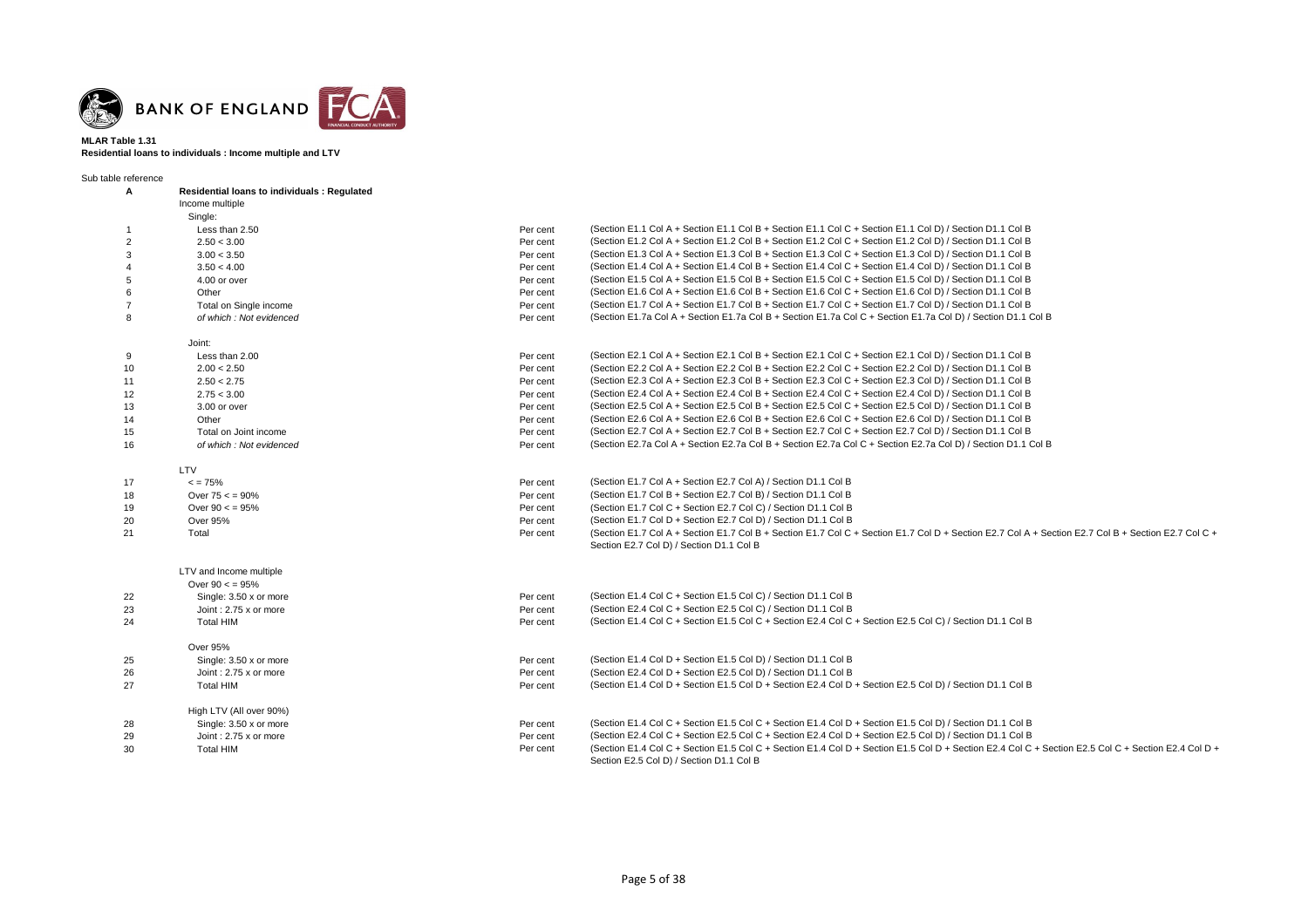

**Residential loans to individuals : Income multiple and LTV**

| В              | Residential loans to individuals : Non regulated |          |                                                                                                                                                                                                         |
|----------------|--------------------------------------------------|----------|---------------------------------------------------------------------------------------------------------------------------------------------------------------------------------------------------------|
|                | Income multiple                                  |          |                                                                                                                                                                                                         |
|                | Single:                                          |          |                                                                                                                                                                                                         |
|                | Less than 2.50                                   | Per cent | (Section E1.8 Col A + Section E1.8 Col B + Section E1.8 Col C + Section E1.8 Col D) / Section D1.2 Col B                                                                                                |
| 2              | 2.50 < 3.00                                      | Per cent | (Section E1.9 Col A + Section E1.9 Col B + Section E1.9 Col C + Section E1.9 Col D) / Section D1.2 Col B                                                                                                |
| 3              | 3.00 < 3.50                                      | Per cent | (Section E1.10 Col A + Section E1.10 Col B + Section E1.10 Col C + Section E1.10 Col D) / Section D1.2 Col B                                                                                            |
|                | 3.50 < 4.00                                      | Per cent | (Section E1.11 Col A + Section E1.11 Col B + Section E1.11 Col C + Section E1.11 Col D) / Section D1.2 Col B                                                                                            |
| 5              | 4.00 or over                                     | Per cent | (Section E1.12 Col A + Section E1.12 Col B + Section E1.12 Col C + Section E1.12 Col D) / Section D1.2 Col B                                                                                            |
| 6              | Other                                            | Per cent | (Section E1.13 Col A + Section E1.13 Col B + Section E1.13 Col C + Section E1.13 Col D) / Section D1.2 Col B                                                                                            |
| $\overline{7}$ | Total on Single income                           | Per cent | (Section E1.14 Col A + Section E1.14 Col B + Section E1.14 Col C + Section E1.14 Col D) / Section D1.2 Col B                                                                                            |
| 8              | of which: Not evidenced                          | Per cent | (Section E1.14a Col A + Section E1.14a Col B + Section E1.14a Col C + Section E1.14a Col D) / Section D1.2 Col B                                                                                        |
|                | Joint:                                           |          |                                                                                                                                                                                                         |
| 9              | Less than 2.00                                   | Per cent | (Section E2.8 Col A + Section E2.8 Col B + Section E2.8 Col C + Section E2.8 Col D) / Section D1.2 Col B                                                                                                |
| 10             | 2.00 < 2.50                                      | Per cent | (Section E2.9 Col A + Section E2.9 Col B + Section E2.9 Col C + Section E2.9 Col D) / Section D1.2 Col B                                                                                                |
| 11             | 2.50 < 2.75                                      | Per cent | (Section E2.10 Col A + Section E2.10 Col B + Section E2.10 Col C + Section E2.10 Col D) / Section D1.2 Col B                                                                                            |
| 12             | 2.75 < 3.00                                      | Per cent | (Section E2.11 Col A + Section E2.11 Col B + Section E2.11 Col C + Section E2.11 Col D) / Section D1.2 Col B                                                                                            |
| 13             | 3.00 or over                                     | Per cent | (Section E2.12 Col A + Section E2.12 Col B + Section E2.12 Col C + Section E2.12 Col D) / Section D1.2 Col B                                                                                            |
| 14             | Other                                            | Per cent | (Section E2.13 Col A + Section E2.13 Col B + Section E2.13 Col C + Section E2.13 Col D) / Section D1.2 Col B                                                                                            |
| 15             | Total on Joint income                            | Per cent | (Section E2.14 Col A + Section E2.14 Col B + Section E2.14 Col C + Section E2.14 Col D) / Section D1.2 Col B                                                                                            |
| 16             | of which : Not evidenced                         | Per cent | (Section E2.14a Col A + Section E2.14a Col B + Section E2.14a Col C + Section E2.14a Col D) / Section D1.2 Col B                                                                                        |
|                | LTV                                              |          |                                                                                                                                                                                                         |
| 17             | $\leq$ = 75%                                     | Per cent | (Section E1.14 Col A + Section E2.14 Col A) / Section D1.2 Col B                                                                                                                                        |
| 18             | Over $75 < 90\%$                                 | Per cent | (Section E1.14 Col B + Section E2.14 Col B) / Section D1.2 Col B                                                                                                                                        |
| 19             | Over $90 < 95\%$                                 | Per cent | (Section E1.14 Col C + Section E2.14 Col C) / Section D1.2 Col B                                                                                                                                        |
| 20             | Over 95%                                         | Per cent | (Section E1.14 Col D + Section E2.14 Col D) / Section D1.2 Col B                                                                                                                                        |
| 21             | Total                                            | Per cent | (Section E1.14 Col A + Section E1.14 Col B + Section E1.14 Col C + Section E1.14 Col D + Section E2.14 Col A + Section E2.14 Col B + Section E2.14<br>Col C + Section E2.14 Col D) / Section D1.2 Col B |
|                | LTV and Income multiple                          |          |                                                                                                                                                                                                         |
|                | Over $90 < 95\%$                                 |          |                                                                                                                                                                                                         |
| 22             | Single: 3.50 x or more                           | Per cent | (Section E1.11 Col C + Section E1.12 Col C) / Section D1.2 Col B                                                                                                                                        |
| 23             | Joint: 2.75 x or more                            | Per cent | (Section E2.11 Col C + Section E2.12 Col C) / Section D1.2 Col B                                                                                                                                        |
| 24             | <b>Total HIM</b>                                 | Per cent | (Section E1.11 Col C + Section E1.12 Col C + Section E2.11 Col C + Section E2.12 Col C) / Section D1.2 Col B                                                                                            |
|                | Over 95%                                         |          |                                                                                                                                                                                                         |
| 25             | Single: 3.50 x or more                           | Per cent | (Section E1.11 Col D + Section E1.12 Col D) / Section D1.2 Col B                                                                                                                                        |
| 26             | Joint: 2.75 x or more                            | Per cent | (Section E2.11 Col D + Section E2.12 Col D) / Section D1.2 Col B                                                                                                                                        |
| 27             | <b>Total HIM</b>                                 | Per cent | (Section E1.11 Col D + Section E1.12 Col D + Section E2.11 Col D + Section E2.12 Col D) / Section D1.2 Col B                                                                                            |
|                | High LTV (All over 90%)                          |          |                                                                                                                                                                                                         |
| 28             | Single: 3.50 x or more                           | Per cent | (Section E1.11 Col C + Section E1.12 Col C + Section E1.11 Col D + Section E1.12 Col D) / Section D1.2 Col B                                                                                            |
| 29             | Joint: 2.75 x or more                            | Per cent | (Section E2.11 Col C + Section E2.12 Col C + Section E2.11 Col D + Section E2.12 Col D) / Section D1.2 Col B                                                                                            |
| 30             | <b>Total HIM</b>                                 | Per cent | (Section E1.11 Col C + Section E1.12 Col C + Section E1.11 Col D + Section E1.12 Col D + Section E2.11 Col C + Section E2.12 Col C + Section<br>E2.11 Col D + Section E2.12 Col D) / Section D1.2 Col B |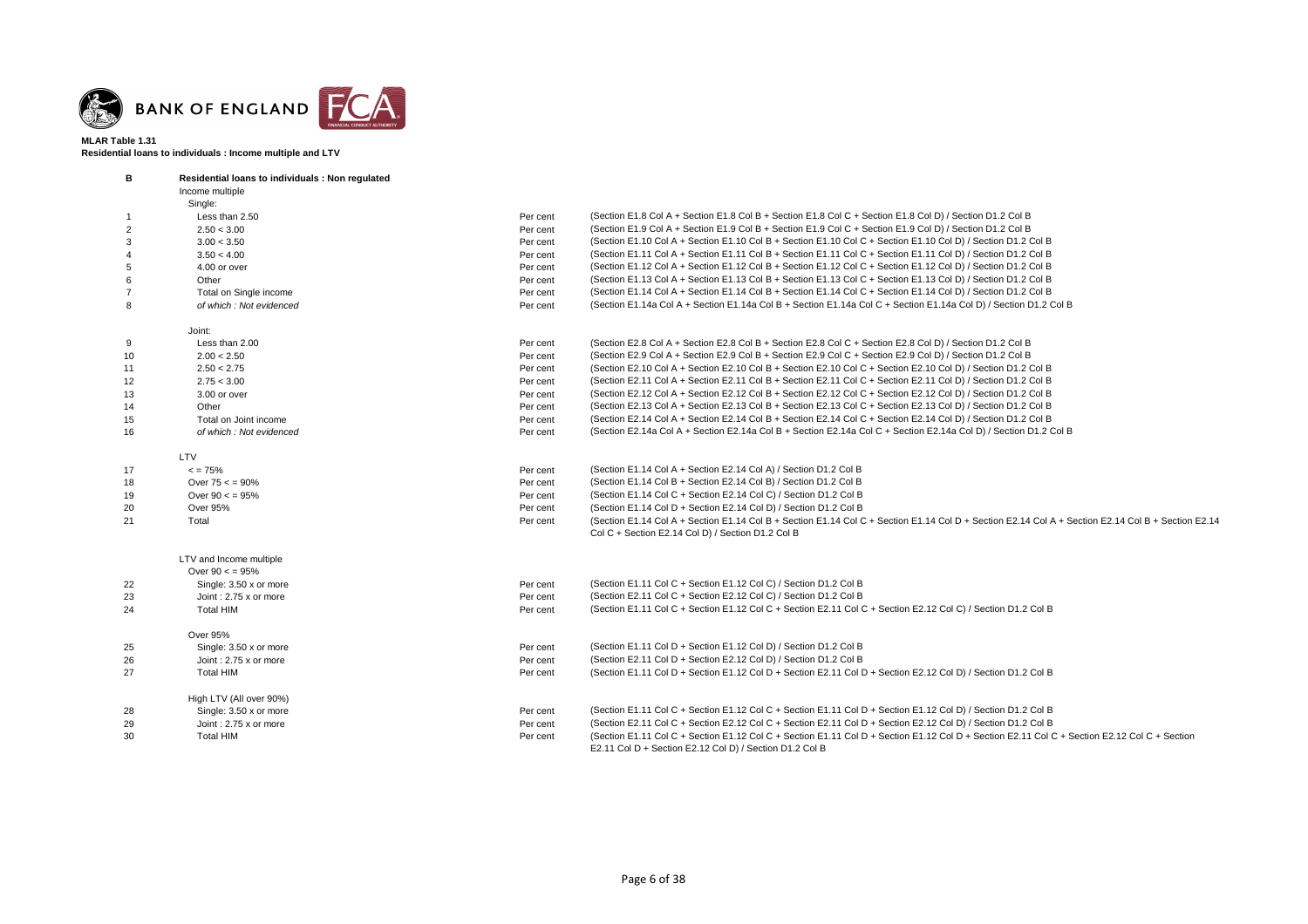

**Residential loans to individuals : Income multiple and LTV**

| C              | Residential loans to individuals: All (Regulated and Non-regulated)<br>Income multiple |          |                                                                                                                                                                                                                                                                                                                                                                                                               |
|----------------|----------------------------------------------------------------------------------------|----------|---------------------------------------------------------------------------------------------------------------------------------------------------------------------------------------------------------------------------------------------------------------------------------------------------------------------------------------------------------------------------------------------------------------|
|                | Single:                                                                                |          |                                                                                                                                                                                                                                                                                                                                                                                                               |
| $\mathbf{1}$   | Less than 2.50                                                                         | Per cent | [(Section E1.1 Col A + Section E1.1 Col B + Section E1.1 Col C + Section E1.1 Col D) + (Section E1.8 Col A + Section E1.8 Col B + Section E1.8 Col C<br>+ Section E1.8 Col D)] / [Section D1.1 Col B + Section D1.2 Col B]                                                                                                                                                                                    |
| $\overline{2}$ | 2.50 < 3.00                                                                            | Per cent | [(Section E1.2 Col A + Section E1.2 Col B + Section E1.2 Col C + Section E1.2 Col D) + (Section E1.9 Col A + Section E1.9 Col B + Section E1.9 Col C<br>+ Section E1.9 Col D)] / [Section D1.1 Col B + Section D1.2 Col B]                                                                                                                                                                                    |
| $\mathbf{3}$   | 3.00 < 3.50                                                                            | Per cent | [(Section E1.3 Col A + Section E1.3 Col B + Section E1.3 Col C + Section E1.3 Col D) + (Section E1.10 Col A + Section E1.10 Col B + Section E1.10<br>Col C + Section E1.10 Col D)] / [Section D1.1 Col B + Section D1.2 Col B]                                                                                                                                                                                |
| $\overline{4}$ | 3.50 < 4.00                                                                            | Per cent | [(Section E1.4 Col A + Section E1.4 Col B + Section E1.4 Col C + Section E1.4 Col D) + (Section E1.11 Col A + Section E1.11 Col B + Section E1.11<br>Col C + Section E1.11 Col D)] / [Section D1.1 Col B + Section D1.2 Col B]                                                                                                                                                                                |
| 5              | 4.00 or over                                                                           | Per cent | [(Section E1.5 Col A + Section E1.5 Col B + Section E1.5 Col C + Section E1.5 Col D) + (Section E1.12 Col A + Section E1.12 Col B + Section E1.12<br>Col C + Section E1.12 Col D)] / [Section D1.1 Col B + Section D1.2 Col B]                                                                                                                                                                                |
| 6              | Other                                                                                  | Per cent | [(Section E1.6 Col A + Section E1.6 Col B + Section E1.6 Col C + Section E1.6 Col D) + (Section E1.13 Col A + Section E1.13 Col B + Section E1.13<br>Col C + Section E1.13 Col D)] / [Section D1.1 Col B + Section D1.2 Col B]                                                                                                                                                                                |
| $\overline{7}$ | Total on Single income                                                                 | Per cent | [(Section E1.7 Col A + Section E1.7 Col B + Section E1.7 Col C + Section E1.7 Col D) + (Section E1.14 Col A + Section E1.14 Col B + Section E1.14<br>Col C + Section E1.14 Col D)] / [Section D1.1 Col B + Section D1.2 Col B]                                                                                                                                                                                |
| 8              | of which : Not evidenced                                                               | Per cent | [(Section E1.7a Col A + Section E1.7a Col B + Section E1.7a Col C + Section E1.7a Col D) + (Section E1.14a Col A + Section E1.14a Col B + Section<br>E1.14a Col C + Section E1.14a Col D)] / [Section D1.1 Col B + Section D1.2 Col B]                                                                                                                                                                        |
|                | Joint:                                                                                 |          |                                                                                                                                                                                                                                                                                                                                                                                                               |
| 9              | Less than 2.00                                                                         | Per cent | [(Section E2.1 Col A + Section E2.1 Col B + Section E2.1 Col C + Section E2.1 Col D) + (Section E2.8 Col A + Section E2.8 Col B + Section E2.8 Col C<br>+ Section E2.8 Col D)] / [ Section D1.1 Col B + Section D1.2 Col B]                                                                                                                                                                                   |
| 10             | 2.00 < 2.50                                                                            | Per cent | [(Section E2.2 Col A + Section E2.2 Col B + Section E2.2 Col C + Section E2.2 Col D) + (Section E2.9 Col A + Section E2.9 Col B + Section E2.9 Col C<br>+ Section E2.9 Col D)] / [Section D1.1 Col B + Section D1.2 Col B]                                                                                                                                                                                    |
| 11             | 2.50 < 2.75                                                                            | Per cent | [(Section E2.3 Col A + Section E2.3 Col B + Section E2.3 Col C + Section E2.3 Col D) + (Section E2.10 Col A + Section E2.10 Col B + Section E2.10<br>Col C + Section E2.10 Col D)] / [Section D1.1 Col B + Section D1.2 Col B]                                                                                                                                                                                |
| 12             | 2.75 < 3.00                                                                            | Per cent | [(Section E2.4 Col A + Section E2.4 Col B + Section E2.4 Col C + Section E2.4 Col D) + (Section E2.11 Col A + Section E2.11 Col B + Section E2.11<br>Col C + Section E2.11 Col D)] / [Section D1.1 Col B + Section D1.2 Col B]                                                                                                                                                                                |
| 13             | 3.00 or over                                                                           | Per cent | [(Section E2.5 Col A + Section E2.5 Col B + Section E2.5 Col C + Section E2.5 Col D) + (Section E2.12 Col A + Section E2.12 Col B + Section E2.12<br>Col C + Section E2.12 Col D)] / [Section D1.1 Col B + Section D1.2 Col B]                                                                                                                                                                                |
| 14             | Other                                                                                  | Per cent | [(Section E2.6 Col A + Section E2.6 Col B + Section E2.6 Col C + Section E2.6 Col D) + (Section E2.13 Col A + Section E2.13 Col B + Section E2.13<br>Col C + Section E2.13 Col D)] / [Section D1.1 Col B + Section D1.2 Col B]                                                                                                                                                                                |
| 15             | Total on Joint income                                                                  | Per cent | [(Section E2.7 Col A + Section E2.7 Col B + Section E2.7 Col C + Section E2.7 Col D) + (Section E2.14 Col A + Section E2.14 Col B + Section E2.14<br>Col C + Section E2.14 Col D)] / [Section D1.1 Col B + Section D1.2 Col B]                                                                                                                                                                                |
| 16             | of which : Not evidenced                                                               | Per cent | [(Section E2.7a Col A + Section E2.7a Col B + Section E2.7a Col C + Section E2.7a Col D) + (Section E2.14a Col A + Section E2.14a Col B + Section<br>E2.14a Col C + Section E2.14a Col D)] / [Section D1.1 Col B + Section D1.2 Col B]                                                                                                                                                                        |
|                | LTV                                                                                    |          |                                                                                                                                                                                                                                                                                                                                                                                                               |
| 17             | $\epsilon$ = 75%                                                                       | Per cent | [(Section E1.7 Col A + Section E2.7 Col A) + (Section E1.14 Col A + Section E2.14 Col A)] / [Section D1.1 Col B + Section D1.2 Col B]                                                                                                                                                                                                                                                                         |
| 18             | Over $75 < 90\%$                                                                       | Per cent | [(Section E1.7 Col B + Section E2.7 Col B) + (Section E1.14 Col B + Section E2.14 Col B)] / [Section D1.1 Col B + Section D1.2 Col B]                                                                                                                                                                                                                                                                         |
| 19             | Over $90 < 95\%$                                                                       | Per cent | [(Section E1.7 Col C + Section E2.7 Col C) + (Section E1.14 Col C + Section E2.14 Col C)] / [Section D1.1 Col B + Section D1.2 Col B]                                                                                                                                                                                                                                                                         |
| 20             | Over 95%                                                                               | Per cent | [(Section E1.7 Col D + Section E2.7 Col D) + (Section E1.14 Col D + Section E2.14 Col D)] / [Section D1.1 Col B + Section D1.2 Col B]                                                                                                                                                                                                                                                                         |
| 21             | Total                                                                                  | Per cent | I(Section E1.7 Col A + Section E1.7 Col B + Section E1.7 Col C + Section E1.7 Col D + Section E2.7 Col A + Section E2.7 Col B + Section E2.7 Col C +<br>Section E2.7 Col D) + (Section E1.14 Col A + Section E1.14 Col B + Section E1.14 Col C + Section E1.14 Col D + Section E2.14 Col A + Section E2.14<br>Col B + Section E2.14 Col C + Section E2.14 Col D)] + [Section D1.1 Col B + Section D1.2 Col B] |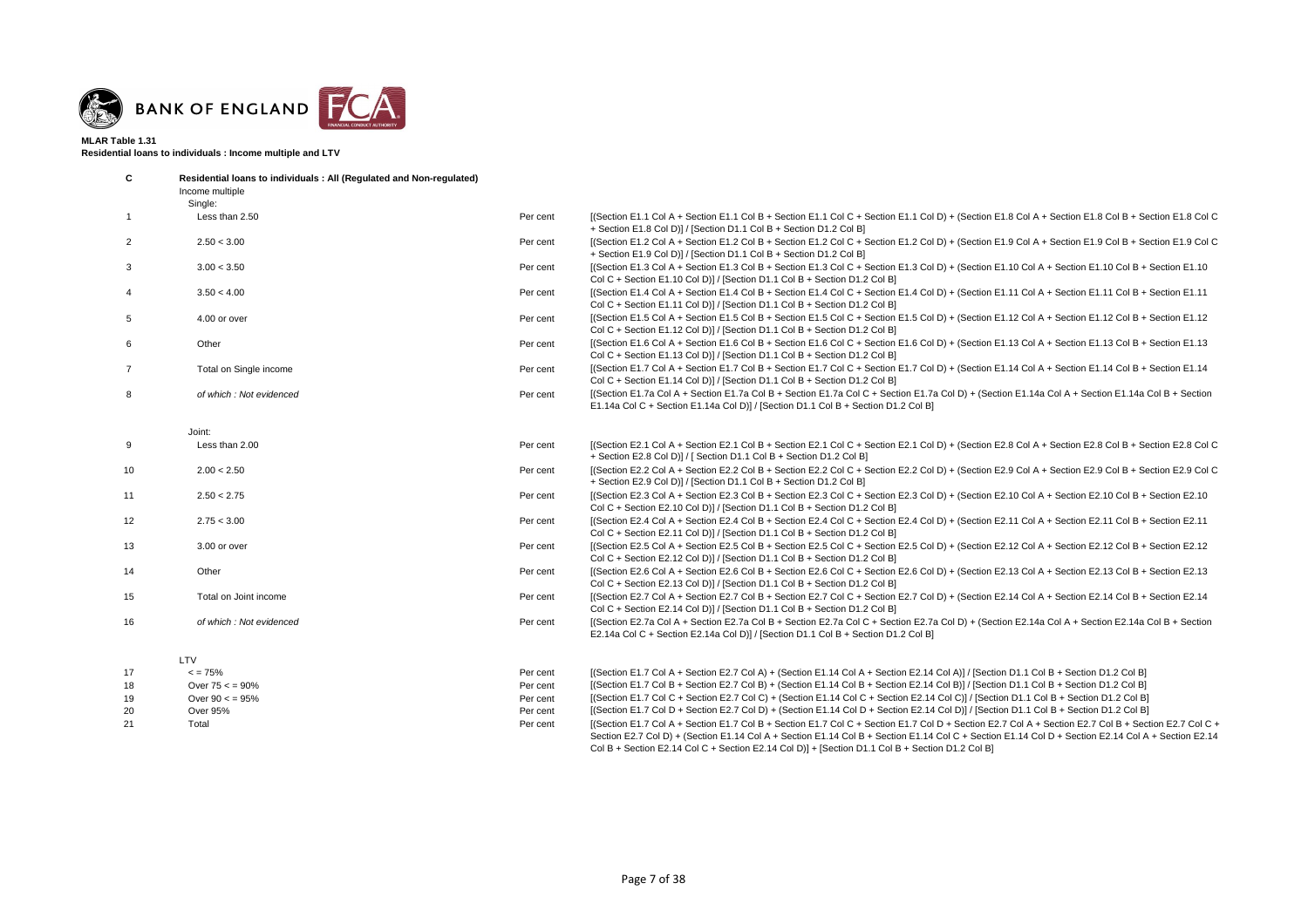

### **MLAR Table 1.31 Residential loans to individuals : Income multiple and LTV**

| $C$ (cont.) |                              |          |                                                                                                                                                                                                                                |
|-------------|------------------------------|----------|--------------------------------------------------------------------------------------------------------------------------------------------------------------------------------------------------------------------------------|
|             | LTV and Income multiple      |          |                                                                                                                                                                                                                                |
|             | Over $90 \leq x 95\%$        |          |                                                                                                                                                                                                                                |
| 22          | Single: 3.50 x or more       | Per cent | [(Section E1.4 Col C + Section E1.5 Col C) + (Section E1.11 Col C + Section E1.12 Col C)] / [Section D1.1 Col B + Section D1.2 Col B]                                                                                          |
| 23          | Joint: 2.75 x or more        | Per cent | [(Section E2.4 Col C + Section E2.5 Col C) + (Section E2.11 Col C + Section E2.12 Col C)] / [Section D1.1 Col B + Section D1.2 Col B]                                                                                          |
| 24          | <b>Total HIM</b>             | Per cent | [(Section E1.4 Col C + Section E1.5 Col C + Section E2.4 Col C + Section E2.5 Col C) + (Section E1.11 Col C + Section E1.12 Col C + Section E2.11<br>Col C + Section E2.12 Col C)] / [Section D1.1 Col B + Section D1.2 Col B] |
|             | Over 95%                     |          |                                                                                                                                                                                                                                |
| 25          | Single: 3.50 x or more       | Per cent | [Gection E1.4 Col D + Section E1.5 Col D) + (Section E1.11 Col D + Section E1.12 Col D)] / [Section D1.1 Col B + Section D1.2 Col B]                                                                                           |
| 26          | Joint: $2.75 \times$ or more | Per cent | [(Section E2.4 Col D + Section E2.5 Col D) + (Section E2.11 Col D + Section E2.12 Col D)] / [Section D1.1 Col B + Section D1.2 Col B]                                                                                          |
| 27          | Total HIM                    | Per cent | I(Section E1.4 Col D + Section E1.5 Col D + Section E2.4 Col D + Section E2.5 Col D) + (Section E1.11 Col D + Section E1.12 Col D + Section E2.11                                                                              |
|             |                              |          | Col D + Section E2.12 Col D)] / [Section D1.1 Col B + Section D1.2 Col B]                                                                                                                                                      |
|             | High LTV (All over 90%)      |          |                                                                                                                                                                                                                                |
| 28          | Single: 3.50 x or more       | Per cent | I(Section E1.4 Col C + Section E1.5 Col C + Section E1.4 Col D + Section E1.5 Col D) + (Section E1.11 Col C + Section E1.12 Col C + Section E1.11                                                                              |
|             |                              |          | Col D + Section E1.12 Col D)] / [Section D1.1 Col B + Section D1.2 Col B]                                                                                                                                                      |
| 29          | Joint: 2.75 x or more        | Per cent | [(Section E2.4 Col C + Section E2.5 Col C + Section E2.4 Col D + Section E2.5 Col D) + (Section E2.11 Col C + Section E2.12 Col C + Section E2.11                                                                              |
|             |                              |          | Col D + Section E2.12 Col D)] / [Section D1.1 Col B + Section D1.2 Col B]                                                                                                                                                      |
| 30          | <b>Total HIM</b>             | Per cent | [(Section E1.4 Col C + Section E1.5 Col C + Section E1.4 Col D + Section E1.5 Col D + Section E2.4 Col C + Section E2.5 Col C + Section E2.4 Col D                                                                             |
|             |                              |          | + Section E2.5 Col D) + (Section E1.11 Col C + Section E1.12 Col C + Section E1.11 Col D + Section E1.12 Col D + Section E2.11 Col C + Section                                                                                 |
|             |                              |          | E2.12 Col C + Section E2.11 Col D + Section E2.12 Col D)] / [Section D1.1 Col B + Section D1.2 Col B]                                                                                                                          |

### **Notes to table**

# **[Explanatory notes](http://www.bankofengland.co.uk/statistics/Pages/iadb/notesiadb/capital_issues.aspx)**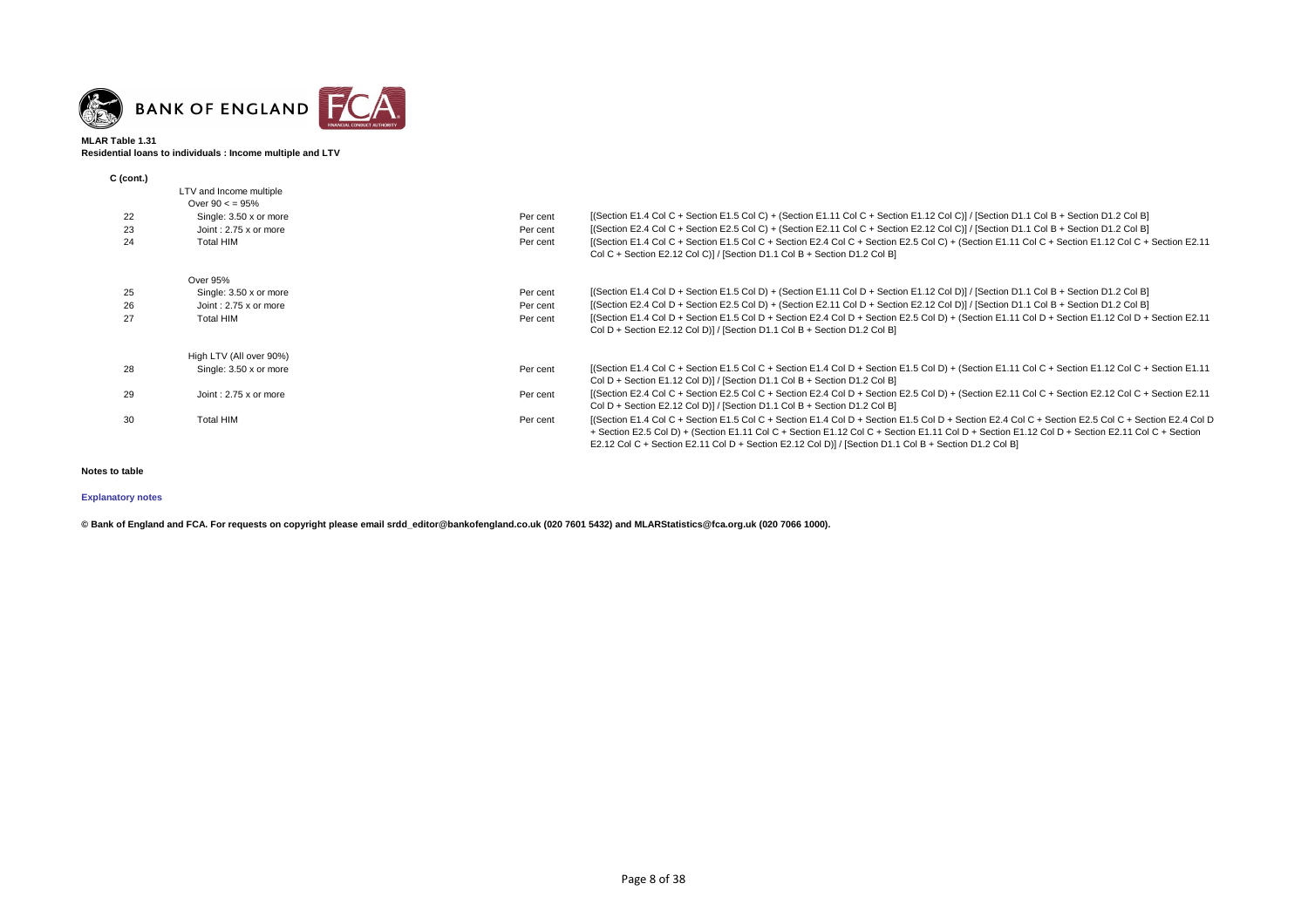

### **MLAR Table 1.32 Residential loans to individuals : Nature of loan**

Sub table reference

| A              | <b>Residential loans to individuals: Regulated</b> |            |                                          |  |  |  |
|----------------|----------------------------------------------------|------------|------------------------------------------|--|--|--|
|                | With Impaired credit history                       |            |                                          |  |  |  |
| 1              | Advances                                           | Per cent   | Section E3.1 Col B / Section E3.3 Col B  |  |  |  |
| $\overline{2}$ | <b>Balances</b>                                    | Per cent   | Section E3.1 Col D / Section E3.3 Col D  |  |  |  |
|                | By payment type                                    |            |                                          |  |  |  |
|                | Advances                                           |            |                                          |  |  |  |
| 3              | Repayment (capital + interest)                     | Per cent   | Section E4.1 Col B / Section E4.5 Col B  |  |  |  |
| 4              | Interest only                                      | Per cent   | Section E4.2 Col B / Section E4.5 Col B  |  |  |  |
| 5              | Combined                                           | Per cent   | Section E4.3 Col B / Section E4.5 Col B  |  |  |  |
| 6              | Other                                              | Per cent   | Section E4.4 Col B / Section E4.5 Col B  |  |  |  |
|                | <b>Balances</b>                                    |            |                                          |  |  |  |
| 7              | Repayment (capital + interest)                     | Per cent   | Section E4.1 Col D / Section E4.5 Col D  |  |  |  |
| 8              | Interest only                                      | Per cent   | Section E4.2 Col D / Section E4.5 Col D  |  |  |  |
| 9              | Combined                                           | Per cent   | Section E4.3 Col D / Section E4.5 Col D  |  |  |  |
| 10             | Other                                              | Per cent   | Section E4.4 Col D / Section E4.5 Col D  |  |  |  |
|                | By drawing facility                                |            |                                          |  |  |  |
|                | Advances                                           |            |                                          |  |  |  |
| 11             | Loans with extra drawing facility                  | Per cent   | Section E5.1c Col B / Section E5.3 Col B |  |  |  |
| 12             | Loans including unused facility                    | £ millions | Section E5.1a Col B                      |  |  |  |
| 13             | Unused facility                                    | £ millions | Section E5.1b Col B                      |  |  |  |
| 14             | Net loans                                          | £ millions | Section E5.1c Col B                      |  |  |  |
| 15             | Loans with no extra drawing facility               | Per cent   | Section E5.2 Col B / Section E5.3 Col B  |  |  |  |
|                | <b>Balances</b>                                    |            |                                          |  |  |  |
| 16             | Loans with extra drawing facility                  | Per cent   | Section E5.1c Col D / Section E5.3 Col D |  |  |  |
| 17             | Loans including unused facility                    | £ millions | Section E5.1a Col D                      |  |  |  |
| 18             | Unused facility                                    | £ millions | Section E5.1b Col D                      |  |  |  |
| 19             | Net loans                                          | £ millions | Section E5.1c Col D                      |  |  |  |
| 20             | Loans with no extra drawing facility               | Per cent   | Section E5.2 Col D / Section E5.3 Col D  |  |  |  |
|                |                                                    |            |                                          |  |  |  |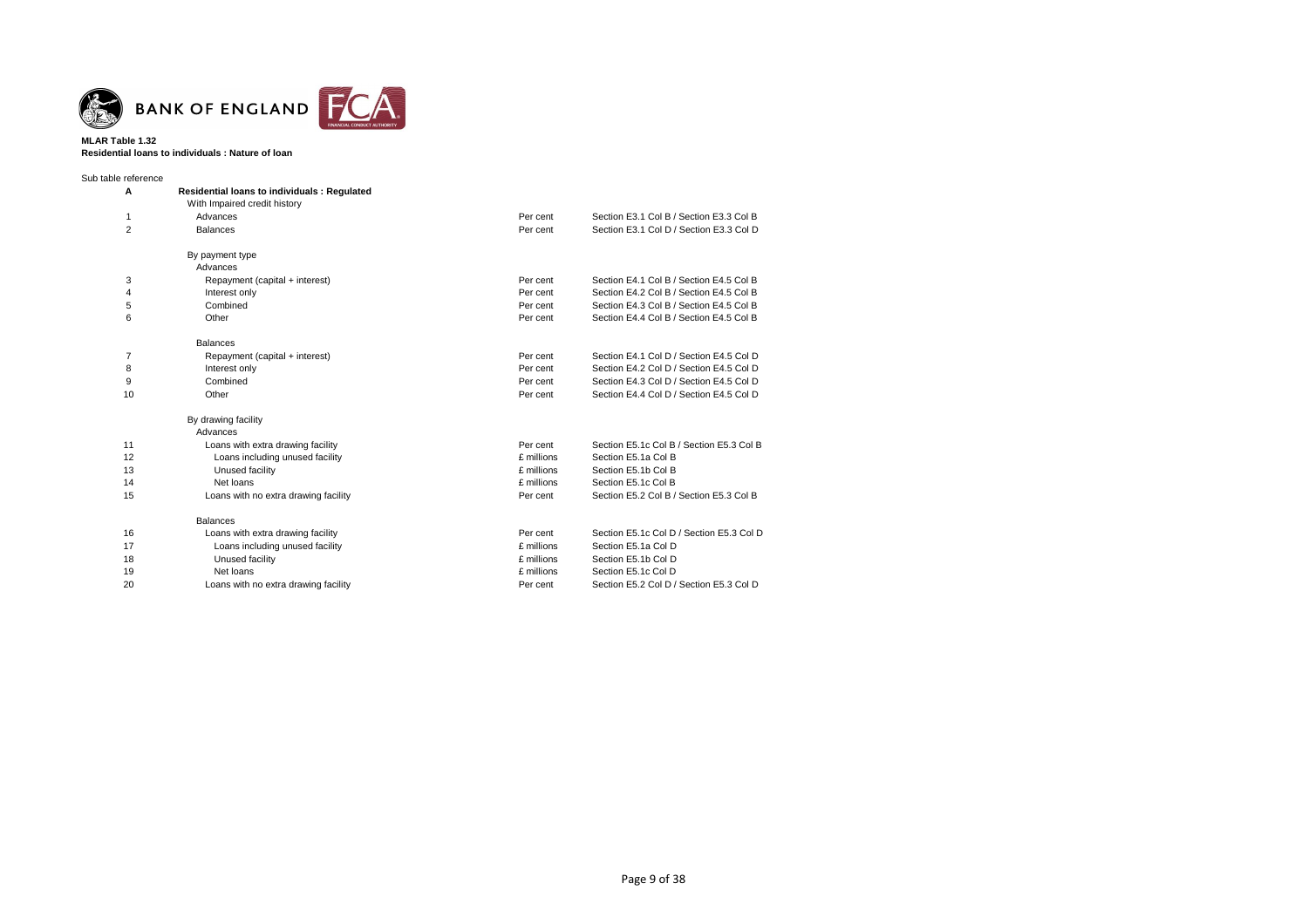

### **MLAR Table 1.32 Residential loans to individuals : Nature of loan**

| в  | Residential loans to individuals: Non regulated |            |                                          |
|----|-------------------------------------------------|------------|------------------------------------------|
|    | With Impaired credit history                    |            |                                          |
| 1  | Advances                                        | Per cent   | Section E3.1 Col F / Section E3.3 Col F  |
| 2  | <b>Balances</b>                                 | N/A        |                                          |
|    | By payment type                                 |            |                                          |
|    | Advances                                        |            |                                          |
| 3  | Repayment (capital + interest)                  | Per cent   | Section E4.1 Col F / Section E4.5 Col F  |
| 4  | Interest only                                   | Per cent   | Section E4.2 Col F / Section E4.5 Col F  |
| 5  | Combined                                        | Per cent   | Section E4.3 Col F / Section E4.5 Col F  |
| 6  | Other                                           | Per cent   | Section E4.4 Col F / Section E4.5 Col F  |
|    | <b>Balances</b>                                 |            |                                          |
| 7  | Repayment (capital + interest)                  | Per cent   | Section E4.1 Col H / Section E4.5 Col H  |
| 8  | Interest only                                   | Per cent   | Section E4.2 Col H / Section E4.5 Col H  |
| 9  | Combined                                        | Per cent   | Section E4.3 Col H / Section E4.5 Col H  |
| 10 | Other                                           | Per cent   | Section E4.4 Col H / Section E4.5 Col H  |
|    | By drawing facility                             |            |                                          |
|    | Advances                                        |            |                                          |
| 11 | Loans with extra drawing facility               | Per cent   | Section E5.1c Col F / Section E5.3 Col F |
| 12 | Loans including unused facility                 | £ millions | Section E5.1a Col F                      |
| 13 | Unused facility                                 | £ millions | Section E5.1b Col F                      |
| 14 | Net loans                                       | £ millions | Section E5.1c Col F                      |
| 15 | Loans with no extra drawing facility            | Per cent   | Section E5.2 Col F / Section E5.3 Col F  |
|    | <b>Balances</b>                                 |            |                                          |
| 16 | Loans with extra drawing facility               | Per cent   | Section E5.1c Col H / Section E5.3 Col H |
| 17 | Loans including unused facility                 | £ millions | Section E5.1a Col H                      |
| 18 | Unused facility                                 | £ millions | Section E5.1b Col H                      |
| 19 | Net loans                                       | £ millions | Section E5.1c Col H                      |
| 20 | Loans with no extra drawing facility            | Per cent   | Section E5.2 Col H / Section E5.3 Col H  |
|    |                                                 |            |                                          |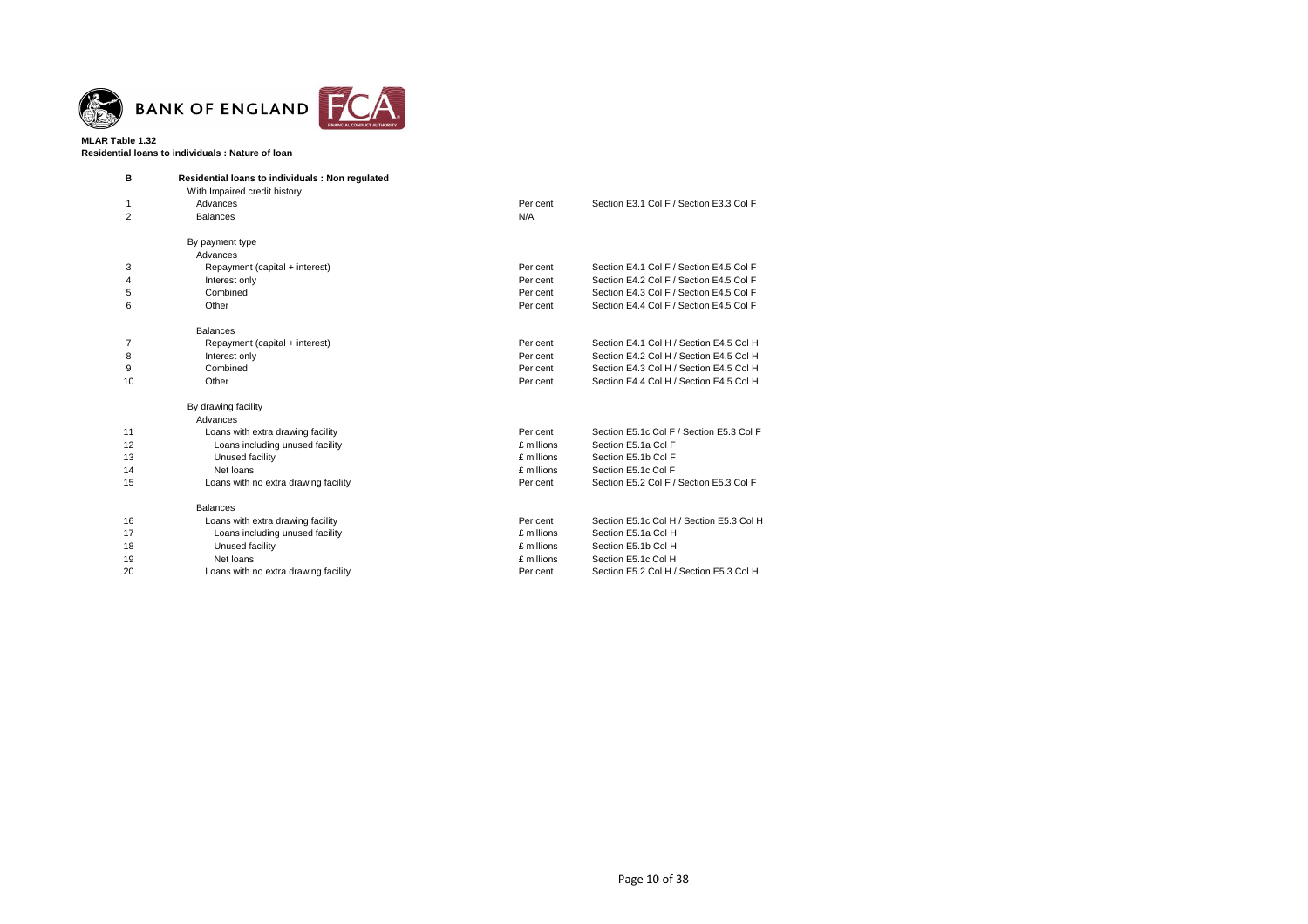

**Residential loans to individuals : Nature of loan**

| С              | Residential loans to individuals : All (Regulated and Non-regulated) |            |                                          |
|----------------|----------------------------------------------------------------------|------------|------------------------------------------|
|                | With Impaired credit history                                         |            |                                          |
|                | Advances                                                             | Per cent   | Section E3.1 Col J / Section E3.3 Col J  |
| $\overline{2}$ | <b>Balances</b>                                                      |            |                                          |
|                | By payment type                                                      |            |                                          |
|                | Advances                                                             |            |                                          |
| 3              | Repayment (capital + interest)                                       | Per cent   | Section E4.1 Col J / Section E4.5 Col J  |
| 4              | Interest only                                                        | Per cent   | Section E4.2 Col J / Section E4.5 Col J  |
| 5              | Combined                                                             | Per cent   | Section E4.3 Col J / Section E4.5 Col J  |
| 6              | Other                                                                | Per cent   | Section E4.4 Col J / Section E4.5 Col J  |
|                | <b>Balances</b>                                                      |            |                                          |
| 7              | Repayment (capital + interest)                                       | Per cent   | Section E4.1 Col L / Section E4.5 Col L  |
| 8              | Interest only                                                        | Per cent   | Section E4.2 Col L / Section E4.5 Col L  |
| 9              | Combined                                                             | Per cent   | Section E4.3 Col L / Section E4.5 Col L  |
| 10             | Other                                                                | Per cent   | Section E4.4 Col L / Section E4.5 Col L  |
|                | By drawing facility                                                  |            |                                          |
|                | Advances                                                             |            |                                          |
| 11             | Loans with extra drawing facility                                    | Per cent   | Section E5.1c Col J / Section E5.3 Col J |
| 12             | Loans including unused facility                                      | £ millions | Section E5.1a Col J                      |
| 13             | Unused facility                                                      | £ millions | Section E5.1b Col J                      |
| 14             | Net loans                                                            | £ millions | Section E5.1c Col J                      |
| 15             | Loans with no extra drawing facility                                 | Per cent   | Section E5.2 Col J / Section E5.3 Col J  |
|                | <b>Balances</b>                                                      |            |                                          |
| 16             | Loans with extra drawing facility                                    | Per cent   | Section E5.1c Col L / Section E5.3 Col L |
| 17             | Loans including unused facility                                      | £ millions | Section E5.1a Col L                      |
| 18             | Unused facility                                                      | £ millions | Section E5.1b Col L                      |
| 19             | Net loans                                                            | £ millions | Section E5.1c Col L                      |
| 20             | Loans with no extra drawing facility                                 | Per cent   | Section E5.2 Col L / Section E5.3 Col L  |

#### **Notes to table**

# **[Explanatory notes](http://www.bankofengland.co.uk/statistics/Pages/iadb/notesiadb/capital_issues.aspx)**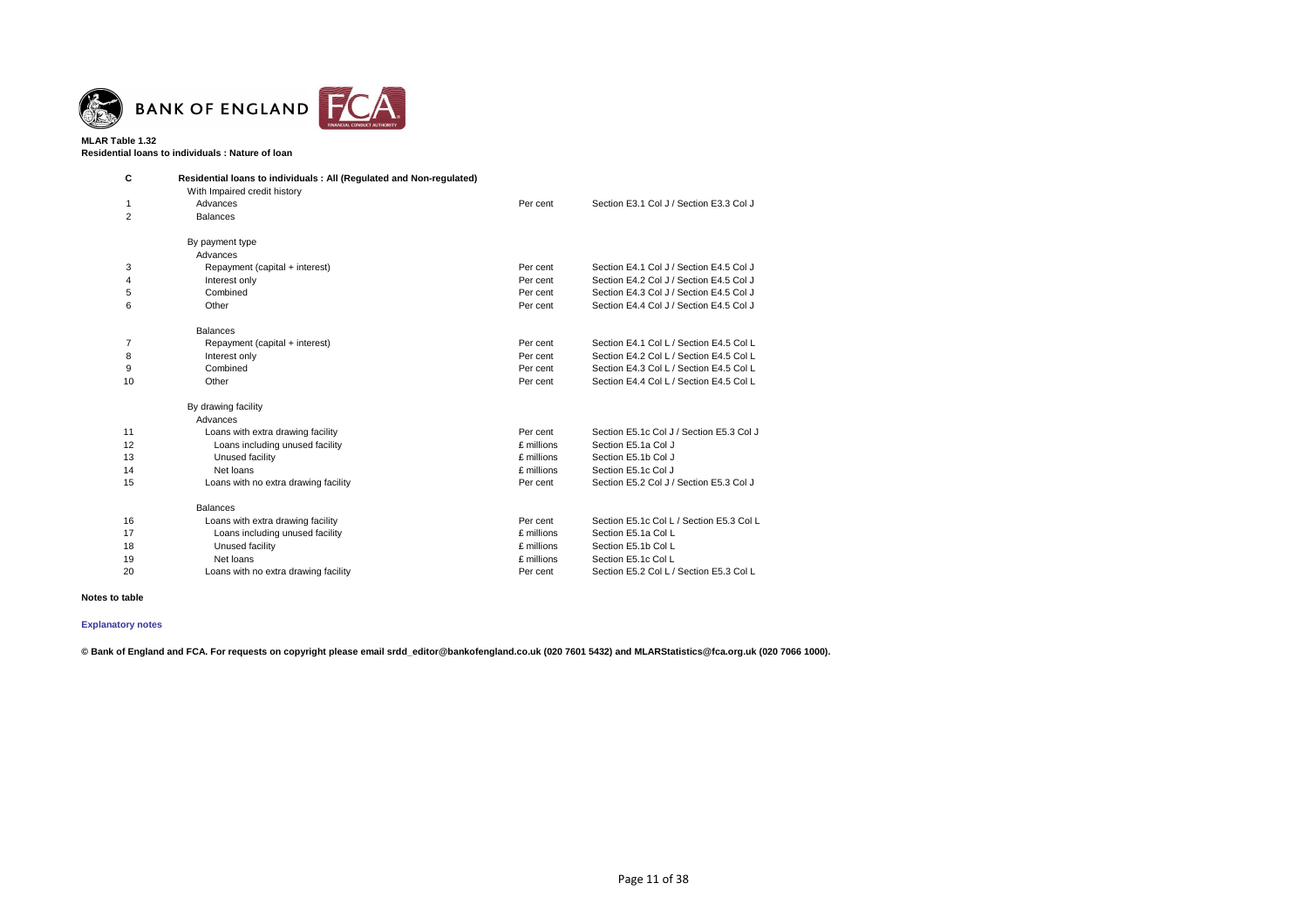

#### **MLAR Table 1.33 Residential loans to individuals : Purpose of loan**

Sub table reference **A Residential loans to individuals : Regulated By purpose of loan:** Advances 1 House purchase: Per cent (Section E6.1a Col B + Section E6.1b Col B + Section E6.2 Col B) / Section E6.8 Col B Owner occupation: 2 FTBs Per cent Section E6.1a Col B / Section E6.8 Col B 3 Other Per cent Section E6.1b Col B / Section E6.8 Col B 4 Buy to let Per cent Section E6.2 Col B / Section E6.8 Col B 5 Further advance Per cent Section E6.3 Col B / Section E6.8 Col B 6 Remortgage Per cent (Section E6.4 Col B + Section E6.5 Col B) / Section E6.8 Col B 7 Own borrowers Per cent Section E6.4 Col B / Section E6.8 Col B 8 **From other lenders** Per cent Section E6.5 Col B / Section E6.8 Col B / Section E6.8 Col B / Section E6.8 Col B 9 Other: Change of the Color Bigger of the Color Ber cent (Section E6.6 Col B + Section E6.7 Col B) / Section E6.8 Col B 10 Lifetime mortgage **Per cent** Section E6.6 Col B / Section E6.8 Col B / Section E6.8 Col B 11 Other Charles Col B / Section E6.7 Col B / Section E6.8 Col B / Section E6.8 Col B / Section E6.8 Col B **12 Total £ millions** Section E6.8 Col B Balances 13 House purchase: Per cent (Section E6.1a Col D + Section E6.1b Col D + Section E6.2 Col D) / Section E6.8 Col D Owner occupation: 14 FTBs Per cent Section E6.1a Col D / Section E6.8 Col D 15 Other Per cent Section E6.1b Col D / Section E6.8 Col D 16 Buy to let **Buy to let Per cent** Per cent Section E6.2 Col D / Section E6.8 Col D **Per cent** Section E6.2 Col D / Section E6.8 Col D 17 Further advance **Per cent** Section E6.3 Col D / Section E6.8 Col D **Per cent** Section E6.3 Col D / Section E6.8 Col D 18 Remortgage Remortgage Per cent (Section E6.4 Col D + Section E6.5 Col D) / Section E6.8 Col D 19 Own borrowers Per cent Section E6.4 Col D / Section E6.8 Col D 20 From other lenders Per cent Section E6.5 Col D / Section E6.8 Col D 21 Other: Chercent (Section E6.6 Col D + Section E6.7 Col D) / Section E6.8 Col D + Section E6.7 Col D) / Section E6.8 Col D 22 Lifetime mortgage **Per cent** Section E6.6 Col D / Section E6.8 Col D / Section E6.8 Col D 23 Other Per cent Section E6.7 Col D / Section E6.8 Col D / Section E6.8 Col D **24 Total £ millions** Section E6.8 Col D New commitments in Qtr (i) Percentages by purpose 25 House purchase Per cent (Section D4.1a Col B - Section D4.1a Col C) / (Section D4.1d Col B - Section D4.1d Col C) 26 Remortgage Per cent (Section D4.1b Col B - Section D4.1b Col C) / (Section D4.1d Col B - Section D4.1d Col C) 27 Other (inc further advances) 27 Der cent (Section D4.1c Col B - Section D4.1c Col C) / (Section D4.1d Col B - Section D4.1d Col C) **28 Total £ millions** Section D4.1d Col B - Section D4.1d Col C (ii) Amounts by purpose 29 House purchase £ millions Section D4.1a Col B - Section D4.1a Col C 30 Remortgage **Example 30** Remortgage **E** millions Section D4.1b Col B - Section D4.1b Col C 31 Other (inc further advances) **Example 20 Section D4.1c Col B** - Section D4.1c Col C **32 Total £ millions** Section D4.1d Col B - Section D4.1d Col C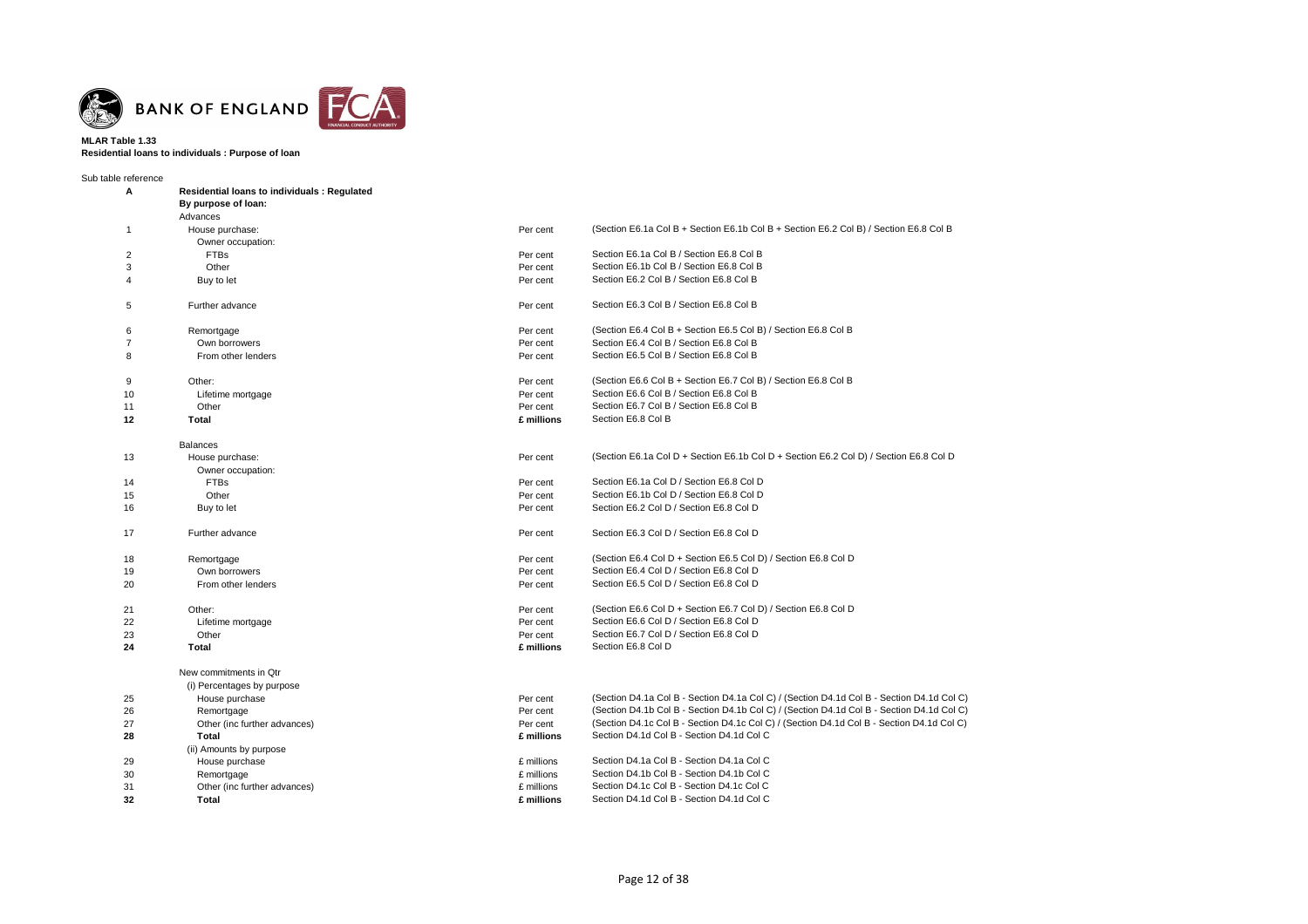

### **MLAR Table 1.33 Residential loans to individuals : Purpose of loan**

| B            | Residential loans to individuals: Non regulated |            |                                                                                           |
|--------------|-------------------------------------------------|------------|-------------------------------------------------------------------------------------------|
|              | By purpose of loan:                             |            |                                                                                           |
|              | Advances                                        |            |                                                                                           |
| $\mathbf{1}$ | House purchase:                                 | Per cent   | (Section E6.1a Col F + Section E6.1b Col F + Section E6.2 Col F) / Section E6.8 Col F     |
|              | Owner occupation:                               |            |                                                                                           |
| 2            | <b>FTBs</b>                                     | Per cent   | Section E6.1a Col F / Section E6.8 Col F                                                  |
| 3            | Other                                           | Per cent   | Section E6.1b Col F / Section E6.8 Col F                                                  |
| 4            | Buy to let                                      | Per cent   | Section E6.2 Col F / Section E6.8 Col F                                                   |
| 5            | Further advance                                 | Per cent   | Section E6.3 Col F / Section E6.8 Col F                                                   |
| 6            | Remortgage                                      | Per cent   | (Section E6.4 Col F + Section E6.5 Col F) / Section E6.8 Col F                            |
| 7            | Own borrowers                                   | Per cent   | Section E6.4 Col F / Section E6.8 Col F                                                   |
| 8            | From other lenders                              | Per cent   | Section E6.5 Col F / Section E6.8 Col F                                                   |
| 9            | Other:                                          | Per cent   | (Section E6.6 Col F + Section E6.7 Col F) / Section E6.8 Col F                            |
| 10           | Lifetime mortgage                               | Per cent   | Section E6.6 Col F / Section E6.8 Col F                                                   |
| 11           | Other                                           | Per cent   | Section E6.7 Col F / Section E6.8 Col F                                                   |
| 12           | Total                                           | £ millions | Section E6.8 Col F                                                                        |
|              | <b>Balances</b>                                 |            |                                                                                           |
| 13           | Buy to let                                      | Per cent   | Section E6.2 Col F / Section E4.5 Col H                                                   |
| 14           | Lifetime mortgage                               | Per cent   | Section E6.6 Col F / Section E4.5 Col H                                                   |
| 15           | Other non regulated                             | Per cent   | (Section E4.5 Col H - (Section E6.2 Col F + Section E6.6 Col F)) / Section E4.5 Col H     |
| 16           | Total                                           | £ millions | Section E4.5 Col H                                                                        |
|              | New commitments in Qtr                          |            |                                                                                           |
|              | (i) Percentages by purpose                      |            |                                                                                           |
| 17           | House purchase                                  | Per cent   | (Section D4.2a Col B - Section D4.2a Col C) / (Section D4.2d Col B - Section D4.2d Col C) |
| 18           | Remortgage                                      | Per cent   | (Section D4.2b Col B - Section D4.2b Col C) / (Section D4.2d Col B - Section D4.2d Col C) |
| 19           | Other (inc further advances)                    | Per cent   | (Section D4.2c Col B - Section D4.2c Col C) / (Section D4.2d Col B - Section D4.2d Col C) |
| 20           | Total                                           | £ millions | Section D4.2d Col B - Section D4.2d Col C                                                 |
|              | (ii) Amounts by purpose                         |            |                                                                                           |
| 21           | House purchase                                  | £ millions | Section D4.2a Col B - Section D4.2a Col C                                                 |
| 22           | Remortgage                                      | £ millions | Section D4.2b Col B - Section D4.2b Col C                                                 |
| 23           | Other (inc further advances)                    | £ millions | Section D4.2c Col B - Section D4.2c Col C                                                 |
| 24           | Total                                           | £ millions | Section D4.2d Col B - Section D4.2d Col C                                                 |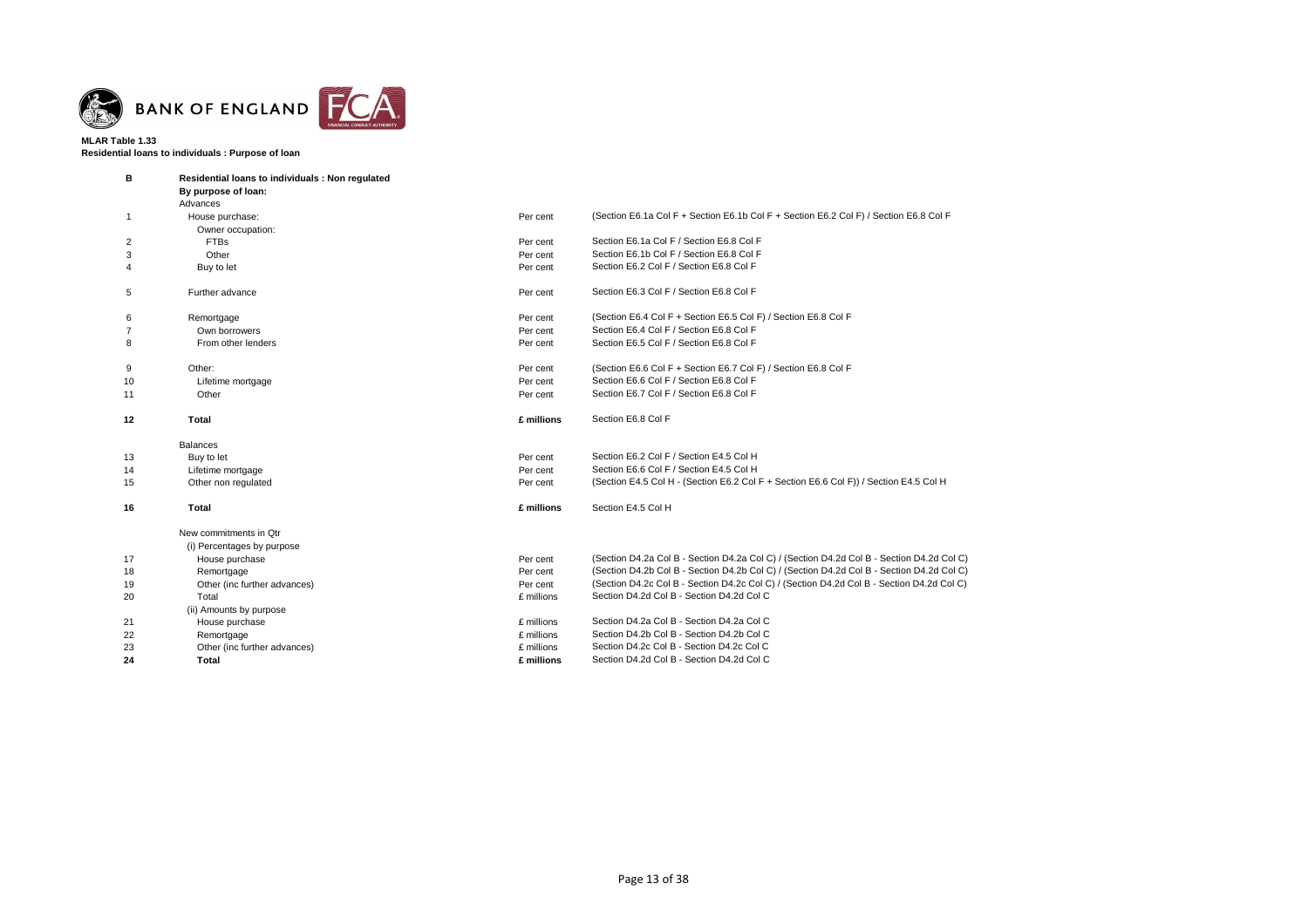

**Residential loans to individuals : Purpose of loan**

| C               | Residential loans to individuals : All (Regulated and Non-regulated) |            |                                                                                                                                                                                      |
|-----------------|----------------------------------------------------------------------|------------|--------------------------------------------------------------------------------------------------------------------------------------------------------------------------------------|
|                 | By purpose of loan:                                                  |            |                                                                                                                                                                                      |
|                 | Advances                                                             |            |                                                                                                                                                                                      |
| $\overline{1}$  | House purchase                                                       | Per cent   | (Section E6.1a Col J + Section E6.1b Col J + Section E6.2 Col J) / Section E6.8 Col J                                                                                                |
|                 | Owner occupation                                                     |            |                                                                                                                                                                                      |
| 2               | <b>FTBs</b>                                                          | Per cent   | Section E6.1a Col J / Section E6.8 Col J                                                                                                                                             |
| 3               | Other                                                                | Per cent   | Section E6.1b Col J / Section E6.8 Col J                                                                                                                                             |
| 4               | Buy to let                                                           | Per cent   | Section E6.2 Col J / Section E6.8 Col J                                                                                                                                              |
| $5\overline{5}$ | Further advance                                                      | Per cent   | Section E6.3 Col J / Section E6.8 Col J                                                                                                                                              |
| 6               | Remortgage                                                           | Per cent   | (Section E6.4 Col J + Section E6.5 Col J) / Section E6.8 Col J                                                                                                                       |
| $\overline{7}$  | Own borrowers                                                        | Per cent   | Section E6.4 Col J / Section E6.8 Col J                                                                                                                                              |
| 8               | From other lenders                                                   | Per cent   | Section E6.5 Col J / Section E6.8 Col J                                                                                                                                              |
| 9               | Other                                                                | Per cent   | (Section E6.6 Col J + Section E6.7 Col J) / Section E6.8 Col J                                                                                                                       |
| 10              | Lifetime mortgage                                                    | Per cent   | Section E6.6 Col J / Section E6.8 Col J                                                                                                                                              |
| 11              | Other                                                                | Per cent   | Section E6.7 Col J / Section E6.8 Col J                                                                                                                                              |
| 12              | Total                                                                | £ millions | Section E6.8 Col J                                                                                                                                                                   |
|                 | <b>Balances</b>                                                      |            |                                                                                                                                                                                      |
| 13              | Buy to let                                                           | Per cent   | Section E6.2 Col J / Section E4.5 Col L                                                                                                                                              |
| 14              | Lifetime mortgage                                                    | Per cent   | Section E6.6 Col J / Section E4.5 Col L                                                                                                                                              |
| 15              | Other                                                                | Per cent   | (Section E4.5 Col L - (Section E6.2 Col J + Section E6.6 Col J)) / Section E4.5 Col L                                                                                                |
| 16              | <b>Total</b>                                                         | £ millions | Section E4.5 Col L                                                                                                                                                                   |
|                 | New commitments in Qtr                                               |            |                                                                                                                                                                                      |
|                 | (i) Percentages by purpose                                           |            |                                                                                                                                                                                      |
| 17              | House purchase                                                       | Per cent   | (Section D4.1a Col B - Section D4.1a Col C + Section D4.1a Col C - Section D4.2a Col C) / (Section D4.1d Col B - Section D4.1d Col C + Section<br>D4.2d Col B - Section D4.2d Col C) |
| 18              | Remortgage                                                           | Per cent   | (Section D4.1b Col B - Section D4.1b Col C + Section D4.1b Col C - Section D4.2b Col C) / (Section D4.1d Col B - Section D4.1d Col C + Section<br>D4.2d Col B - Section D4.2d Col C) |
| 19              | Other (inc further advances)                                         | Per cent   | (Section D4.1c Col B - Section D4.1c Col C + Section D4.1c Col C - Section D4.2c Col C) / (Section D4.1d Col B - Section D4.1d Col C + Section<br>D4.2d Col B - Section D4.2d Col C) |
| 20              | <b>Total</b>                                                         | £ millions | Section D4.1c Col B - Section D4.1c Col C + Section D4.1c Col C - Section D4.2c Col C                                                                                                |
|                 | (ii) Amounts by purpose                                              |            |                                                                                                                                                                                      |
| 21              | House purchase                                                       | £ millions | Section D4.1d Col C - Section D4.2d Col B + Section D4.2d Col C - Section D4.1d Col B                                                                                                |
| 22              | Remortgage                                                           | £ millions | Section D4.1d Col C - Section D4.2d Col B + Section D4.2d Col C -                                                                                                                    |
| 23              | Other (inc further advances)                                         | £ millions | Section D4.1a Col B - Section D4.1a Col C + Section D4.2a Col B - Section D4.2a Col C                                                                                                |
| 24              | Total                                                                | £ millions | Section D4.1b Col B - Section D4.1b Col C + Section D4.2b Col B - Section D4.2b Col C                                                                                                |

# **Notes to table**

#### **[Explanatory notes](http://www.bankofengland.co.uk/statistics/Pages/iadb/notesiadb/capital_issues.aspx)**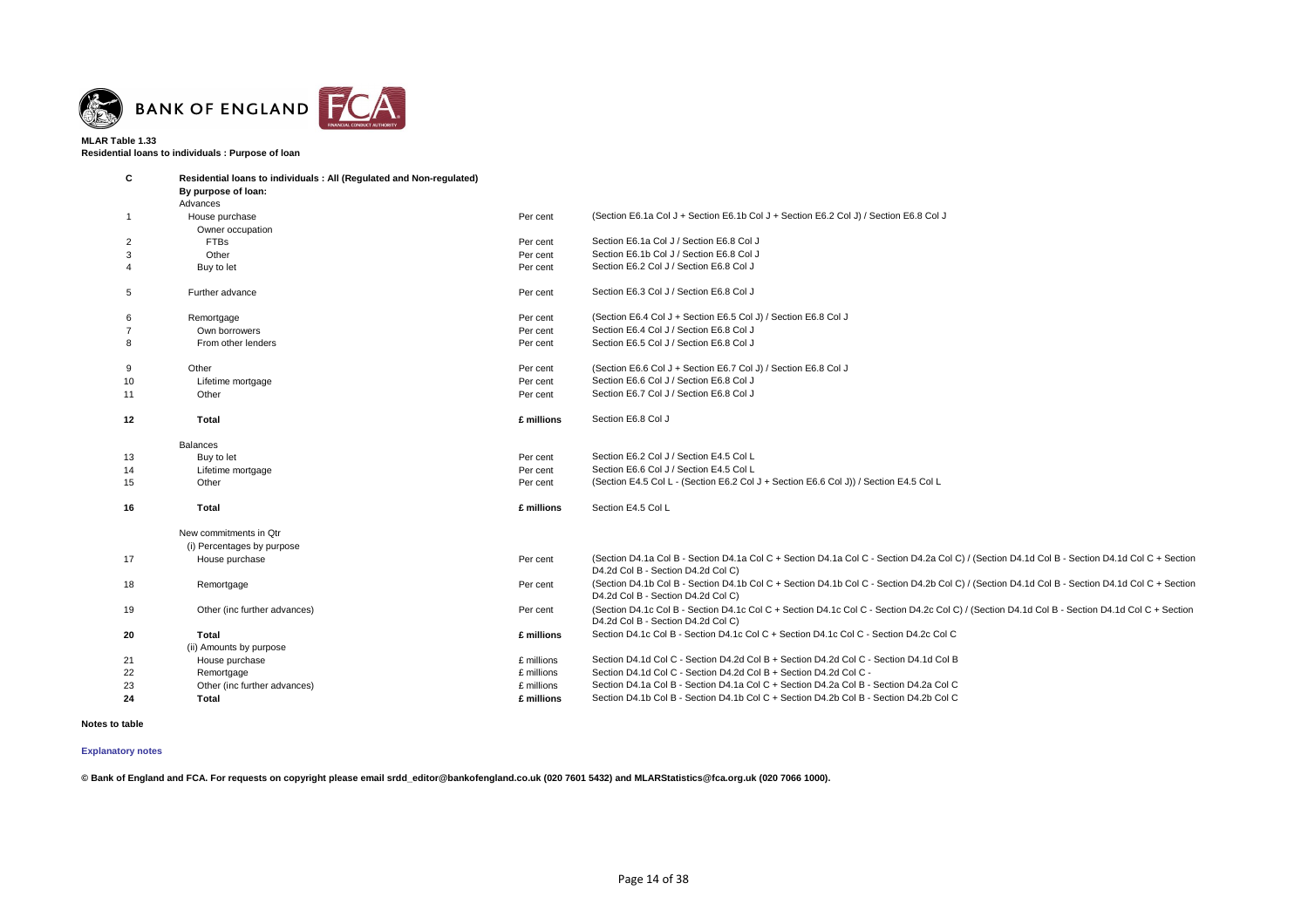

### **MLAR: Table 1.4 Residential loans to individuals (Unsecuritised): Arrears in Detail**

| Sub table reference |                                                          |              |                                         |
|---------------------|----------------------------------------------------------|--------------|-----------------------------------------|
| A                   | <b>Residential loans to individuals: Regulated</b>       |              |                                         |
|                     | <b>Loans in Arrears</b>                                  |              |                                         |
|                     | New cases in the Qtr (ie moving into $1.5 < 2.5\%$ band) |              |                                         |
| 1                   | Number of loan accounts                                  | <b>Units</b> | Section F1.1 Col A                      |
| 2                   | Amount of arrears                                        | £ millions   | Section F1.1 Col B                      |
| 3                   | Balance outstanding                                      | £ millions   | Section F1.1 Col C                      |
| 4                   | New cases as % of arrears stocks                         | Per cent     | Section F1.1 Col C / Section F1.7 Col F |
|                     | (balances as % total arrears balances)                   |              |                                         |
|                     | Arrears cases at end of Qtr                              |              |                                         |
| 5                   | Number of loan accounts                                  | Units        | Section F1.7 Col D                      |
|                     | of which: % of cases having                              |              |                                         |
| 6                   | A temporary concession                                   | Per cent     | Section F5.1 Col G / Section F1.7 Col D |
| $\overline{7}$      | A formal arrangement                                     | Per cent     | Section F5.1 Col H / Section F1.7 Col D |
| 8                   | No concession or arrangement                             | Per cent     | Section F5.1 Col I / Section F1.7 Col D |
| 9                   | Amount of arrears                                        | £ millions   | Section F1.7 Col E                      |
| 10                  | Balance outstanding                                      | £ millions   | Section F1.7 Col F                      |
| 11                  | Balances as % of total loan balances                     | Per cent     | Section F1.7 Col F / Section D1.1 Col G |
| 12                  | Performance of arrears cases in Otr                      | Per cent     | Section F1.7 Col G                      |
|                     | Arrears cases at end Qtr: analysed by degree of severity |              |                                         |
| 13                  | $1.5 < 2.5$ % in arrears                                 | Per cent     | Section F1.1 Col F / Section D1.1 Col G |
| 14                  | $2.5 < 5.0$ % in arrears                                 | Per cent     | Section F1.2 Col F / Section D1.1 Col G |
| 15                  | $50 < 75\%$ in arrears                                   | Per cent     | Section E1.3 Col E / Section D1.1 Col G |

| 15 | $5.0 < 7.5$ % in arrears      | Per cent | Section F1.3 Col F / Section D1.1 Col G                        |
|----|-------------------------------|----------|----------------------------------------------------------------|
| 16 | $7.5 < 10$ % in arrears       | Per cent | Section F1.4 Col F / Section D1.1 Col G                        |
| 17 | 10 % or more in arrears       | Per cent | Section F1.5 Col F / Section D1.1 Col G                        |
| 18 | In possession                 | Per cent | Section F1.6 Col F / Section D1.1 Col G                        |
| 19 | TOTAL                         | Per cent | Section F1.7 Col F / Section D1.1 Col G                        |
| 20 | Total (excl. 1.5 < 2.5% band) | Per cent | (Section F1.7 Col F - Section F1.1 Col F) / Section D1.1 Col G |
| 21 | 1.5 $<$ 2.5 % in arrears      | Per cent | Section F1.1 Col D / Section E4.5 Col C                        |
| 22 | $2.5 < 5.0$ % in arrears      | Per cent | Section F1.2 Col D / Section E4.5 Col C                        |
| 23 | $5.0 < 7.5$ % in arrears      | Per cent | Section F1.3 Col D / Section E4.5 Col C                        |
| 24 | $7.5 < 10$ % in arrears       | Per cent | Section F1.4 Col D / Section E4.5 Col C                        |
| 25 | 10 % or more in arrears       | Per cent | Section F1.5 Col D / Section E4.5 Col C                        |
| 26 | In possession                 | Per cent | Section F1.6 Col D / Section E4.5 Col C                        |
| 27 | <b>TOTAL</b>                  | Per cent | Section F1.7 Col D / Section E4.5 Col C                        |
| 28 | Total (excl. 1.5 < 2.5% band) | Per cent | (Section F1.7 Col D - Section F1.1 Col D) / Section E4.5 Col C |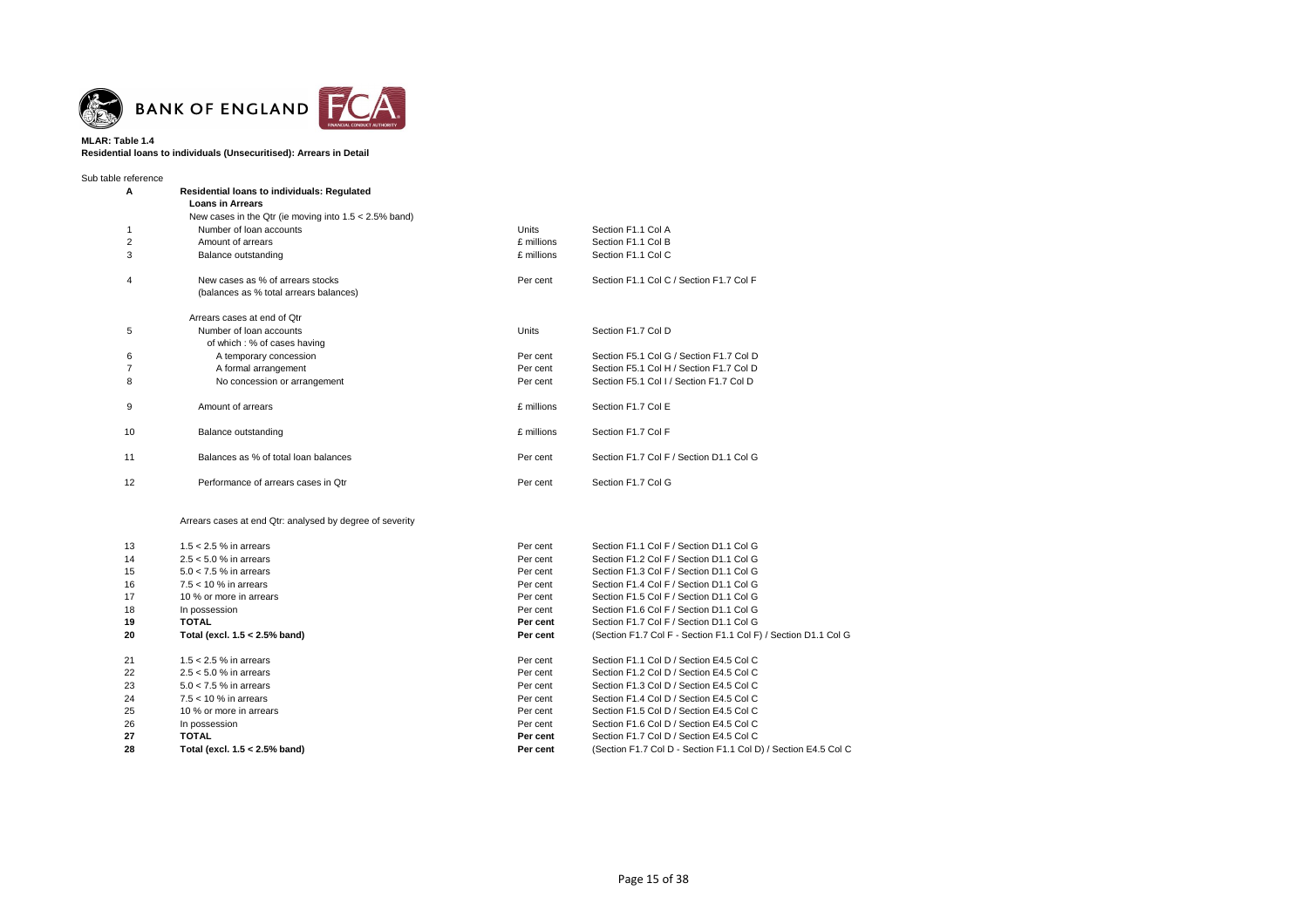

# **Residential loans to individuals (Unsecuritised): Arrears in Detail**

| A (cont.) |                                      |            |                    |
|-----------|--------------------------------------|------------|--------------------|
|           | Possession cases: movements & stocks |            |                    |
| 29        | New possessions in Qtr               | Units      | Section F1.6 Col A |
| 30        | Possession sales in Otr              | Units      | Section F5.1 Col A |
| 31        | Stocks of possessions at end Qtr     | Units      | Section F1.6 Col D |
|           | Capitalisation of arrears cases      |            |                    |
| 32        | Number in Otr                        | Units      | Section F5.1 Col D |
| 33        | Amount of arrears capitalised in Qtr | f millions | Section F5.1 Col E |
| 34        | Balance outstanding                  | £ millions | Section F5.1 Col F |
|           | Memorandum information at end Otr    |            |                    |
| 35        | Loan book: number of loan accounts   | Units      | Section E4.5 Col C |
| 36        | Loan book: balances outstanding      | £ millions | Section D1.1 Col G |

# **B Residential loans to individuals : Non regulated**

### **Loans in Arrears**

# New cases in the Qtr (ie moving into 1.5 < 2.5% band)

| 1<br>2<br>3    | Number of loan accounts<br>Amount of arrears<br>Balance outstanding        | Units<br>£ millions<br>£ millions | Section F2.1 Col A<br>Section F2.1 Col B<br>Section F2.1 Col C |
|----------------|----------------------------------------------------------------------------|-----------------------------------|----------------------------------------------------------------|
| $\overline{4}$ | New cases as % of arrears stocks<br>(balances as % total arrears balances) | Per cent                          | Section F2.1 Col C / Section F2.7 Col F                        |
|                | Arrears cases at end of Qtr                                                |                                   |                                                                |
| 5              | Number of loan accounts<br>of which: % of cases having                     | Units                             | Section F2.7 Col D                                             |
| 6              | A temporary concession                                                     | Per cent                          | Section F5.2 Col G / Section F2.7 Col D                        |
| 7              | A formal arrangement                                                       | Per cent                          | Section F5.2 Col H / Section F2.7 Col D                        |
| 8              | No concession or arrangement                                               | Per cent                          | Section F5.2 Col I / Section F2.7 Col D                        |
| 9              | Amount of arrears                                                          | £ millions                        | Section F2.7 Col E                                             |
| 10             | Balance outstanding                                                        | £ millions                        | Section F2.7 Col F                                             |
| 11             | Balances as % of total loan balances                                       | Per cent                          | Section F2.7 Col F / Section D1.2 Col G                        |
| 12             | Performance of arrears cases in Qtr                                        | Per cent                          | Section F2.7 Col G                                             |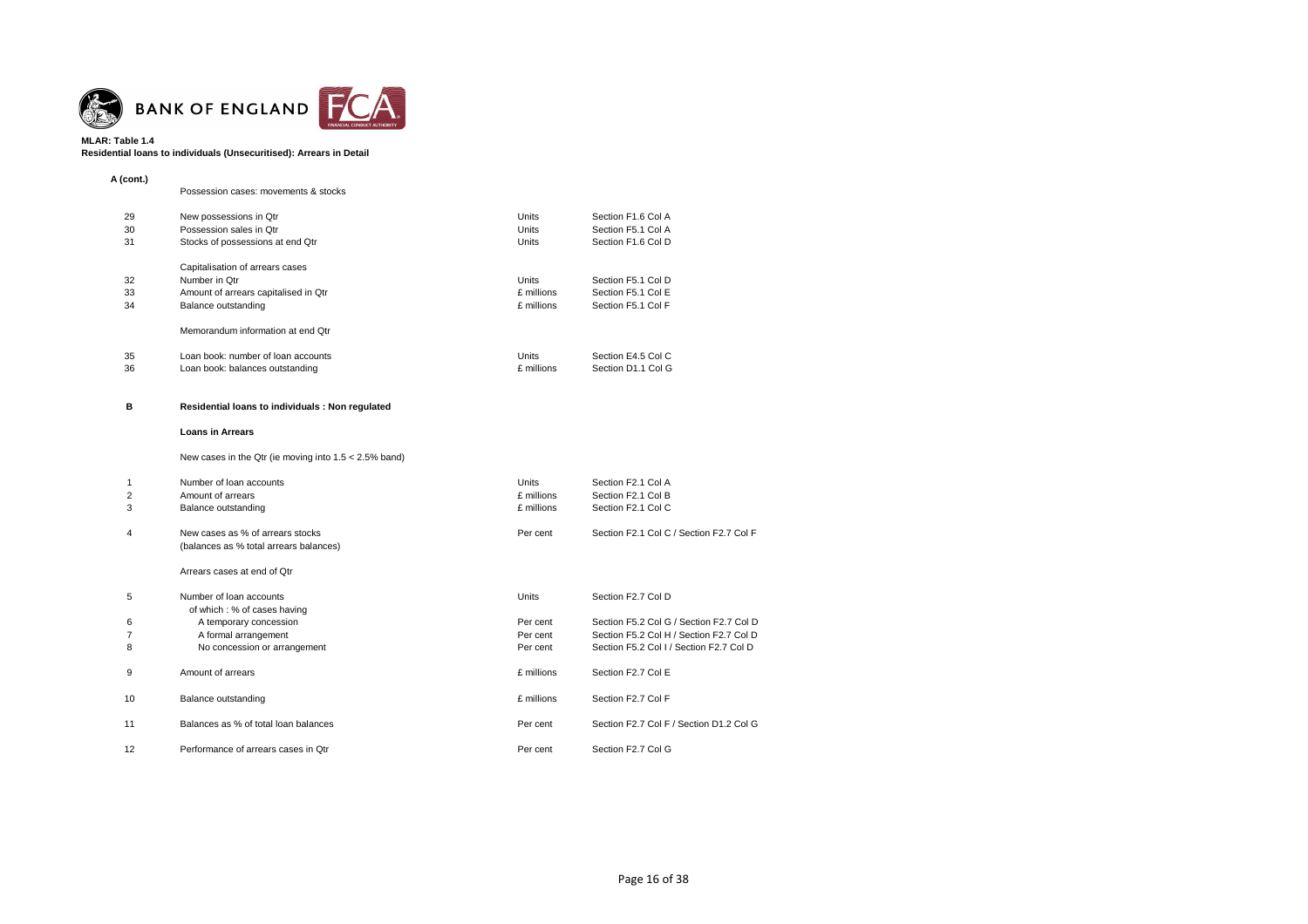

# **MLAR: Table 1.4 Residential loans to individuals (Unsecuritised): Arrears in Detail**

**B (cont.)**

Arrears cases at end Qtr: analysed by degree of severity

| 13 | $1.5 < 2.5$ % in arrears         | Per cent | Section F2.1 Col F / Section D1.2 Col G                        |
|----|----------------------------------|----------|----------------------------------------------------------------|
| 14 | $2.5 < 5.0$ % in arrears         | Per cent | Section F2.2 Col F / Section D1.2 Col G                        |
|    |                                  |          |                                                                |
| 15 | $5.0 < 7.5$ % in arrears         | Per cent | Section F2.3 Col F / Section D1.2 Col G                        |
| 16 | $7.5 < 10$ % in arrears          | Per cent | Section F2.4 Col F / Section D1.2 Col G                        |
| 17 | 10 % or more in arrears          | Per cent | Section F2.5 Col F / Section D1.2 Col G                        |
| 18 | In possession                    | Per cent | Section F2.6 Col F / Section D1.2 Col G                        |
| 19 | <b>TOTAL</b>                     | Per cent | Section F2.7 Col F / Section D1.2 Col G                        |
| 20 | Total (excl. $1.5 < 2.5\%$ band) | Per cent | (Section F2.7 Col F - Section F2.1 Col F) / Section D1.2 Col G |
| 21 | $1.5 < 2.5$ % in arrears         | Per cent | Section F2.1 Col D / Section E4.5 Col G                        |
| 22 | $2.5 < 5.0$ % in arrears         | Per cent | Section F2.2 Col D / Section E4.5 Col G                        |
| 23 | $5.0 < 7.5$ % in arrears         | Per cent | Section F2.3 Col D / Section E4.5 Col G                        |
| 24 | $7.5 < 10$ % in arrears          | Per cent | Section F2.4 Col D / Section E4.5 Col G                        |
| 25 | 10 % or more in arrears          | Per cent | Section F2.5 Col D / Section E4.5 Col G                        |
| 26 | In possession                    | Per cent | Section F2.6 Col D / Section E4.5 Col G                        |
| 27 | <b>TOTAL</b>                     | Per cent | Section F2.7 Col D / Section E4.5 Col G                        |
| 28 | Total (excl. 1.5 < 2.5% band)    | Per cent | (Section F2.7 Col D - Section F2.1 Col D) / Section E4.5 Col G |

### Possession cases: movements & stocks

| 29<br>30<br>31 | New possessions in Qtr<br>Possession sales in Otr<br>Stocks of possessions at end Qtr | Units<br><b>Units</b><br>Units | Section F2.6 Col A<br>Section F5.2 Col A<br>Section F2.6 Col D |
|----------------|---------------------------------------------------------------------------------------|--------------------------------|----------------------------------------------------------------|
|                | Capitalisation of arrears cases                                                       |                                |                                                                |
| 32             | Number in Otr                                                                         | <b>Units</b>                   | Section F5.2 Col D                                             |
| 33             | Amount of arrears capitalised in Qtr                                                  | £ millions                     | Section F5.2 Col E                                             |
| 34             | Balance outstanding                                                                   | £ millions                     | Section F5.2 Col F                                             |
|                | Memorandum information at end Otr                                                     |                                |                                                                |
| 35<br>36       | Loan book: number of loan accounts<br>Loan book: balances outstanding                 | <b>Units</b><br>£ millions     | Section E4.5 Col G<br>Section D1.2 Col G                       |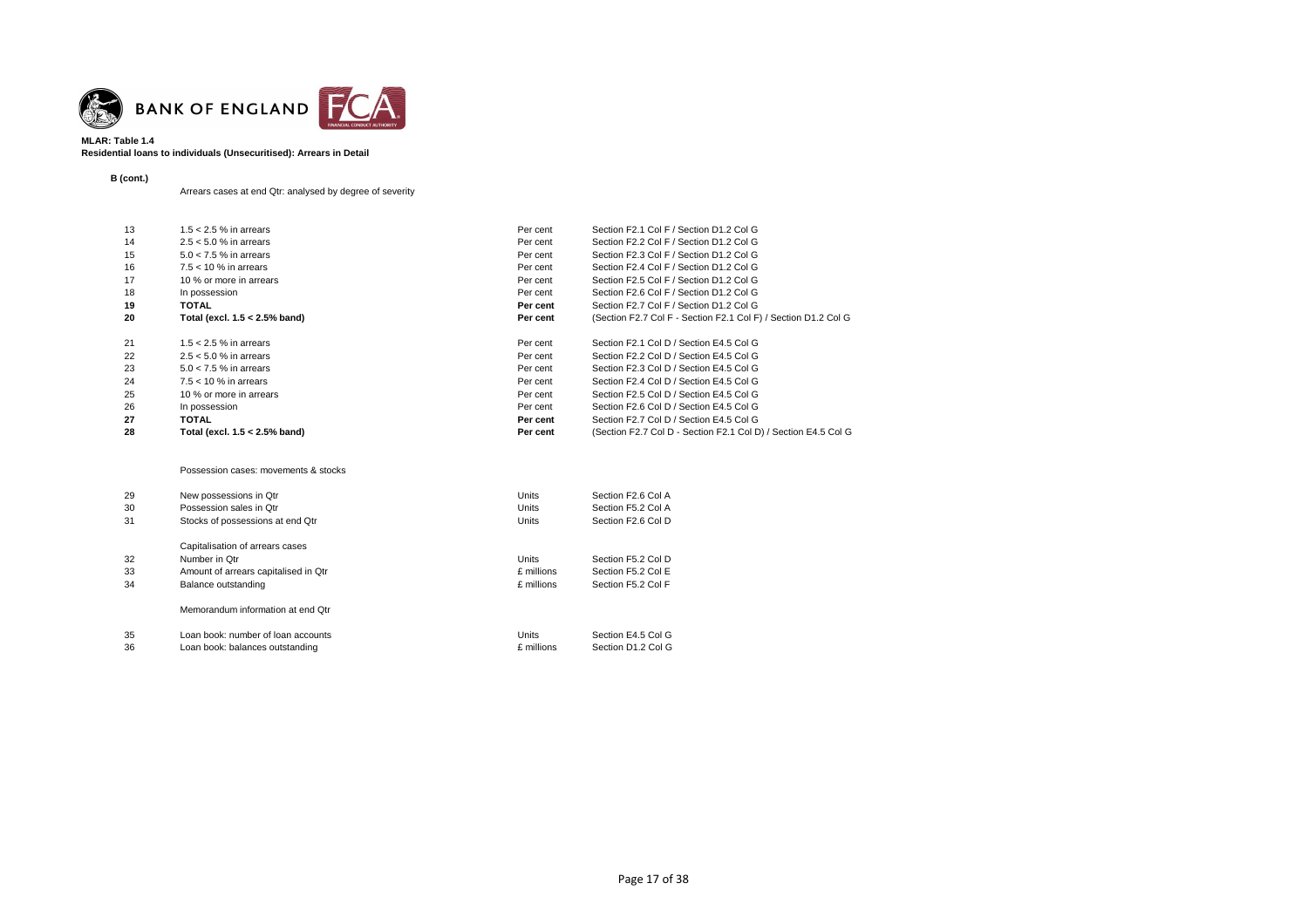

# **Residential loans to individuals (Unsecuritised): Arrears in Detail**

# **C Residential loans to individuals : All (Regulated and Non-regulated)**

**Loans in Arrears**

# New cases in the Qtr (ie moving into 1.5 < 2.5% band)

| $\overline{2}$<br>3 | Number of loan accounts<br>Amount of arrears<br>Balance outstanding        | Units<br>£ millions<br>£ millions | Section F3.1 Col A<br>Section F3.1 Col B<br>Section F3.1 Col C |
|---------------------|----------------------------------------------------------------------------|-----------------------------------|----------------------------------------------------------------|
| 4                   | New cases as % of arrears stocks<br>(balances as % total arrears balances) | Per cent                          | Section F3.1 Col C / Section F3.7 Col F                        |
|                     | Arrears cases at end of Qtr                                                |                                   |                                                                |
| 5                   | Number of loan accounts<br>of which: % of cases having                     | Units                             | Section F3.7 Col D                                             |
| 6                   | A temporary concession                                                     | Per cent                          | Section F5.3 Col G / Section F3.7 Col D                        |
|                     | A formal arrangement                                                       | Per cent                          | Section F5.3 Col H / Section F3.7 Col D                        |
| 8                   | No concession or arrangement                                               | Per cent                          | Section F5.3 Col I / Section F3.7 Col D                        |
| 9                   | Amount of arrears                                                          | £ millions                        | Section F3.7 Col E                                             |
| 10                  | Balance outstanding                                                        | £ millions                        | Section F3.7 Col F                                             |
| 11                  | Balances as % of total loan balances                                       | Per cent                          | Section F3.7 Col F / (Section D1.1 Col G + Section D1.2 Col G) |
| 12                  | Performance of arrears cases in Qtr                                        | Per cent                          | Section F3.7 Col G                                             |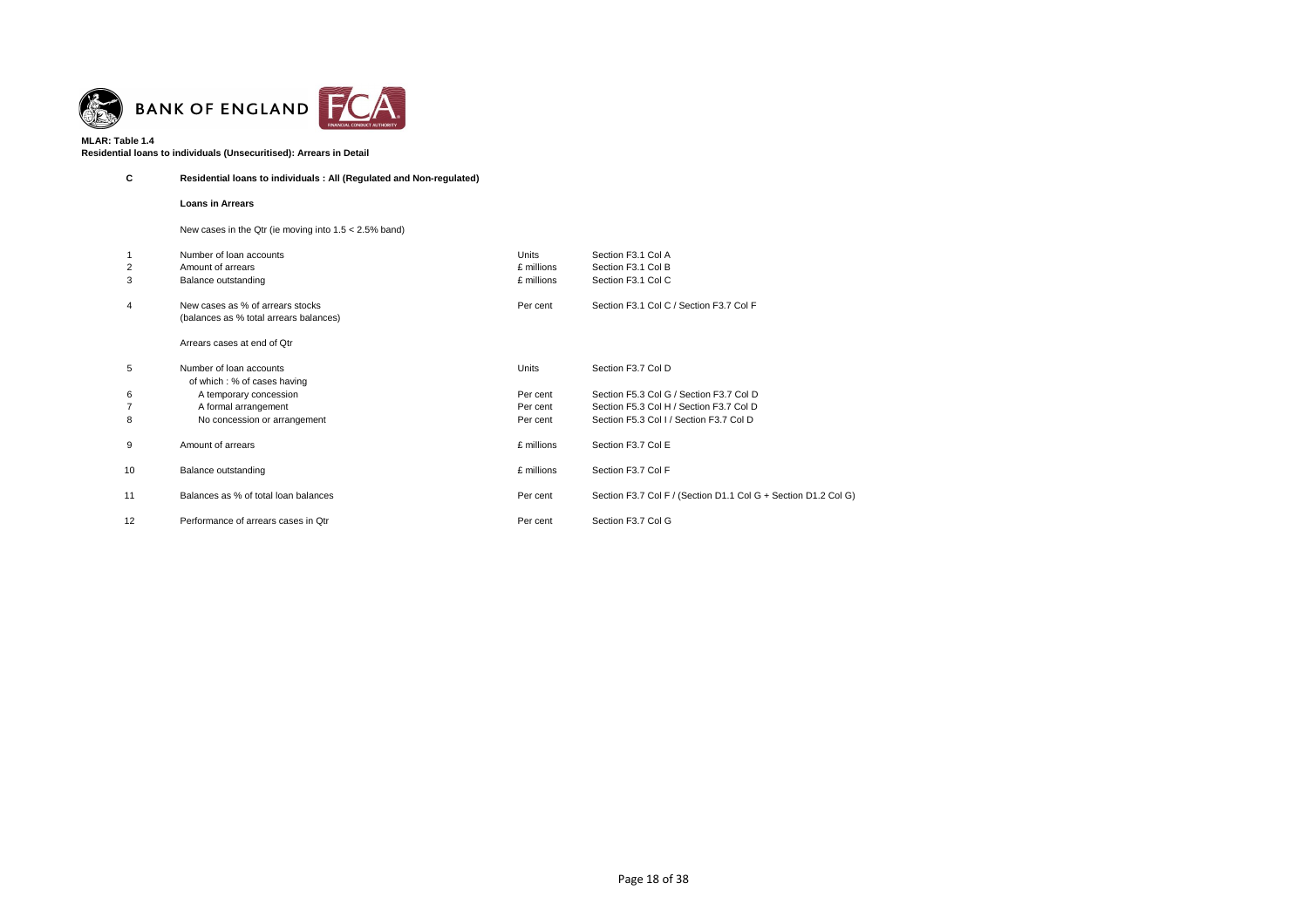

### **MLAR: Table 1.4 Residential loans to individuals (Unsecuritised): Arrears in Detail**

**C (cont.)**

Arrears cases at end Qtr: analysed by degree of severity

| 13 | 1.5 $<$ 2.5 % in arrears         | Per cent | Section F3.1 Col F / (Section D1.1 Col G + Section D1.2 Col G)                       |
|----|----------------------------------|----------|--------------------------------------------------------------------------------------|
| 14 | $2.5 < 5.0$ % in arrears         | Per cent | Section F3.2 Col F / (Section D1.1 Col G + Section D1.2 Col G)                       |
| 15 | $5.0 < 7.5$ % in arrears         | Per cent | Section F3.3 Col F / (Section D1.1 Col G + Section D1.2 Col G)                       |
| 16 | $7.5 < 10 \%$ in arrears         | Per cent | Section F3.4 Col F / (Section D1.1 Col G + Section D1.2 Col G)                       |
| 17 | 10 % or more in arrears          | Per cent | Section F3.5 Col F / (Section D1.1 Col G + Section D1.2 Col G)                       |
| 18 | In possession                    | Per cent | Section F3.6 Col F / (Section D1.1 Col G + Section D1.2 Col G)                       |
| 19 | <b>TOTAL</b>                     | Per cent | Section F3.7 Col F / (Section D1.1 Col G + Section D1.2 Col G)                       |
| 20 | Total (excl. $1.5 < 2.5\%$ band) | Per cent | (Section F3.7 Col F - Section F3.1 Col F) / Section D1.1 Col G + Section D1.2 Col G) |
| 21 | $1.5 < 2.5$ % in arrears         | Per cent | Section F3.1 Col D / Section E4.5 Col K                                              |
| 22 | $2.5 < 5.0$ % in arrears         | Per cent | Section F3.2 Col D / Section E4.5 Col K                                              |
| 23 | $5.0 < 7.5$ % in arrears         | Per cent | Section F3.3 Col D / Section E4.5 Col K                                              |
| 24 | $7.5 < 10 \%$ in arrears         | Per cent | Section F3.4 Col D / Section E4.5 Col K                                              |
| 25 | 10 % or more in arrears          | Per cent | Section F3.5 Col D / Section E4.5 Col K                                              |
| 26 | In possession                    | Per cent | Section F3.6 Col D / Section E4.5 Col K                                              |
| 27 | <b>TOTAL</b>                     | Per cent | Section F3.7 Col D / Section E4.5 Col K                                              |
| 28 | Total (excl. $1.5 < 2.5\%$ band) | Per cent | (Section F3.7 Col D - Section F3.1 Col D) / Section E4.5 Col K                       |
|    |                                  |          |                                                                                      |

#### Possession cases: movements & stocks

|                                      |              | Section F3.6 Col A                      |
|--------------------------------------|--------------|-----------------------------------------|
| New possessions in Qtr               | Units        | Section F5.3 Col A                      |
| Possession sales in Otr              | <b>Units</b> | Section F3.6 Col D                      |
| Stocks of possessions at end Qtr     | <b>Units</b> |                                         |
| Capitalisation of arrears cases      |              | Section F5.3 Col D                      |
| Number in Otr                        | Units        | Section F5.3 Col E                      |
| Amount of arrears capitalised in Qtr | £ millions   | Section F5.3 Col F                      |
| Balance outstanding                  | £ millions   |                                         |
| Memorandum information at end Qtr    |              |                                         |
| Loan book: number of loan accounts   | <b>Units</b> | Section E4.5 Col K                      |
| Loan book: balances outstanding      | £ millions   | Section D1.1 Col G + Section D1.2 Col G |
|                                      |              |                                         |

### **Notes to table**

# **[Explanatory notes](http://www.bankofengland.co.uk/statistics/Pages/iadb/notesiadb/capital_issues.aspx)**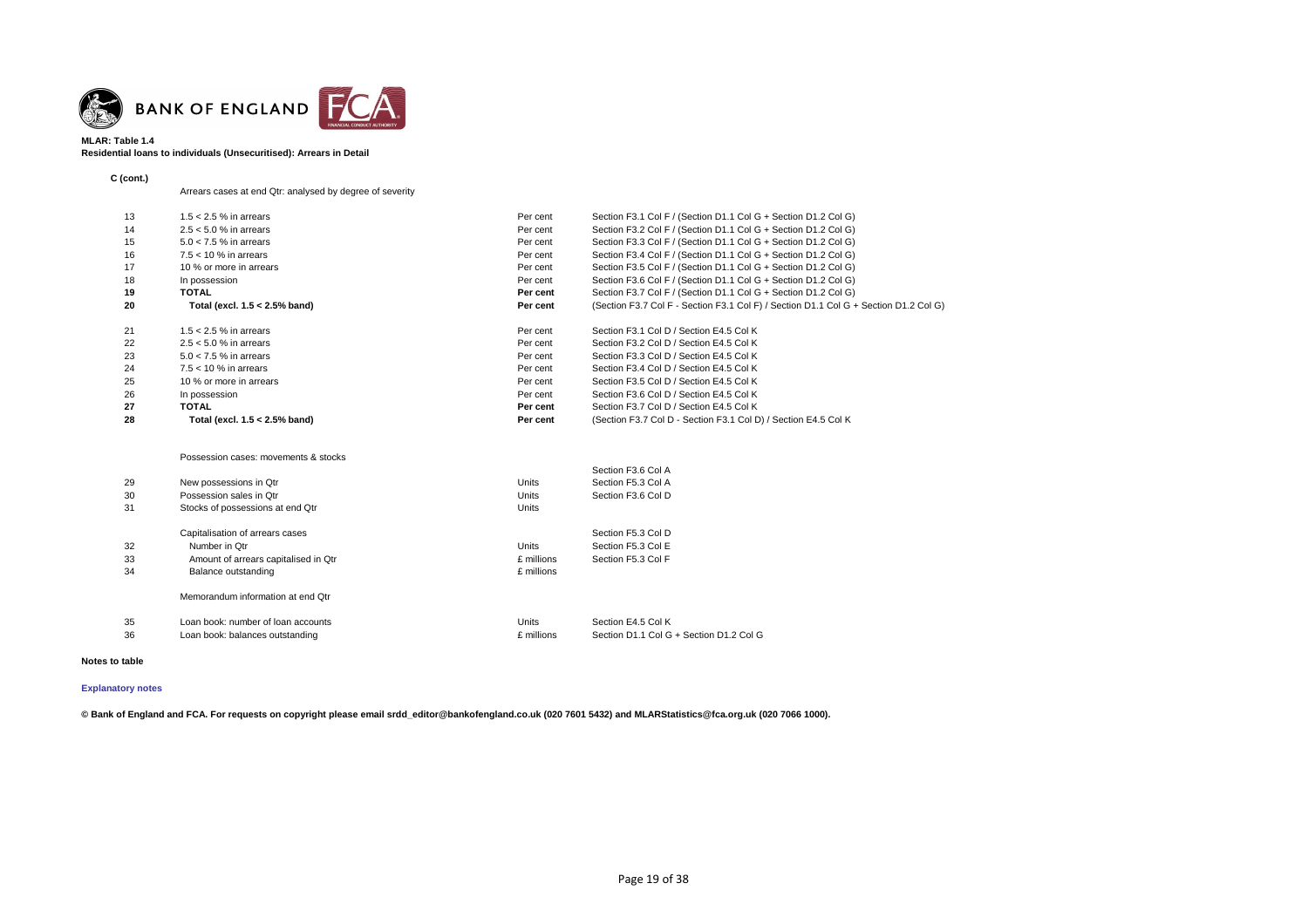

**Residential loans to individuals : Mortgage Administration**

| Sub table reference |                                                                      |              |                                           |
|---------------------|----------------------------------------------------------------------|--------------|-------------------------------------------|
|                     | Mortgage contracts as Principal Administrator at end of quarter :    |              |                                           |
| Α                   | Residential loans to individuals : Regulated                         |              |                                           |
|                     | Numbers of loans administered for:                                   |              |                                           |
| 1                   | Firms without a mortgage lender's permission                         | <b>Units</b> | Section G1.1b Col A                       |
| 2                   | SPV <sub>s</sub> :                                                   | <b>Units</b> | Section G1.1c Col A                       |
| 3                   | All "securitised"                                                    | <b>Units</b> | Section G1.1b Col A + Section G1.1c Col A |
|                     | Balances outstanding on loans administered for:                      |              |                                           |
| 4                   | Firms without a mortgage lender's permission                         | £ millions   | Section G1.2b Col A                       |
| 5                   | SPVs:                                                                | £ millions   | Section G1.2c Col A                       |
| 6                   | All "securitised"                                                    | £ millions   | Section G1.2b Col A + Section G1.2c Col A |
| в                   | Residential loans to individuals : Non regulated                     |              |                                           |
|                     | Numbers of loans administered for:                                   |              |                                           |
| 1                   | Firms without a mortgage lender's permission                         | <b>Units</b> | Section G1.1b Col B                       |
| 2                   | SPVs:                                                                | <b>Units</b> | Section G1.1c Col B                       |
| 3                   | All "securitised"                                                    | <b>Units</b> | Section G1.1b Col B + Section G1.1c Col B |
|                     | Balances outstanding on loans administered for :                     |              |                                           |
| 4                   | Firms without a mortgage lender's permission                         | £ millions   | Section G1.2b Col B                       |
| 5                   | SPVs:                                                                | £ millions   | Section G1.2c Col B                       |
| 6                   | All "securitised"                                                    | £ millions   | Section G1.2b Col B + Section G1.2c Col B |
| С                   | Residential loans to individuals : All (Regulated and Non-regulated) |              |                                           |
|                     | Numbers of loans administered for:                                   |              |                                           |
| 1                   | Firms without a mortgage lender's permission                         | <b>Units</b> | Section G1.1b Col C                       |
| 2                   | SPV <sub>s</sub> :                                                   | <b>Units</b> | Section G1.1c Col C                       |
| 3                   | All "securitised"                                                    | <b>Units</b> | Section G1.1b Col C + Section G1.1c Col C |
|                     | Balances outstanding on loans administered for:                      |              |                                           |
| 4                   | Firms without a mortgage lender's permission                         | £ millions   | Section G1.2b Col C                       |
| 5                   | SPV <sub>s</sub> :                                                   | £ millions   | Section G1.2c Col C                       |
| 6                   | All "securitised"                                                    | £ millions   | Section G1.2b Col C + Section G1.2c Col C |

# **Notes to table**

# **[Explanatory notes](http://www.bankofengland.co.uk/statistics/Pages/iadb/notesiadb/capital_issues.aspx)**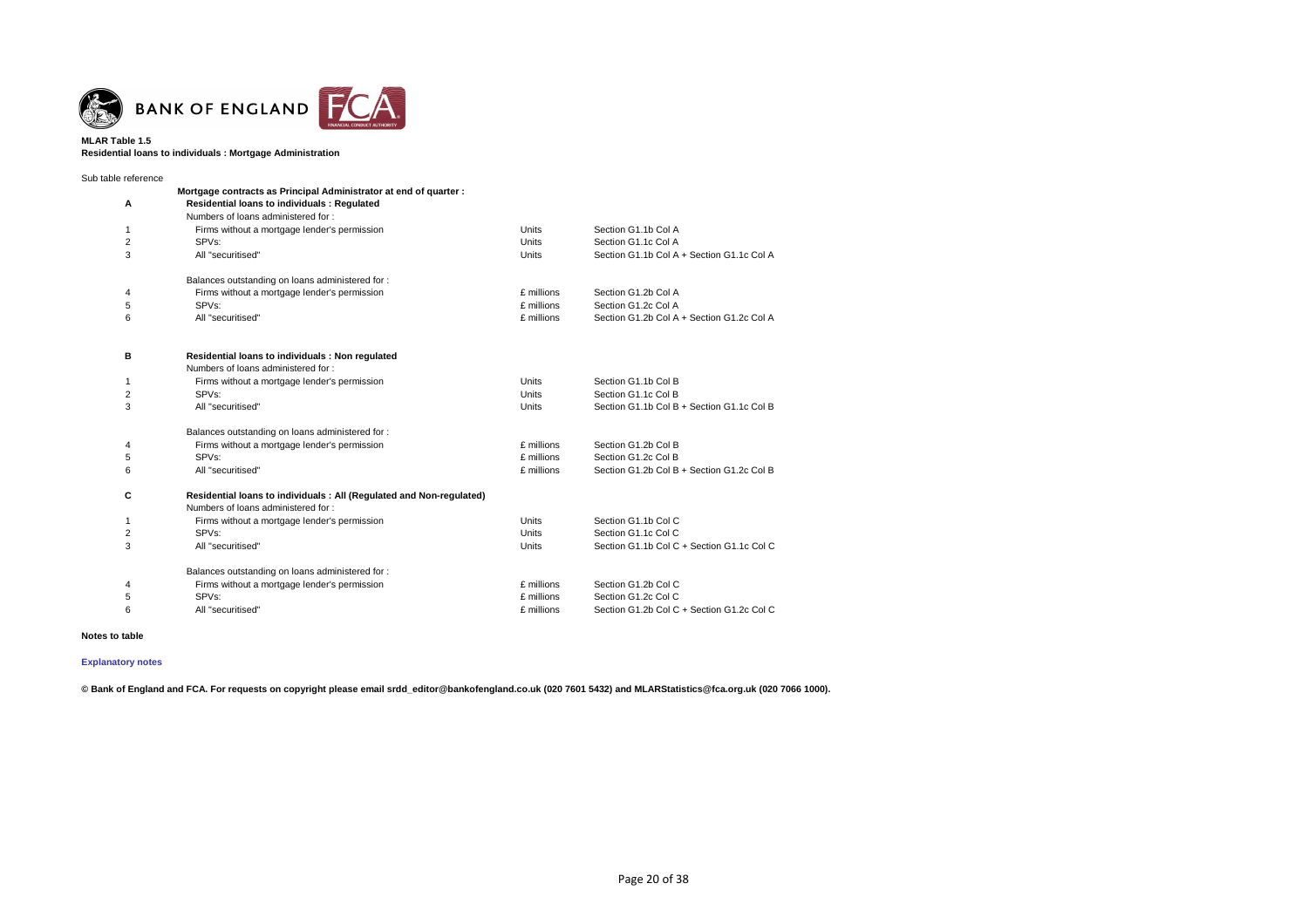

### **MLAR Table 1.6 Residential loans to individuals (Securitised): Arrears in detail**

| Sub table reference     |                                                          |            |                                                                  |
|-------------------------|----------------------------------------------------------|------------|------------------------------------------------------------------|
| Α                       | <b>Residential loans to individuals: Regulated</b>       |            |                                                                  |
|                         | <b>Loans in Arrears</b>                                  |            |                                                                  |
|                         | New cases in the Qtr (ie moving into $1.5 < 2.5\%$ band) |            |                                                                  |
|                         | Number of loan accounts                                  | Units      | Section H1.1 Col A                                               |
| $\overline{\mathbf{c}}$ | Amount of arrears                                        | £ millions | Section H1.1 Col B                                               |
| 3                       | Balance outstanding                                      | £ millions | Section H1.1 Col C                                               |
| 4                       | New cases as % of arrears stocks                         | Per cent   | Section H1.1 Col C / Section H1.7 Col F                          |
|                         | (balances as % total arrears balances)                   |            |                                                                  |
|                         | Arrears cases at end of Otr                              |            |                                                                  |
| 5                       | Number of loan accounts                                  | Units      | Section H1.7 Col D                                               |
|                         | of which: % of cases having                              |            |                                                                  |
| 6                       | A temporary concession                                   | Per cent   | Section H5.1 Col G / Section H1.7 Col D                          |
| 7                       | A formal arrangement                                     | Per cent   | Section H5.1 Col H / Section H1.7 Col D                          |
| 8                       | No concession or arrangement                             | Per cent   | Section H5.1 Col I / Section H1.7 Col D                          |
| 9                       | Amount of arrears                                        | £ millions | Section H1.7 Col E                                               |
| 10                      | Balance outstanding                                      | £ millions | Section H1.7 Col F                                               |
| 11                      | Balances as % of total loan balances                     | Per cent   | Section H1.7 Col F / (Section G1.2b Col A + Section G1.2c Col A) |
| 12                      | Performance of arrears cases in Otr                      | Per cent   | Section H1.7 Col G                                               |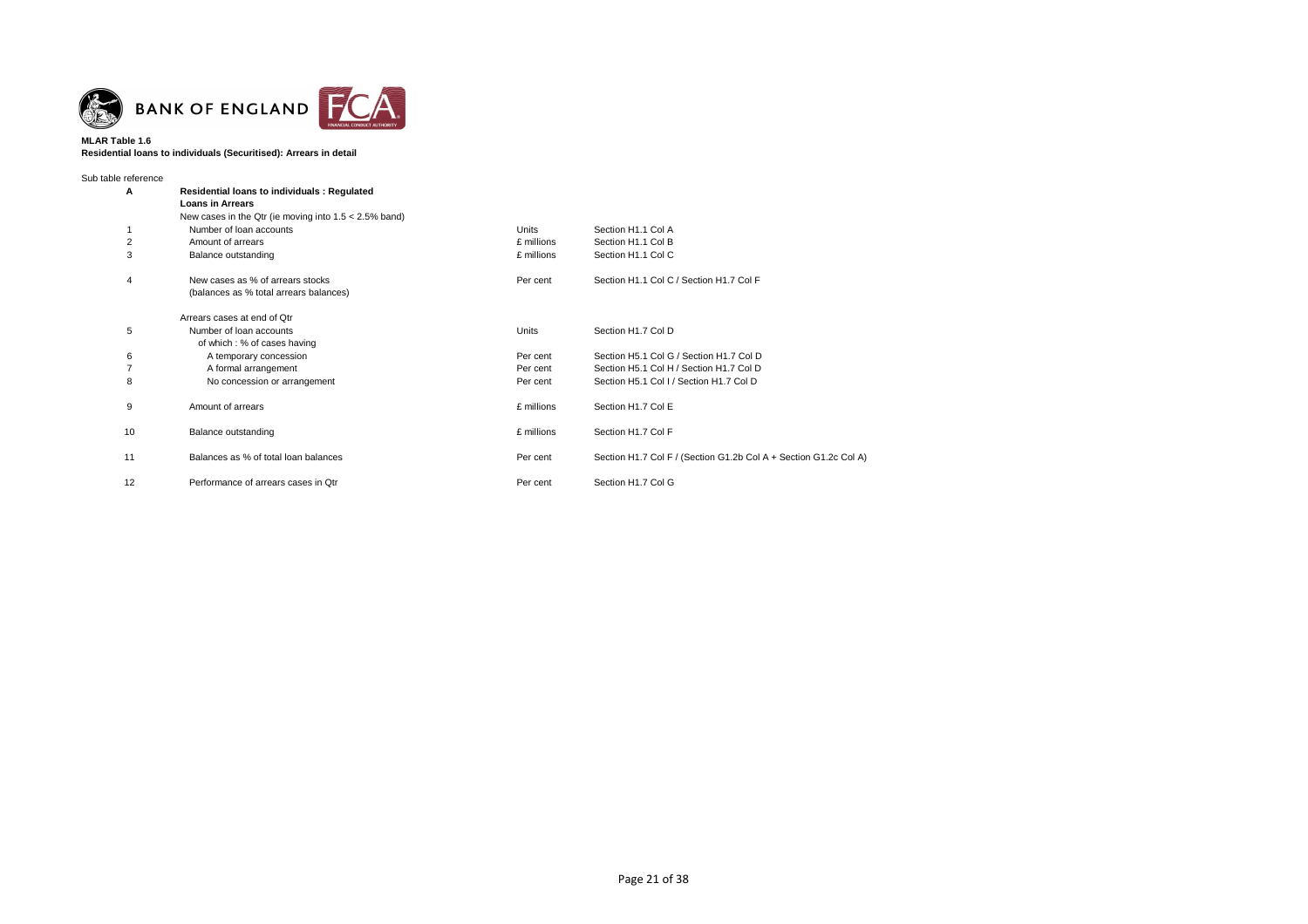

### **MLAR Table 1.6 Residential loans to individuals (Securitised): Arrears in detail**

| A (cont.) | Arrears cases at end Qtr: analysed by degree of severity   |              |                                                                                         |
|-----------|------------------------------------------------------------|--------------|-----------------------------------------------------------------------------------------|
|           | (i) Balances on cases in arrears as % total loan balances  |              |                                                                                         |
| 13        | $1.5 < 2.5$ % in arrears                                   | Per cent     | Section H1.1 Col F / (Section G1.2b Col A + Section G1.2c Col A)                        |
| 14        | $2.5 < 5.0$ % in arrears                                   | Per cent     | Section H1.2 Col F / (Section G1.2b Col A + Section G1.2c Col A)                        |
| 15        | $5.0 < 7.5$ % in arrears                                   | Per cent     | Section H1.3 Col F / (Section G1.2b Col A + Section G1.2c Col A)                        |
| 16        | $7.5 < 10$ % in arrears                                    | Per cent     | Section H1.4 Col F / (Section G1.2b Col A + Section G1.2c Col A)                        |
| 17        | 10 % or more in arrears                                    | Per cent     | Section H1.5 Col F / (Section G1.2b Col A + Section G1.2c Col A)                        |
| 18        | In possession                                              | Per cent     | Section H1.6 Col F / (Section G1.2b Col A + Section G1.2c Col A)                        |
| 19        | <b>Total</b>                                               | Per cent     | Section H1.7 Col F / (Section G1.2b Col A + Section G1.2c Col A)                        |
| 20        | Total (excl. 1.5 < 2.5% band)                              | Per cent     | (Section H1.7 Col F - Section H1.1 Col F) / (Section G1.2b Col A + Section G1.2c Col A) |
|           | (ii) Number of cases in arrears as % total number of loans |              |                                                                                         |
| 21        | $1.5 < 2.5$ % in arrears                                   | Per cent     | Section H1.1 Col D / (Section G1.1b Col A + Section G1.1c Col A)                        |
| 22        | $2.5 < 5.0$ % in arrears                                   | Per cent     | Section H1.2 Col D / (Section G1.1b Col A + Section G1.1c Col A)                        |
| 23        | $5.0 < 7.5$ % in arrears                                   | Per cent     | Section H1.3 Col D / (Section G1.1b Col A + Section G1.1c Col A)                        |
| 24        | $7.5 < 10$ % in arrears                                    | Per cent     | Section H1.4 Col D / (Section G1.1b Col A + Section G1.1c Col A)                        |
| 25        | 10 % or more in arrears                                    | Per cent     | Section H1.5 Col D / (Section G1.1b Col A + Section G1.1c Col A)                        |
| 26        | In possession                                              | Per cent     | Section H1.6 Col D / (Section G1.1b Col A + Section G1.1c Col A)                        |
| 27        | <b>Total</b>                                               | Per cent     | Section H1.7 Col D / (Section G1.1b Col A + Section G1.1c Col A)                        |
| 28        | Total (excl. 1.5 < 2.5% band)                              | Per cent     | (Section H1.7 Col D - Section H1.1 Col D) / (Section G1.1b Col A + Section G1.1c Col A) |
|           | Possession cases: movements & stocks                       |              |                                                                                         |
| 29        | New possessions in Qtr                                     | <b>Units</b> | Section H1.6 Col A                                                                      |
| 30        | Possession sales in Qtr                                    | <b>Units</b> | Section H5.1 Col A                                                                      |
| 31        | Stocks of possessions at end Qtr                           | <b>Units</b> | Section H1.6 Col D                                                                      |
|           |                                                            |              |                                                                                         |
|           | Capitalisation of arrears cases                            |              |                                                                                         |
| 32        | Number in Qtr                                              | Units        | Section H5.1 Col D                                                                      |
| 33        | Amount of arrears capitalised in Qtr                       | £ millions   | Section H5.1 Col E                                                                      |
| 34        | Balance outstanding                                        | £ millions   | Section H5.1 Col F                                                                      |
|           | Memorandum information at end Qtr                          |              |                                                                                         |
| 35        | Loan book: number of loan accounts                         | <b>Units</b> | Section G1.1b Col A + Section G1.1c Col A                                               |
| 36        | Loan book: balances outstanding                            | £ millions   | Section G1.2b Col A + Section G1.2c Col A                                               |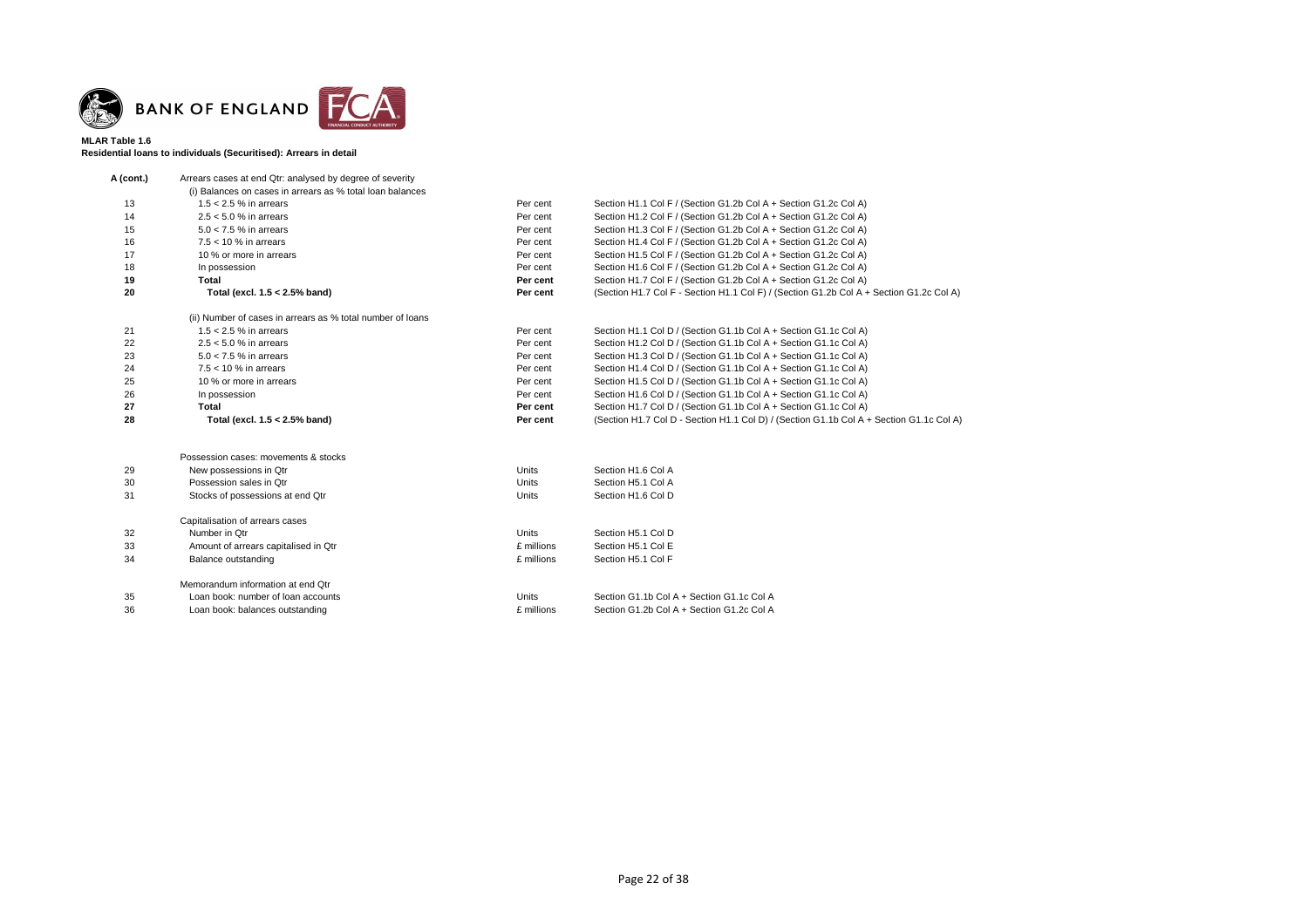

**Residential loans to individuals (Securitised): Arrears in detail**

| в  | Residential loans to individuals: Non regulated<br><b>Loans in Arrears</b> |              |                                                                  |  |  |  |
|----|----------------------------------------------------------------------------|--------------|------------------------------------------------------------------|--|--|--|
|    | New cases in the Qtr (ie moving into $1.5 < 2.5\%$ band)                   |              |                                                                  |  |  |  |
|    | Number of loan accounts                                                    | <b>Units</b> | Section H2.1 Col A                                               |  |  |  |
| 2  | Amount of arrears                                                          | £ millions   | Section H2.1 Col B                                               |  |  |  |
| 3  | Balance outstanding                                                        | £ millions   | Section H2.1 Col C                                               |  |  |  |
| 4  | New cases as % of arrears stocks                                           | Per cent     | Section H2.1 Col C / Section H2.7 Col F                          |  |  |  |
|    | (balances as % total arrears balances)                                     |              |                                                                  |  |  |  |
|    | Arrears cases at end of Otr                                                |              |                                                                  |  |  |  |
| 5  | Number of loan accounts                                                    | Units        | Section H2.7 Col D                                               |  |  |  |
|    | of which: % of cases having                                                |              |                                                                  |  |  |  |
| 6  | A temporary concession                                                     | Per cent     | Section H5.2 Col G / Section H2.7 Col D                          |  |  |  |
|    | A formal arrangement                                                       | Per cent     | Section H5.2 Col H / Section H2.7 Col D                          |  |  |  |
| 8  | No concession or arrangement                                               | Per cent     | Section H5.2 Col I / Section H2.7 Col D                          |  |  |  |
| 9  | Amount of arrears                                                          | £ millions   | Section H2.7 Col E                                               |  |  |  |
| 10 | Balance outstanding                                                        | £ millions   | Section H2.7 Col F                                               |  |  |  |
| 11 | Balances as % of total loan balances                                       | Per cent     | Section H2.7 Col F / (Section G1.2b Col B + Section G1.2c Col B) |  |  |  |
| 12 | Performance of arrears cases in Qtr                                        | Per cent     | Section H2.7 Col G                                               |  |  |  |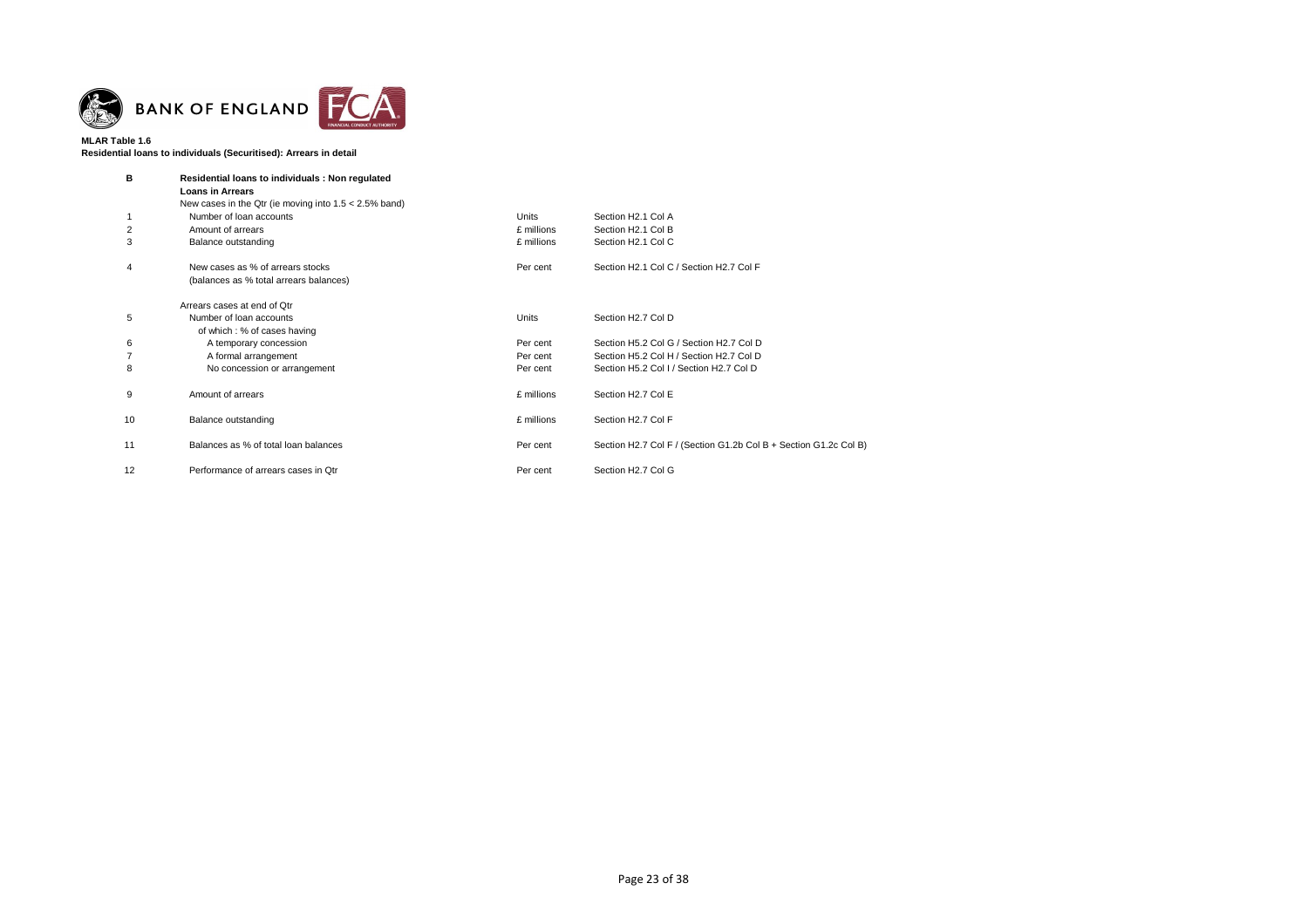

### **MLAR Table 1.6 Residential loans to individuals (Securitised): Arrears in detail**

| B (cont.) | Arrears cases at end Qtr: analysed by degree of severity   |              |                                                                                         |
|-----------|------------------------------------------------------------|--------------|-----------------------------------------------------------------------------------------|
|           | (i) Balances on cases in arrears as % total loan balances  |              |                                                                                         |
| 13        | $1.5 < 2.5$ % in arrears                                   | Per cent     | Section H2.1 Col F / (Section G1.2b Col B + Section G1.2c Col B)                        |
| 14        | $2.5 < 5.0 %$ in arrears                                   | Per cent     | Section H2.2 Col F / (Section G1.2b Col B + Section G1.2c Col B)                        |
| 15        | $5.0 < 7.5$ % in arrears                                   | Per cent     | Section H2.3 Col F / (Section G1.2b Col B + Section G1.2c Col B)                        |
| 16        | $7.5 < 10$ % in arrears                                    | Per cent     | Section H2.4 Col F / (Section G1.2b Col B + Section G1.2c Col B)                        |
| 17        | 10 % or more in arrears                                    | Per cent     | Section H2.5 Col F / (Section G1.2b Col B + Section G1.2c Col B)                        |
| 18        | In possession                                              | Per cent     | Section H2.6 Col F / (Section G1.2b Col B + Section G1.2c Col B)                        |
| 19        | <b>Total</b>                                               | Per cent     | Section H2.7 Col F / (Section G1.2b Col B + Section G1.2c Col B)                        |
| 20        | Total (excl. 1.5 < 2.5% band)                              | Per cent     | (Section H2.7 Col F - Section H2.1 Col F) / (Section G1.2b Col B + Section G1.2c Col B) |
|           | (ii) Number of cases in arrears as % total number of loans |              |                                                                                         |
| 21        | $1.5 < 2.5$ % in arrears                                   | Per cent     | Section H2.1 Col D / (Section G1.1b Col B + Section G1.1c Col B)                        |
| 22        | $2.5 < 5.0$ % in arrears                                   | Per cent     | Section H2.2 Col D / (Section G1.1b Col B + Section G1.1c Col B)                        |
| 23        | $5.0 < 7.5$ % in arrears                                   | Per cent     | Section H2.3 Col D / (Section G1.1b Col B + Section G1.1c Col B)                        |
| 24        | $7.5 < 10$ % in arrears                                    | Per cent     | Section H2.4 Col D / (Section G1.1b Col B + Section G1.1c Col B)                        |
| 25        | 10 % or more in arrears                                    | Per cent     | Section H2.5 Col D / (Section G1.1b Col B + Section G1.1c Col B)                        |
| 26        | In possession                                              | Per cent     | Section H2.6 Col D / (Section G1.1b Col B + Section G1.1c Col B)                        |
| 27        | <b>Total</b>                                               | Per cent     | Section H2.7 Col D / (Section G1.1b Col B + Section G1.1c Col B)                        |
| 28        | Total (excl. 1.5 < 2.5% band)                              | Per cent     | (Section H2.7 Col D - Section H2.1 Col D) / (Section G1.1b Col B + Section G1.1c Col B) |
|           | Possession cases: movements & stocks                       |              |                                                                                         |
| 29        | New possessions in Qtr                                     | <b>Units</b> | Section H2.6 Col A                                                                      |
| 30        | Possession sales in Otr                                    | <b>Units</b> | Section H5.2 Col A                                                                      |
| 31        |                                                            | <b>Units</b> | Section H2.6 Col D                                                                      |
|           | Stocks of possessions at end Qtr                           |              |                                                                                         |
|           | Capitalisation of arrears cases                            |              |                                                                                         |
| 32        | Number in Qtr                                              | <b>Units</b> | Section H5.2 Col D                                                                      |
| 33        | Amount of arrears capitalised in Qtr                       | £ millions   | Section H5.2 Col E                                                                      |
| 34        | Balance outstanding                                        | £ millions   | Section H5.2 Col F                                                                      |
|           | Memorandum information at end Qtr                          |              |                                                                                         |
| 35        | Loan book: number of loan accounts                         | <b>Units</b> | Section G1.1b Col B + Section G1.1c Col B                                               |
| 36        | Loan book: balances outstanding                            | £ millions   | Section G1.2b Col B + Section G1.2c Col B                                               |
|           |                                                            |              |                                                                                         |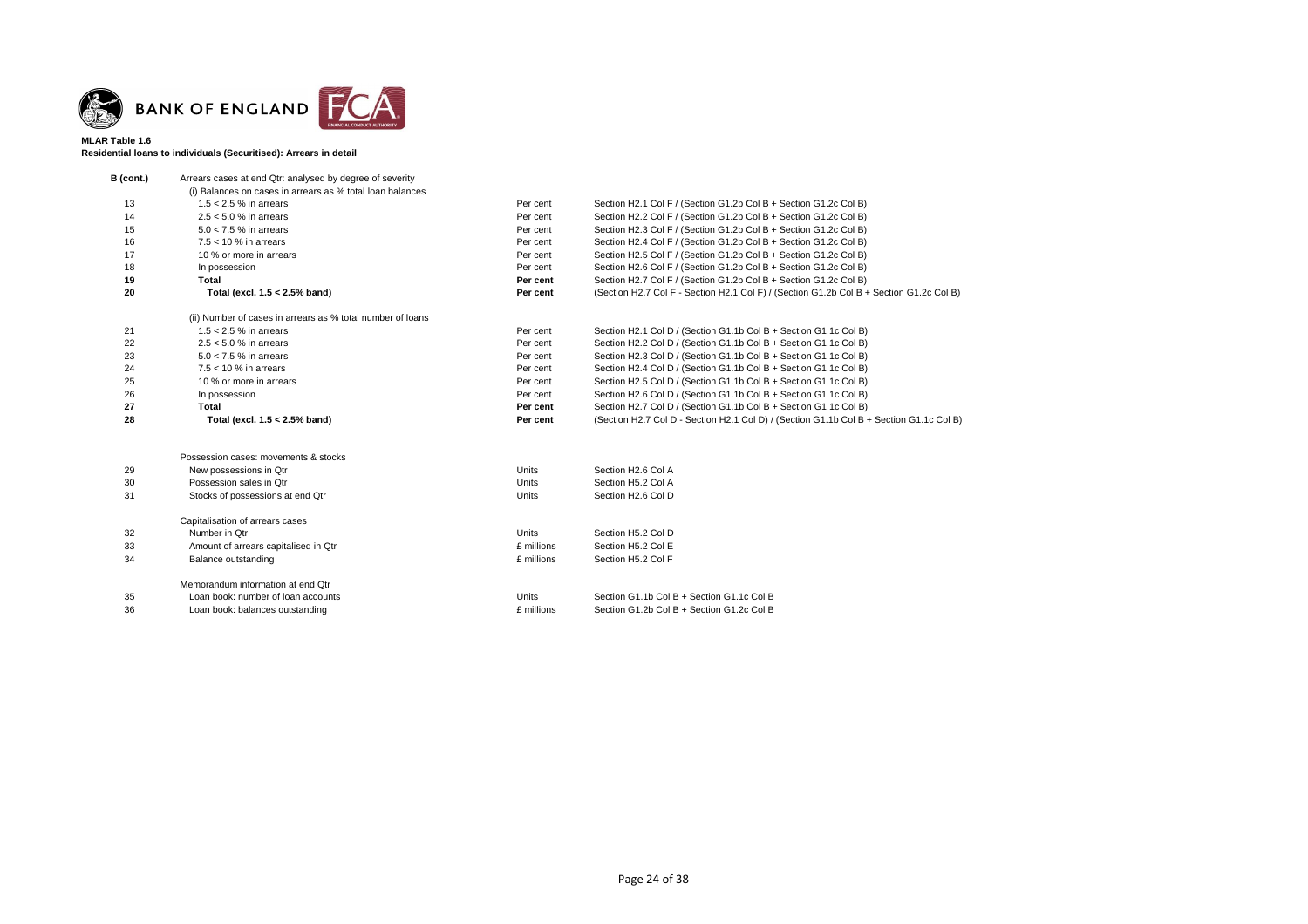

**Residential loans to individuals (Securitised): Arrears in detail**

| C  | Residential loans to individuals: All (Regulated and Non-regulated)<br><b>Loans in Arrears</b><br>New cases in the Qtr (ie moving into $1.5 < 2.5\%$ band) |              |                                                                  |
|----|------------------------------------------------------------------------------------------------------------------------------------------------------------|--------------|------------------------------------------------------------------|
|    | Number of loan accounts                                                                                                                                    | <b>Units</b> | Section H3.1 Col A                                               |
| 2  | Amount of arrears                                                                                                                                          | £ millions   | Section H3.1 Col B                                               |
| 3  | Balance outstanding                                                                                                                                        | £ millions   | Section H3.1 Col C                                               |
| 4  | New cases as % of arrears stocks<br>(balances as % total arrears balances)                                                                                 | Per cent     | Section H3.1 Col C / Section H3.7 Col F                          |
|    | Arrears cases at end of Otr                                                                                                                                |              |                                                                  |
| 5  | Number of loan accounts<br>of which : % of cases having                                                                                                    | Units        | Section H3.7 Col D                                               |
| 6  | A temporary concession                                                                                                                                     | Per cent     | Section H5.3 Col G / Section H3.7 Col D                          |
|    | A formal arrangement                                                                                                                                       | Per cent     | Section H5.3 Col H / Section H3.7 Col D                          |
| 8  | No concession or arrangement                                                                                                                               | Per cent     | Section H5.3 Col I / Section H3.7 Col D                          |
| 9  | Amount of arrears                                                                                                                                          | £ millions   | Section H3.7 Col E                                               |
| 10 | Balance outstanding                                                                                                                                        | £ millions   | Section H3.7 Col F                                               |
| 11 | Balances as % of total loan balances                                                                                                                       | Per cent     | Section H3.7 Col F / (Section G1.2b Col C + Section G1.2c Col C) |
| 12 | Performance of arrears cases in Qtr                                                                                                                        | Per cent     | Section H3.7 Col G                                               |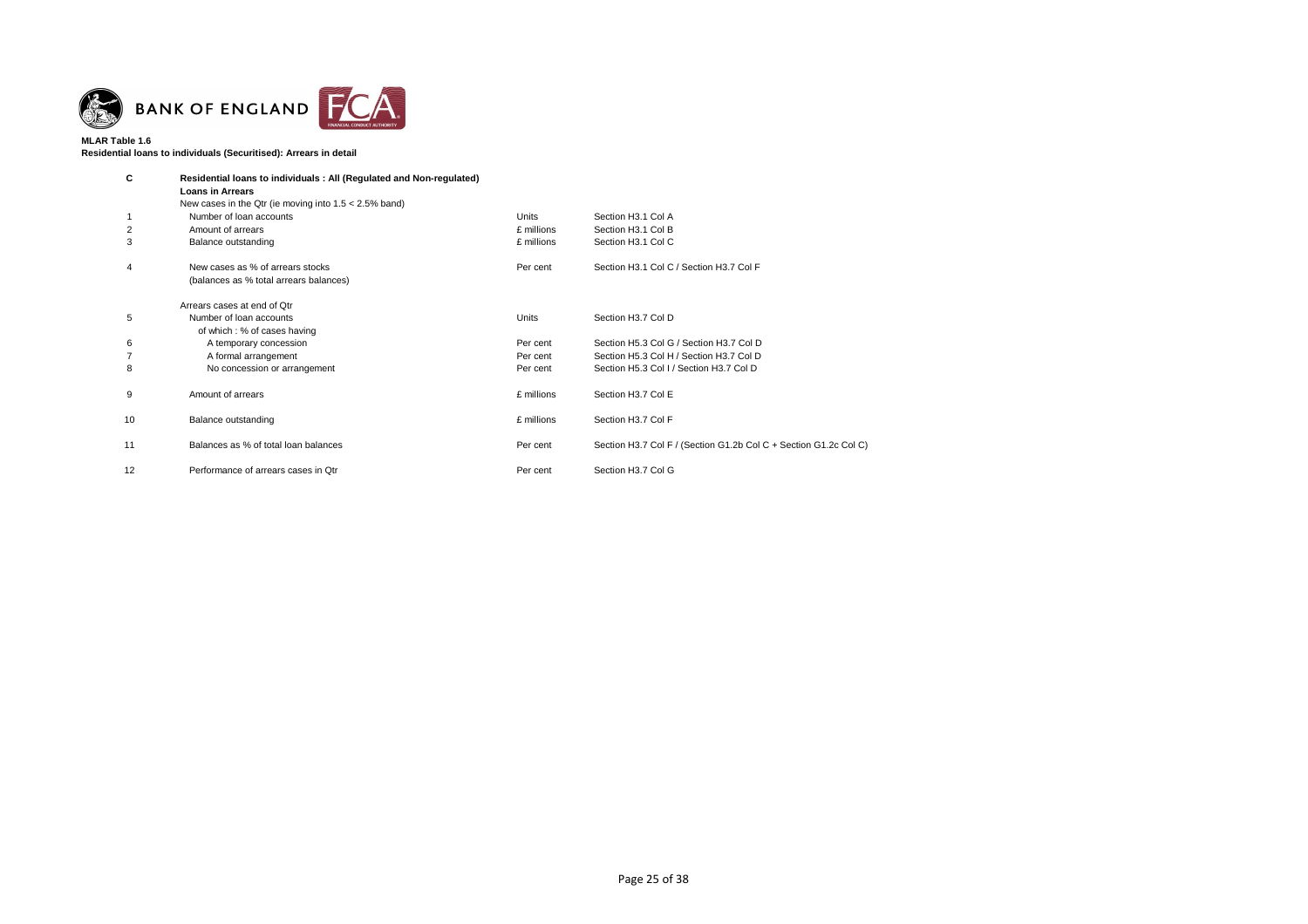

### **MLAR Table 1.6 Residential loans to individuals (Securitised): Arrears in detail**

| $C$ (cont.) | Arrears cases at end Qtr: analysed by degree of severity   |              |                                                                                         |
|-------------|------------------------------------------------------------|--------------|-----------------------------------------------------------------------------------------|
|             | (i) Balances on cases in arrears as % total loan balances  |              |                                                                                         |
| 13          | $1.5 < 2.5$ % in arrears                                   | Per cent     | Section H3.1 Col F / (Section G1.2b Col C + Section G1.2c Col C)                        |
| 14          | $2.5 < 5.0$ % in arrears                                   | Per cent     | Section H3.2 Col F / (Section G1.2b Col C + Section G1.2c Col C)                        |
| 15          | $5.0 < 7.5$ % in arrears                                   | Per cent     | Section H3.3 Col F / (Section G1.2b Col C + Section G1.2c Col C)                        |
| 16          | $7.5 < 10$ % in arrears                                    | Per cent     | Section H3.4 Col F / (Section G1.2b Col C + Section G1.2c Col C)                        |
| 17          | 10 % or more in arrears                                    | Per cent     | Section H3.5 Col F / (Section G1.2b Col C + Section G1.2c Col C)                        |
| 18          | In possession                                              | Per cent     | Section H3.6 Col F / (Section G1.2b Col C + Section G1.2c Col C)                        |
| 19          | <b>Total</b>                                               | Per cent     | Section H3.7 Col F / (Section G1.2b Col C + Section G1.2c Col C)                        |
| 20          | Total (excl. 1.5 < 2.5% band)                              | Per cent     | (Section H3.7 Col F - Section H3.1 Col F) / (Section G1.2b Col C + Section G1.2c Col C) |
|             | (ii) Number of cases in arrears as % total number of loans |              |                                                                                         |
| 21          | $1.5 < 2.5$ % in arrears                                   | Per cent     | Section H3.1 Col D / (Section G1.1b Col C + Section G1.1c Col C)                        |
| 22          | $2.5 < 5.0$ % in arrears                                   | Per cent     | Section H3.2 Col D / (Section G1.1b Col C + Section G1.1c Col C)                        |
| 23          | $5.0 < 7.5$ % in arrears                                   | Per cent     | Section H3.3 Col D / (Section G1.1b Col C + Section G1.1c Col C)                        |
| 24          | $7.5 < 10$ % in arrears                                    | Per cent     | Section H3.4 Col D / (Section G1.1b Col C + Section G1.1c Col C)                        |
| 25          | 10 % or more in arrears                                    | Per cent     | Section H3.5 Col D / (Section G1.1b Col C + Section G1.1c Col C)                        |
| 26          | In possession                                              | Per cent     | Section H3.6 Col D / (Section G1.1b Col C + Section G1.1c Col C)                        |
| 27          | <b>Total</b>                                               | Per cent     | Section H3.7 Col D / (Section G1.1b Col C + Section G1.1c Col C)                        |
| 28          | Total (excl. 1.5 < 2.5% band)                              | Per cent     | (Section H3.7 Col D - Section H3.1 Col D) / (Section G1.1b Col C + Section G1.1c Col C) |
|             | Possession cases: movements & stocks                       |              |                                                                                         |
| 29          |                                                            | <b>Units</b> | Section H3.6 Col A                                                                      |
| 30          | New possessions in Qtr<br>Possession sales in Qtr          | <b>Units</b> | Section H5.3 Col A                                                                      |
| 31          |                                                            | <b>Units</b> | Section H3.6 Col D                                                                      |
|             | Stocks of possessions at end Qtr                           |              |                                                                                         |
|             | Capitalisation of arrears cases                            |              |                                                                                         |
| 32          | Number in Qtr                                              | <b>Units</b> | Section H5.3 Col D                                                                      |
| 33          | Amount of arrears capitalised in Qtr                       | £ millions   | Section H5.3 Col E                                                                      |
| 34          | Balance outstanding                                        | £ millions   | Section H5.3 Col F                                                                      |
|             | Memorandum information at end Qtr                          |              |                                                                                         |
| 35          | Loan book: number of loan accounts                         | Units        | Section G1.1b Col C + Section G1.1c Col C                                               |
| 36          | Loan book: balances outstanding                            | £ millions   | Section G1.2b Col C + Section G1.2c Col C                                               |
|             |                                                            |              |                                                                                         |

# **Notes to table**

# **[Explanatory notes](http://www.bankofengland.co.uk/statistics/Pages/iadb/notesiadb/capital_issues.aspx)**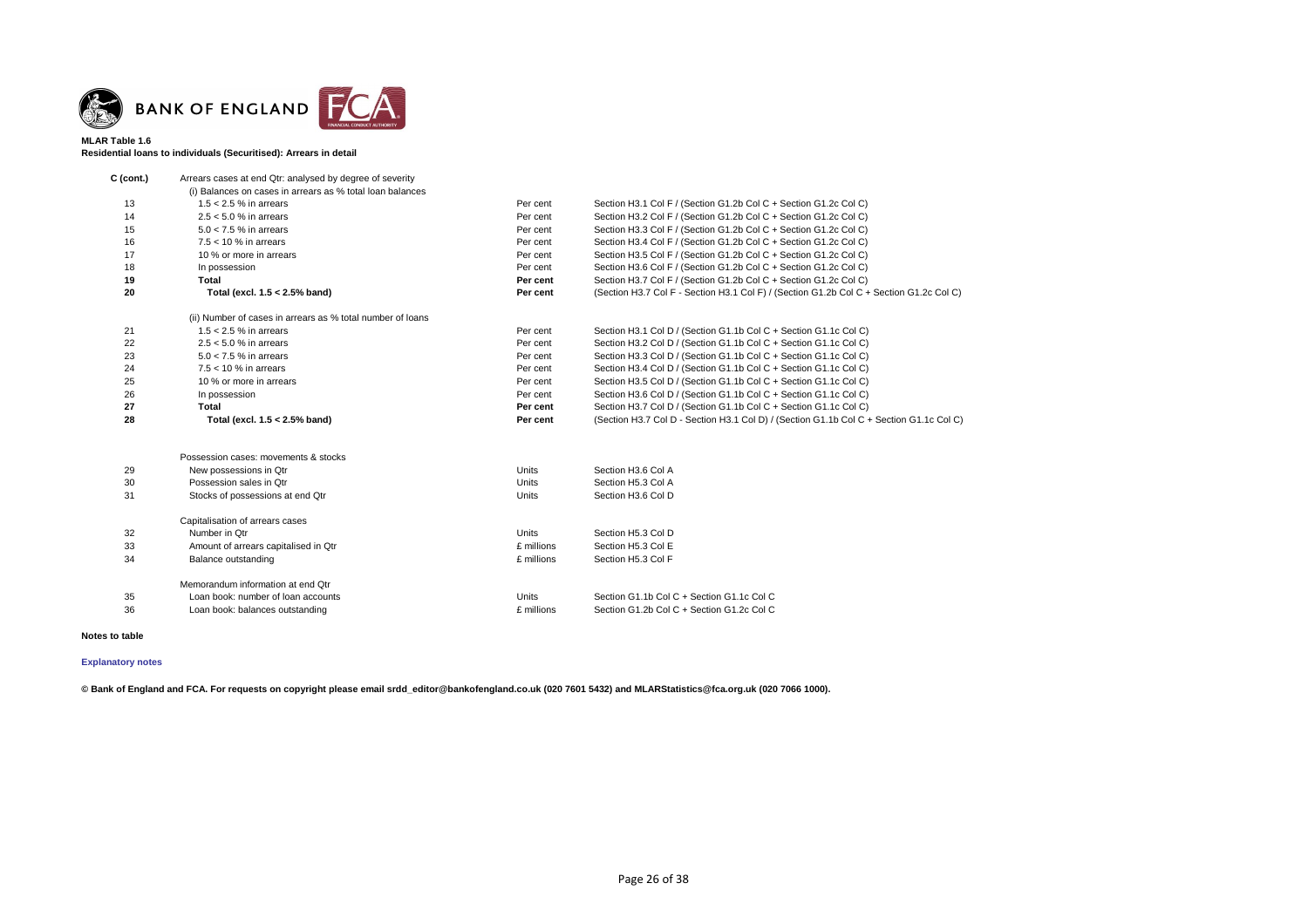

**Residential loans to individuals (Unsecuritised and Securitised) : Arrears in Detail**

| Sub table reference |                                                                                                                                           |            |                                                                                                                                          |
|---------------------|-------------------------------------------------------------------------------------------------------------------------------------------|------------|------------------------------------------------------------------------------------------------------------------------------------------|
| A                   | <b>Residential loans to individuals: Regulated</b><br><b>Loans in Arrears</b><br>New cases in the Qtr (ie moving into $1.5 < 2.5\%$ band) |            |                                                                                                                                          |
|                     | Number of loan accounts                                                                                                                   | Units      | Section F1.1 Col A + Section H1.1 Col A                                                                                                  |
| 2                   | Amount of arrears                                                                                                                         | £ millions | Section F1.1 Col B + Section H1.1 Col B                                                                                                  |
| 3                   | Balance outstanding                                                                                                                       | £ millions | Section F1.1 Col C + Section H1.1 Col C                                                                                                  |
| 4                   | New cases as % of arrears stocks<br>(balances as % total arrears balances)                                                                | Per cent   | (Section F1.1 Col C + Section H1.1 Col C) / (Section F1.7 Col F + Section H1.7 Col F)                                                    |
|                     | Arrears cases at end of Qtr                                                                                                               |            |                                                                                                                                          |
| 5                   | Number of loan accounts                                                                                                                   | Units      | Section F1.7 Col D + Section H1.7 Col D                                                                                                  |
|                     | of which : % of cases having                                                                                                              |            |                                                                                                                                          |
| 6                   | A temporary concession                                                                                                                    | Per cent   | (Section F5.1 Col G + Section H5.1 Col G) / (Section F1.7 Col D + Section H1.7 Col D)                                                    |
|                     | A formal arrangement                                                                                                                      | Per cent   | (Section F5.1 Col H + Section H5.1 Col H) / (Section F1.7 Col D + Section H1.7 Col D)                                                    |
| 8                   | No concession or arrangement                                                                                                              | Per cent   | (Section F5.1 Col I + Section H5.1 Col I) / (Section F1.7 Col D + Section H1.7 Col D)                                                    |
| 9                   | Amount of arrears                                                                                                                         | £ millions | Section F1.7 Col E + Section H1.7 Col E                                                                                                  |
| 10                  | Balance outstanding                                                                                                                       | £ millions | Section F1.7 Col F + Section H1.7 Col F                                                                                                  |
| 11                  | Balances as % of total loan balances                                                                                                      | Per cent   | (Section F1.7 Col F + Section H1.7 Col F) / (Section D1.1 Col G + Section G1.2b Col A + Section G1.2c Col A)                             |
| 12                  | Performance of arrears cases in Otr                                                                                                       | Per cent   | ((Section F1.7 Col G * Section F1.7 Col F) + (Section F1.7 Col G * Section H1.7 Col G)) / (Section F1.7 Col F -<br>average for all firms |

 $F +$  Section H1.7 Col F) weighted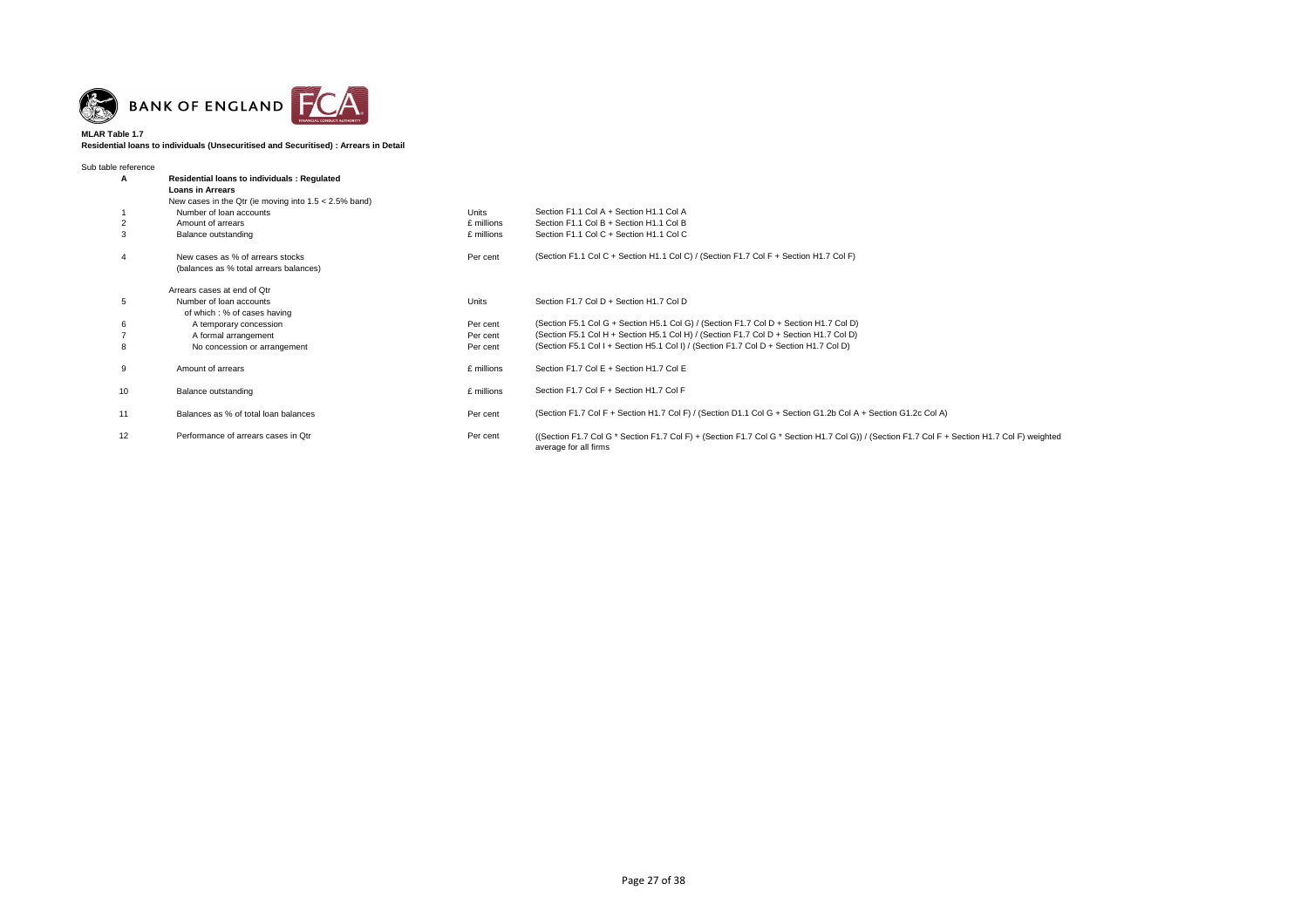

**Residential loans to individuals (Unsecuritised and Securitised) : Arrears in Detail**

| A (cont.) | Arrears cases at end Qtr: analysed by degree of severity   |              |                                                                                                                           |
|-----------|------------------------------------------------------------|--------------|---------------------------------------------------------------------------------------------------------------------------|
|           | (i) Balances on cases in arrears as % total loan balances  |              |                                                                                                                           |
| 13        | $1.5 < 2.5$ % in arrears                                   | Per cent     | (Section F1.1 Col F + Section H1.1 Col F) / (Section D1.1 Col G + Section G1.2b Col A + Section G1.2c Col A)              |
| 14        | $2.5 < 5.0$ % in arrears                                   | Per cent     | (Section F1.2 Col F + Section H1.2 Col F) / (Section D1.1 Col G + Section G1.2b Col A + Section G1.2c Col A)              |
| 15        | $5.0 < 7.5$ % in arrears                                   | Per cent     | (Section F1.3 Col F + Section H1.3 Col F) / (Section D1.1 Col G + Section G1.2b Col A + Section G1.2c Col A)              |
| 16        | $7.5 < 10$ % in arrears                                    | Per cent     | (Section F1.4 Col F + Section H1.4 Col F) / (Section D1.1 Col G + Section G1.2b Col A + Section G1.2c Col A)              |
| 17        | 10 % or more in arrears                                    | Per cent     | (Section F1.5 Col F + Section H1.5 Col F) / (Section D1.1 Col G + Section G1.2b Col A + Section G1.2c Col A)              |
| 18        | In possession                                              | Per cent     | (Section F1.6 Col F + Section H1.6 Col F) / (Section D1.1 Col G + Section G1.2b Col A + Section G1.2c Col A)              |
| 19        | <b>TOTAL</b>                                               | Per cent     | (Section F1.7 Col F + Section H1.7 Col F) / (Section D1.1 Col G + Section G1.2b Col A + Section G1.2c Col A)              |
| 20        | Total (excl. $1.5 < 2.5\%$ band)                           | Per cent     | ((Section F1.7 Col F - Section F1.1 Col F) + (Section H1.7 Col F - Section H1.1 Col F)) / (Section D1.1 Col G +<br>Col A) |
|           | (ii) Number of cases in arrears as % total number of loans |              |                                                                                                                           |
| 21        | $1.5 < 2.5$ % in arrears                                   | Per cent     | (Section F1.1 Col D + Section H1.1 Col D) / (Section E4.5 Col C + Section G1.1b Col A + Section G1.1c Col A)              |
| 22        | $2.5 < 5.0$ % in arrears                                   | Per cent     | (Section F1.2 Col D + Section H1.2 Col D) / (Section E4.5 Col C + Section G1.1b Col A + Section G1.1c Col A)              |
| 23        | $5.0 < 7.5$ % in arrears                                   | Per cent     | (Section F1.3 Col D + Section H1.3 Col D) / (Section E4.5 Col C + Section G1.1b Col A + Section G1.1c Col A)              |
| 24        | $7.5 < 10$ % in arrears                                    | Per cent     | (Section F1.4 Col D + Section H1.4 Col D) / (Section E4.5 Col C + Section G1.1b Col A + Section G1.1c Col A)              |
| 25        | 10 % or more in arrears                                    | Per cent     | (Section F1.5 Col D + Section H1.5 Col D) / (Section E4.5 Col C + Section G1.1b Col A + Section G1.1c Col A)              |
| 26        | In possession                                              | Per cent     | (Section F1.6 Col D + Section H1.6 Col D) / (Section E4.5 Col C + Section G1.1b Col A + Section G1.1c Col A)              |
| 27        | <b>TOTAL</b>                                               | Per cent     | (Section F1.7 Col D + Section H1.7 Col D) / (Section E4.5 Col C + Section G1.1b Col A + Section G1.1c Col A)              |
| 28        | Total (excl. $1.5 < 2.5\%$ band)                           | Per cent     | ((Section F1.7 Col D - Section F1.1 Col D) + (Section H1.7 Col D - Section H1.1 Col D)) / (Section E4.5 Col C +<br>Col A) |
|           | Possession cases: movements & stocks                       |              |                                                                                                                           |
| 29        | New possessions in Qtr                                     | Units        | Section F1.6 Col A + Section H1.6 Col A                                                                                   |
| 30        | Possession sales in Otr                                    | <b>Units</b> | Section F5.1 Col A + Section H5.1 Col A                                                                                   |
| 31        | Stocks of possessions at end Qtr                           | <b>Units</b> | Section F1.6 Col D + Section H1.6 Col D                                                                                   |
|           | Capitalisation of arrears cases                            |              |                                                                                                                           |
| 32        | Number in Otr                                              | <b>Units</b> | Section F5.1 Col D + Section H5.1 Col D                                                                                   |
| 33        | Amount of arrears capitalised in Qtr                       | £ millions   | Section F5.1 Col E + Section H5.1 Col E                                                                                   |
| 34        | Balance outstanding                                        | £ millions   | Section F5.1 Col F + Section H5.1 Col F                                                                                   |
|           | Memorandum information at end Qtr                          |              |                                                                                                                           |
| 35        | Loan book: number of loan accounts                         | <b>Units</b> | Section E4.5 Col C + Section G1.1b Col A + Section G1.1c Col A                                                            |
| 36        | Loan book: balances outstanding                            | £ millions   | Section D1.1 Col F + Section G1.2b Col A + Section G1.2c Col A                                                            |

-<br>Fection G1.2b Col A + Section G1.2c

+ Section G1.1b Col A + Section G1.1c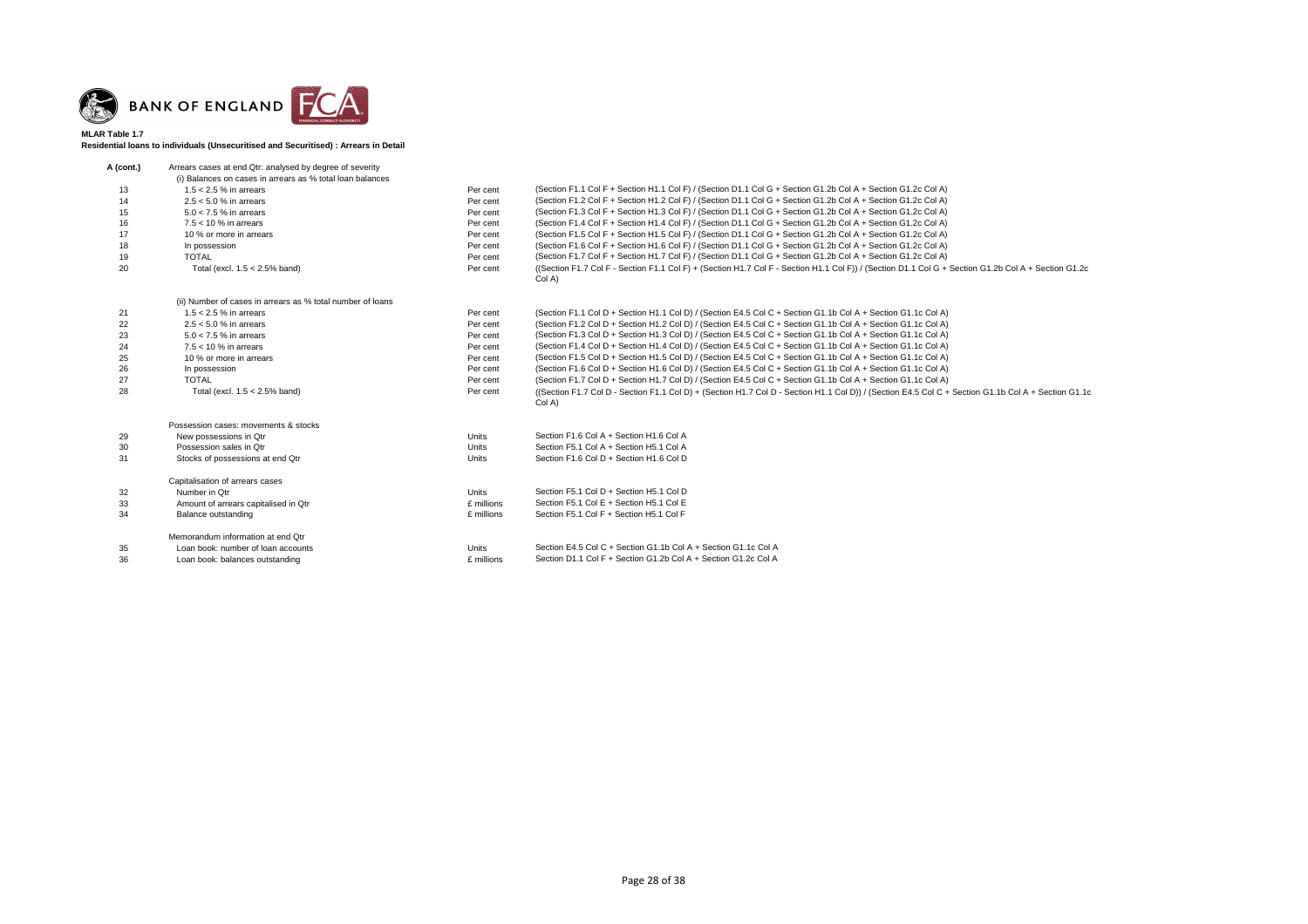

**Residential loans to individuals (Unsecuritised and Securitised) : Arrears in Detail**

| в  | Residential loans to individuals : Non regulated<br><b>Loans in Arrears</b> |              |                                                                                                                                  |
|----|-----------------------------------------------------------------------------|--------------|----------------------------------------------------------------------------------------------------------------------------------|
|    | New cases in the Qtr (ie moving into $1.5 < 2.5\%$ band)                    |              |                                                                                                                                  |
|    | Number of loan accounts                                                     | <b>Units</b> | Section F2.1 Col A + Section H2.1 Col A                                                                                          |
| 2  | Amount of arrears                                                           | £ millions   | Section F2.1 Col B + Section H2.1 Col B                                                                                          |
| 3  | Balance outstanding                                                         | £ millions   | Section F2.1 Col C + Section H2.1 Col C                                                                                          |
| 4  | New cases as % of arrears stocks<br>(balances as % total arrears balances)  | Per cent     | (Section F2.1 Col C + Section H2.1 Col C) / (Section F2.7 Col F + Section H2.7 Col F)                                            |
|    | Arrears cases at end of Otr                                                 |              |                                                                                                                                  |
| 5  | Number of loan accounts                                                     | Units        | Section F2.7 Col D + Section H2.7 Col D                                                                                          |
|    | of which : % of cases having                                                |              |                                                                                                                                  |
| 6  | A temporary concession                                                      | Per cent     | (Section F5.2 Col G + Section H5.2 Col G) / (Section F2.7 Col D + Section H2.7 Col D)                                            |
|    | A formal arrangement                                                        | Per cent     | (Section F5.2 Col H + Section H5.2 Col H) / (Section F2.7 Col D + Section H2.7 Col D)                                            |
| 8  | No concession or arrangement                                                | Per cent     | (Section F5.2 Col I + Section H5.2 Col I) / (Section F2.7 Col D + Section H2.7 Col D)                                            |
| 9  | Amount of arrears                                                           | £ millions   | Section F2.7 Col E + Section H2.7 Col E                                                                                          |
| 10 | Balance outstanding                                                         | £ millions   | Section F2.7 Col F + Section H2.7 Col F                                                                                          |
| 11 | Balances as % of total loan balances                                        | Per cent     | (Section F2.7 Col F + Section H2.7 Col F) / (Section D1.2 Col G + Section G1.2b Col B + Section G1.2c Col B)                     |
| 12 | Performance of arrears cases in Otr                                         | Per cent     | ((Section F2.7 Col G * Section F2.7 Col F) + (Section H1.2 Col D * Section H2.7 Col F)) / (Section F2.7 Col F +<br>for all firms |

 $F +$  Section H2.7 Col F) weighted average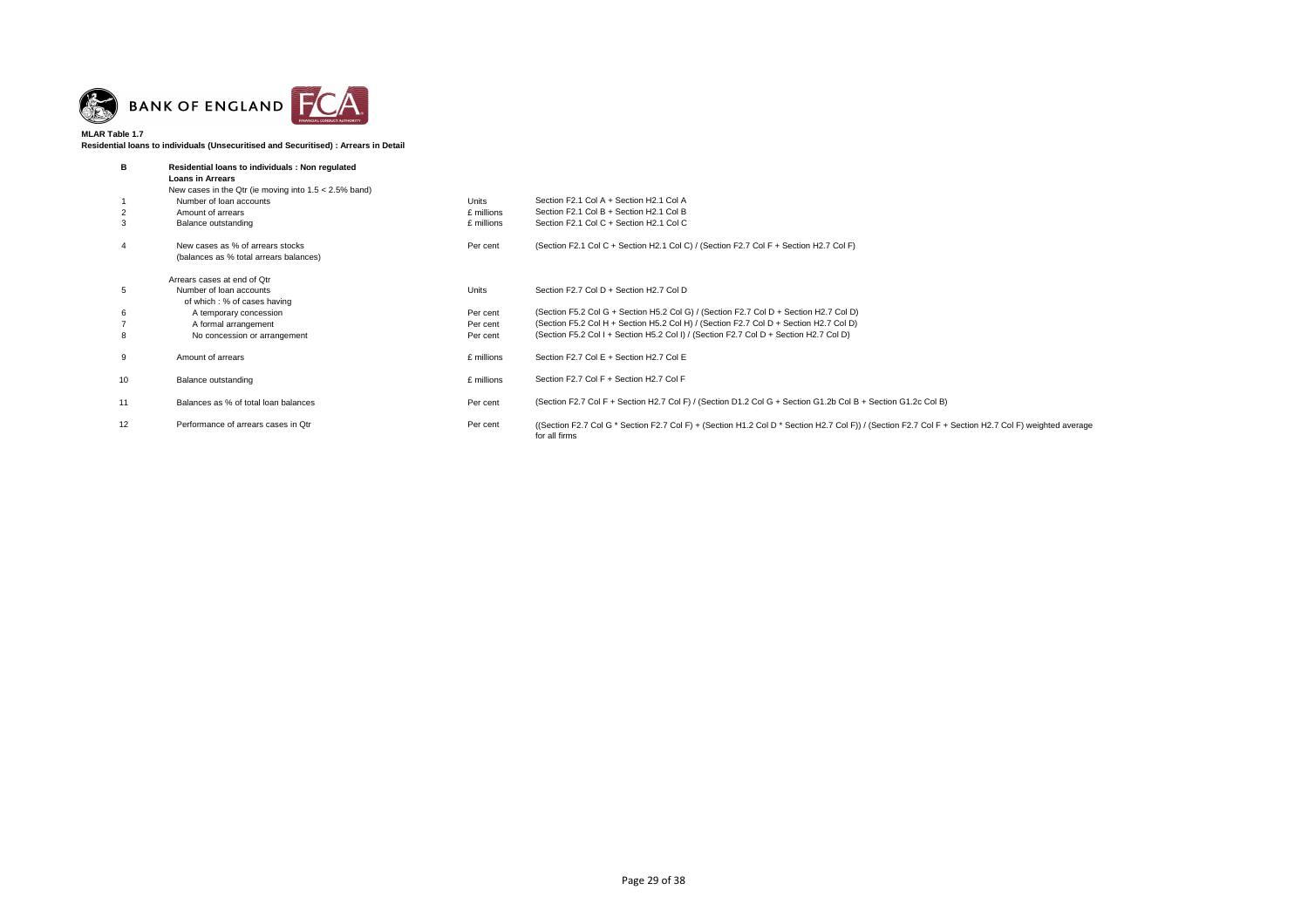

**Residential loans to individuals (Unsecuritised and Securitised) : Arrears in Detail**

Total (excl. 1.5 < 2.5% band) Per cent ((Section F2.7 Col F - Section F2.1 Col F) + (Section H2.7 Col F - Section H2.1 Col F)) / (Section D1.2 Col G + Section G1.2b Col B + Section G1.2c

+ Section G1.1b Col B + Section G1.1c

| B (cont.) | Arrears cases at end Qtr: analysed by degree of severity   |              |                                                                                                                           |
|-----------|------------------------------------------------------------|--------------|---------------------------------------------------------------------------------------------------------------------------|
|           | (i) Balances on cases in arrears as % total loan balances  |              |                                                                                                                           |
| 13        | $1.5 < 2.5$ % in arrears                                   | Per cent     | (Section F2.1 Col F + Section H2.1 Col F) / (Section D1.2 Col G + Section G1.2b Col B + Section G1.2c Col B)              |
| 14        | $2.5 < 5.0$ % in arrears                                   | Per cent     | (Section F2.2 Col F + Section H2.2 Col F) / (Section D1.2 Col G + Section G1.2b Col B + Section G1.2c Col B)              |
| 15        | $5.0 < 7.5$ % in arrears                                   | Per cent     | (Section F2.3 Col F + Section H2.3 Col F) / (Section D1.2 Col G + Section G1.2b Col B + Section G1.2c Col B)              |
| 16        | $7.5 < 10$ % in arrears                                    | Per cent     | (Section F2.4 Col F + Section H2.4 Col F) / (Section D1.2 Col G + Section G1.2b Col B + Section G1.2c Col B)              |
| 17        | 10 % or more in arrears                                    | Per cent     | (Section F2.5 Col F + Section H2.5 Col F) / (Section D1.2 Col G + Section G1.2b Col B + Section G1.2c Col B)              |
| 18        | In possession                                              | Per cent     | (Section F2.6 Col F + Section H2.6 Col F) / (Section D1.2 Col G + Section G1.2b Col B + Section G1.2c Col B)              |
| 19        | <b>TOTAL</b>                                               | Per cent     | (Section F2.7 Col F + Section H2.7 Col F) / (Section D1.2 Col G + Section G1.2b Col B + Section G1.2c Col B)              |
| 20        | Total (excl. $1.5 < 2.5\%$ band)                           | Per cent     | ((Section F2.7 Col F - Section F2.1 Col F) + (Section H2.7 Col F - Section H2.1 Col F)) / (Section D1.2 Col G +<br>Col B) |
|           | (ii) Number of cases in arrears as % total number of loans |              |                                                                                                                           |
| 21        | $1.5 < 2.5$ % in arrears                                   | Per cent     | (Section F2.1 Col D + Section H2.1 Col D) / (Section E4.5 Col G + Section G1.1b Col B + Section G1.1c Col B)              |
| 22        | $2.5 < 5.0$ % in arrears                                   | Per cent     | (Section F2.2 Col D + Section H2.2 Col D) / (Section E4.5 Col G + Section G1.1b Col B + Section G1.1c Col B)              |
| 23        | $5.0 < 7.5$ % in arrears                                   | Per cent     | (Section F2.3 Col D + Section H2.3 Col D) / (Section E4.5 Col G + Section G1.1b Col B + Section G1.1c Col B)              |
| 24        | $7.5 < 10$ % in arrears                                    | Per cent     | (Section F2.4 Col D + Section H2.4 Col D) / (Section E4.5 Col G + Section G1.1b Col B + Section G1.1c Col B)              |
| 25        | 10 % or more in arrears                                    | Per cent     | (Section F2.5 Col D + Section H2.5 Col D) / (Section E4.5 Col G + Section G1.1b Col B + Section G1.1c Col B)              |
| 26        | In possession                                              | Per cent     | (Section F2.6 Col D + Section H2.6 Col D) / (Section E4.5 Col G + Section G1.1b Col B + Section G1.1c Col B)              |
| 27        | <b>TOTAL</b>                                               | Per cent     | (Section F2.7 Col D + Section H2.7 Col D) / (Section E4.5 Col G + Section G1.1b Col B + Section G1.1c Col B)              |
| 28        | Total (excl. $1.5 < 2.5\%$ band)                           | Per cent     | ((Section F2.7 Col D - Section F2.1 Col D) + (Section H2.7 Col D - Section H2.1 Col D)) / (Section E4.5 Col G +<br>Col B) |
|           | Possession cases: movements & stocks                       |              |                                                                                                                           |
| 29        | New possessions in Qtr                                     | Units        | Section F2.6 Col A + Section H2.6 Col A                                                                                   |
| 30        | Possession sales in Qtr                                    | <b>Units</b> | Section F5.2 Col A + Section H5.2 Col A                                                                                   |
| 31        | Stocks of possessions at end Qtr                           | <b>Units</b> | Section F2.6 Col D + Section H2.6 Col D                                                                                   |
|           | Capitalisation of arrears cases                            |              |                                                                                                                           |
| 32        | Number in Qtr                                              | <b>Units</b> | Section F5.2 Col D + Section H5.2 Col D                                                                                   |
| 33        | Amount of arrears capitalised in Qtr                       | £ millions   | Section F5.2 Col E + Section H5.2 Col E                                                                                   |
| 34        | Balance outstanding                                        | £ millions   | Section F5.2 Col F + Section H5.2 Col F                                                                                   |
|           | Memorandum information at end Qtr                          |              |                                                                                                                           |
| 35        | Loan book: number of loan accounts                         | Units        | Section E4.5 Col G + Section G1.1b Col B + Section G1.1c Col B                                                            |
| 36        | Loan book: balances outstanding                            | £ millions   | Section D1.2 Col G + Section G1.2b Col B + Section G1.2c Col B                                                            |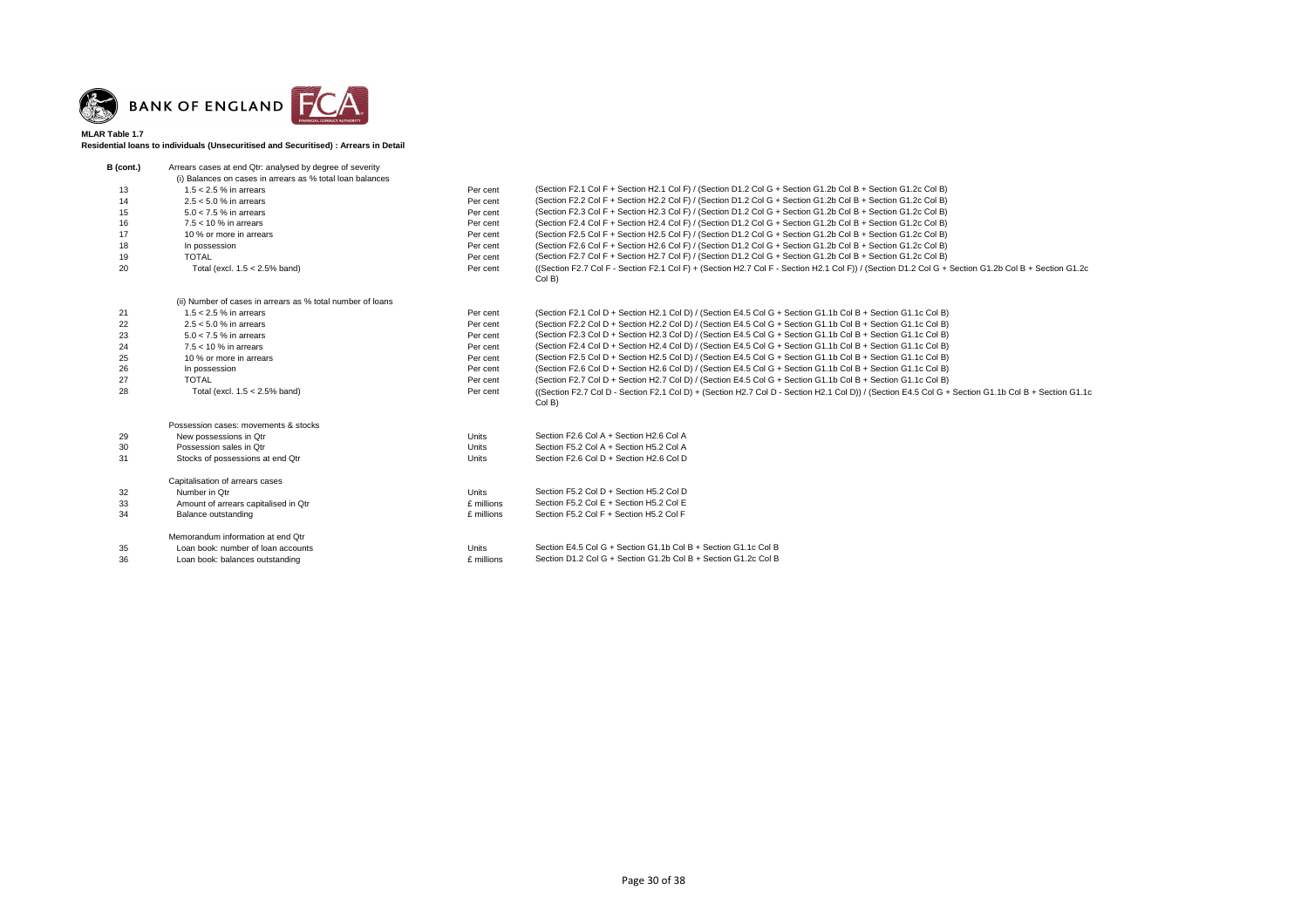

**Residential loans to individuals (Unsecuritised and Securitised) : Arrears in Detail**

| C                 | Residential loans to individuals: All (Regulated and Non-regulated)<br><b>Loans in Arrears</b><br>New cases in the Qtr (ie moving into $1.5 < 2.5\%$ band) |            |                                                                                                                                                                                                                                                                                                        |
|-------------------|------------------------------------------------------------------------------------------------------------------------------------------------------------|------------|--------------------------------------------------------------------------------------------------------------------------------------------------------------------------------------------------------------------------------------------------------------------------------------------------------|
|                   | Number of loan accounts                                                                                                                                    | Units      | (Section F1.1 Col A + Section H1.1 Col A) + (Section F2.1 Col A + Section H2.1 Col A)                                                                                                                                                                                                                  |
| 2                 | Amount of arrears                                                                                                                                          | £ millions | (Section F1.1 Col B + Section H1.1 Col B) + (Section F2.1 Col B + Section H2.1 Col B)                                                                                                                                                                                                                  |
| 3                 | Balance outstanding                                                                                                                                        | £ millions | (Section F1.1 Col C + Section H1.1 Col C) + (Section F2.1 Col C + Section H2.1 Col C)                                                                                                                                                                                                                  |
|                   |                                                                                                                                                            | Per cent   | [(Section F1.1 Col C + Section H1.1 Col C) + (Section F2.1 Col C + Section H2.1 Col C)] / [(Section F1.7 Col F + Section H1.7 Col F) + (Section F2.1 Col C) + (Section H2.1 Col C)] /                                                                                                                  |
|                   | New cases as % of arrears stocks                                                                                                                           |            | Col F + Section H2.7 Col F)]                                                                                                                                                                                                                                                                           |
|                   | (balances as % total arrears balances)                                                                                                                     |            |                                                                                                                                                                                                                                                                                                        |
|                   | Arrears cases at end of Qtr                                                                                                                                |            |                                                                                                                                                                                                                                                                                                        |
| 5                 | Number of loan accounts<br>of which: % of cases having                                                                                                     | Units      | (Section F1.7 Col D + Section H1.7 Col D) + (Section F2.7 Col D + Section H2.7 Col D)                                                                                                                                                                                                                  |
| 6                 | A temporary concession                                                                                                                                     | Per cent   | (Section F5.1 Col G + Section H5.1 Col G + Section F5.2 Col G + Section H5.2 Col G) / ((Section F1.7 Col D + Section H1.7 Col D) + (Section F2.<br>Col $D +$ Section H2.7 Col D))                                                                                                                      |
|                   | A formal arrangement                                                                                                                                       | Per cent   | (Section F5.1 Col H + Section H5.1 Col H + Section F5.2 Col H + Section H5.2 Col H) / ((Section F1.7 Col D + Section H1.7 Col D) + (Section F2.7<br>Col D + Section H2.7 Col D))                                                                                                                       |
| 8                 | No concession or arrangement                                                                                                                               | Per cent   | (Section F5.1 Col I + Section H5.1 Col I + Section F5.2 Col I + Section H5.2 Col I) / ((Section F1.7 Col D + Section H1.7 Col D) + (Section F2.7 Co<br>+ Section H2.7 Col D))                                                                                                                          |
| 9                 | Amount of arrears                                                                                                                                          | £ millions | (Section F1.7 Col E + Section H1.7 Col E) + (Section F2.7 Col E + Section H2.7 Col E)                                                                                                                                                                                                                  |
| 10                | Balance outstanding                                                                                                                                        | £ millions | (Section F1.7 Col F + Section H1.7 Col F) + (Section F2.7 Col F + Section H2.7 Col F)                                                                                                                                                                                                                  |
| 11                | Balances as % of total loan balances                                                                                                                       | Per cent   | ((Section F1.7 Col F + Section H1.7 Col F) + (Section F2.7 Col F + Section H2.7 Col F)) / (Section D1.1 Col G + Section G1.2b Col A + Section G'<br>Col A + Section D1.2 Col G + Section G1.2b Col B + Section G1.2c Col B)                                                                            |
| $12 \overline{ }$ | Performance of arrears cases in Qtr                                                                                                                        | Per cent   | ((Section F1.7 Col G * Section F1.7 Col F) + (Section H1.7 Col G * Section F1.7 Col G) + (Section F2.7 Col G * Section F2.7 Col F) + (Section H2.<br>Col G * Section H2.7 Col F)) / (Section F1.7 Col F + Section H1.7 Col F + Section F2.7 Col F + Section H2.7 Col F) weighted average for all firms |

 $F +$  Section H1.7 Col F) + (Section F2.7

 $\frac{1}{100}$  H1.7 Col D) + (Section F2.7 Col D

+ Section G1.2b Col A + Section G1.2c

 $*$  Section F2.7 Col F) + (Section H2.7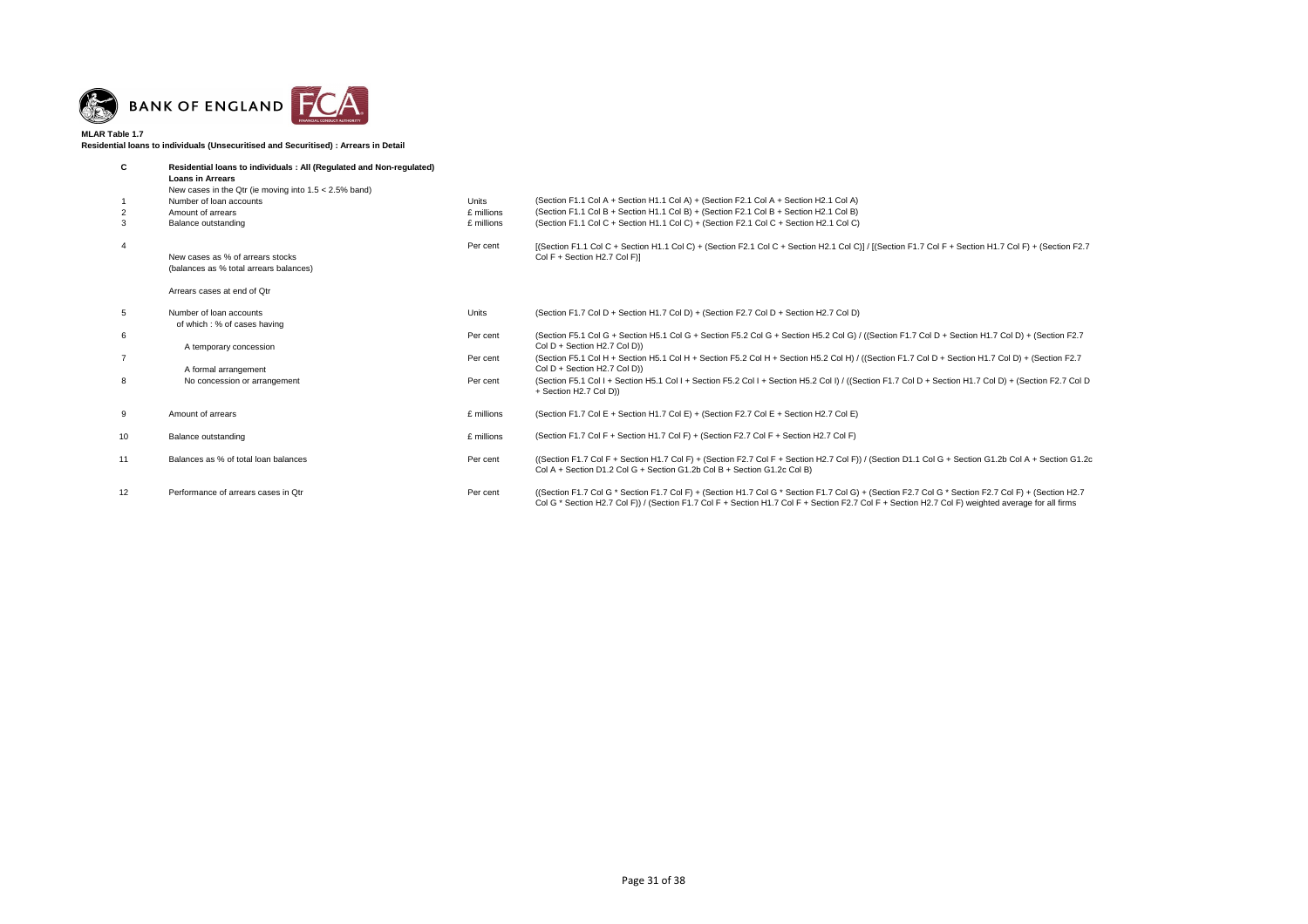

**Residential loans to individuals (Unsecuritised and Securitised) : Arrears in Detail**

| $C$ (cont.) | Arrears cases at end Qtr: analysed by degree of severity   |          |                                                                                                                                                                                                                                                                     |
|-------------|------------------------------------------------------------|----------|---------------------------------------------------------------------------------------------------------------------------------------------------------------------------------------------------------------------------------------------------------------------|
|             | (i) Balances on cases in arrears as % total loan balances  |          |                                                                                                                                                                                                                                                                     |
| 13          | $1.5 < 2.5$ % in arrears                                   | Per cent | [(Section F1.1 Col F + Section H1.1 Col F) + (Section F2.1 Col F + Section H2.1 Col F)] / [(Section D1.1 Col G<br>G1.2c Col A) + (Section D1.2 Col G + Section G1.2b Col B + Section G1.2c Col B)]                                                                  |
| 14          | $2.5 < 5.0$ % in arrears                                   | Per cent | [(Section F1.2 Col F + Section H1.2 Col F) + (Section F2.2 Col F + Section H2.2 Col F)] / [(Section D1.1 Col G<br>G1.2c Col A) + (Section D1.2 Col G + Section G1.2b Col B + Section G1.2c Col B)]                                                                  |
| 15          | $5.0 < 7.5$ % in arrears                                   | Per cent | [(Section F1.3 Col F + Section H1.3 Col F) + (Section F2.3 Col F + Section H2.3 Col F)] / [(Section D1.1 Col G<br>G1.2c Col A) + (Section D1.2 Col G + Section G1.2b Col B + Section G1.2c Col B)]                                                                  |
| 16          | $7.5 < 10$ % in arrears                                    | Per cent | [(Section F1.4 Col F + Section H1.4 Col F) + (Section F2.4 Col F + Section H2.4 Col F)] / [(Section D1.1 Col G<br>G1.2c Col A) + (Section D1.2 Col G + Section G1.2b Col B + Section G1.2c Col B)]                                                                  |
| 17          | 10 % or more in arrears                                    | Per cent | [(Section F1.5 Col F + Section H1.5 Col F) + (Section F2.5 Col F + Section H2.5 Col F)] / [(Section D1.1 Col G<br>G1.2c Col A) + (Section D1.2 Col G + Section G1.2b Col B + Section G1.2c Col B)]                                                                  |
| 18          | In possession                                              | Per cent | [(Section F1.6 Col F + Section H1.6 Col F) + (Section F2.6 Col F + Section H2.6 Col F)] / [(Section D1.1 Col G<br>G1.2c Col A) + (Section D1.2 Col G + Section G1.2b Col B + Section G1.2c Col B)]                                                                  |
| 19          | <b>TOTAL</b>                                               | Per cent | [(Section F1.7 Col F + Section H1.7 Col F) + (Section F2.7 Col F + Section H2.7 Col F)] / [(Section D1.1 Col G<br>G1.2c Col A) + (Section D1.2 Col G + Section G1.2b Col B + Section G1.2c Col B)]                                                                  |
| 20          | Total (excl. $1.5 < 2.5\%$ band)                           | Per cent | $[($ Section F1.7 Col F - Section F1.1 Col F) + (Section H1.7 Col F - Section H1.1 Col F)) + ((Section F2.7 Col F $\cdot$<br>Col F - Section H2.1 Col F)] / [(Section D1.1 Col G + Section G1.2b Col A + Section G1.2c Col A) + (Section D<br>Section G1.2c Col B)] |
|             | (ii) Number of cases in arrears as % total number of loans |          |                                                                                                                                                                                                                                                                     |
| 21          | 1.5 $<$ 2.5 % in arrears                                   | Per cent | [(Section F1.1 Col D + Section H1.1 Col D) + (Section F2.1 Col D + Section H2.1 Col D)] / [(Section E4.5 Col C<br>G1.1c Col A) + (Section E4.5 Col G + Section G1.1b Col B + Section G1.1c Col B)]                                                                  |
| 22          | $2.5 < 5.0$ % in arrears                                   | Per cent | $[(Section F1.2 Col D + Section H1.2 Col D) + (Section F2.2 Col D + Section H2.2 Col D)] / [(Section F4.5 Col C)$                                                                                                                                                   |

G1.1c Col A) + (Section E4.5 Col G + Section G1.1b Col B + Section G1.1c Col B)]

- + Section G1.2b Col A + Section
- + Section G1.2b Col A + Section
- + Section G1.2b Col A + Section
- + Section G1.2b Col A + Section
- + Section G1.2b Col A + Section
- + Section G1.2b Col A + Section
- + Section G1.2b Col A + Section
- Section F2.1 Col F) + (Section H2.7  $D1.2$  Col G + Section G1.2b Col B +
- + Section G1.1b Col A + Section
- $22$  2.5 Col C + Section G1.1b Col A + Section H2.2 Col A + Section
	- + Section G1.1b Col A + Section
	- + Section G1.1b Col A + Section
	- + Section G1.1b Col A + Section
	- + Section G1.1b Col A + Section
	- + Section G1.1b Col A + Section
	- $0 Section F2.1 Col D) + (Section H2.7)$
	- $E4.5$  Col G + Section G1.1b Col B +

| 23 | $5.0 < 7.5$ % in arrears         | Per cent | [(Section F1.3 Col D + Section H1.3 Col D) + (Section F2.3 Col D + Section H2.3 Col D)] / [(Section E4.5 Col C<br>G1.1c Col A) + (Section E4.5 Col G + Section G1.1b Col B + Section G1.1c Col B)]                                                         |
|----|----------------------------------|----------|------------------------------------------------------------------------------------------------------------------------------------------------------------------------------------------------------------------------------------------------------------|
| 24 | $7.5 < 10 \%$ in arrears         | Per cent | [(Section F1.4 Col D + Section H1.4 Col D) + (Section F2.4 Col D + Section H2.4 Col D)] / [(Section E4.5 Col C<br>G1.1c Col A) + (Section E4.5 Col G + Section G1.1b Col B + Section G1.1c Col B)]                                                         |
| 25 | 10 % or more in arrears          | Per cent | [(Section F1.5 Col D + Section H1.5 Col D) + (Section F2.5 Col D + Section H2.5 Col D)] / [(Section E4.5 Col C<br>G1.1c Col A) + (Section E4.5 Col G + Section G1.1b Col B + Section G1.1c Col B)]                                                         |
| 26 | In possession                    | Per cent | [(Section F1.6 Col D + Section H1.6 Col D) + (Section F2.6 Col D + Section H2.6 Col D)] / [(Section E4.5 Col C<br>G1.1c Col A) + (Section E4.5 Col G + Section G1.1b Col B + Section G1.1c Col B)]                                                         |
|    | <b>TOTAL</b>                     | Per cent | [(Section F1.7 Col D + Section H1.7 Col D) + (Section F2.7 Col D + Section H2.7 Col D)] / [(Section E4.5 Col C<br>G1.1c Col A) + (Section E4.5 Col G + Section G1.1b Col B + Section G1.1c Col B)]                                                         |
| 28 | Total (excl. $1.5 < 2.5\%$ band) | Per cent | [((Section F1.7 Col D - Section F1.1 Col D) + (Section H1.7 Col D - Section H1.1 Col D)) + ((Section F2.7 Col D<br>Col D - Section H2.1 Col D))] / [(Section E4.5 Col C + Section G1.1b Col A + Section G1.1c Col A) + (Section E<br>Section G1.1c Col B)1 |

| 29<br>30<br>31 | Possession cases: movements & stocks<br>New possessions in Qtr<br>Possession sales in Otr<br>Stocks of possessions at end Qtr | Units<br>Units<br>Units | (Section F1.6 Col A + Section H1.6 Col A) + (Section F2.6 Col A + Section H2.6 Col A)<br>(Section F5.1 Col A + Section H5.1 Col A) + (Section F5.2 Col A + Section H5.2 Col A)<br>(Section F1.6 Col D + Section H1.6 Col D) + (Section F2.6 Col D + Section H2.6 Col D) |
|----------------|-------------------------------------------------------------------------------------------------------------------------------|-------------------------|-------------------------------------------------------------------------------------------------------------------------------------------------------------------------------------------------------------------------------------------------------------------------|
|                | Capitalisation of arrears cases                                                                                               |                         |                                                                                                                                                                                                                                                                         |
| 32             | Number in Otr                                                                                                                 | Units                   | (Section F5.1 Col D + Section H5.1 Col D) + (Section F5.2 Col D + Section H5.2 Col D)                                                                                                                                                                                   |
| 33             | Amount of arrears capitalised in Qtr                                                                                          | £ millions              | (Section F5.1 Col E + Section H5.1 Col E) + (Section F5.2 Col E + Section H5.2 Col E)                                                                                                                                                                                   |
| 34             | Balance outstanding                                                                                                           | £ millions              | (Section F5.1 Col F + Section H5.1 Col F) + (Section F5.2 Col F + Section H5.2 Col F)                                                                                                                                                                                   |
|                | Memorandum information at end Qtr                                                                                             |                         |                                                                                                                                                                                                                                                                         |
| 35             | Loan book: number of loan accounts                                                                                            | Units                   | (Section E4.5 Col C + Section G1.1b Col A + Section G1.1c Col A) + (Section E4.5 Col G + Section G1.1b Col B + Section G1.1c Col B)                                                                                                                                     |
| 36             | Loan book: balances outstanding                                                                                               | £ millions              | (Section D1.1 Col F + Section G1.2b Col A + Section G1.2c Col A) + (Section D1.2 Col G + Section G1.2b Col B + Section G1.2c Col B)                                                                                                                                     |

**Notes to table**

**© Bank of England and FCA. For requests on copyright please email srdd\_editor@bankofengland.co.uk (020 7601 5432) and MLARStatistics@fca.org.uk (020 7066 1000).**

### **[Explanatory notes](http://www.bankofengland.co.uk/statistics/Pages/iadb/notesiadb/capital_issues.aspx)**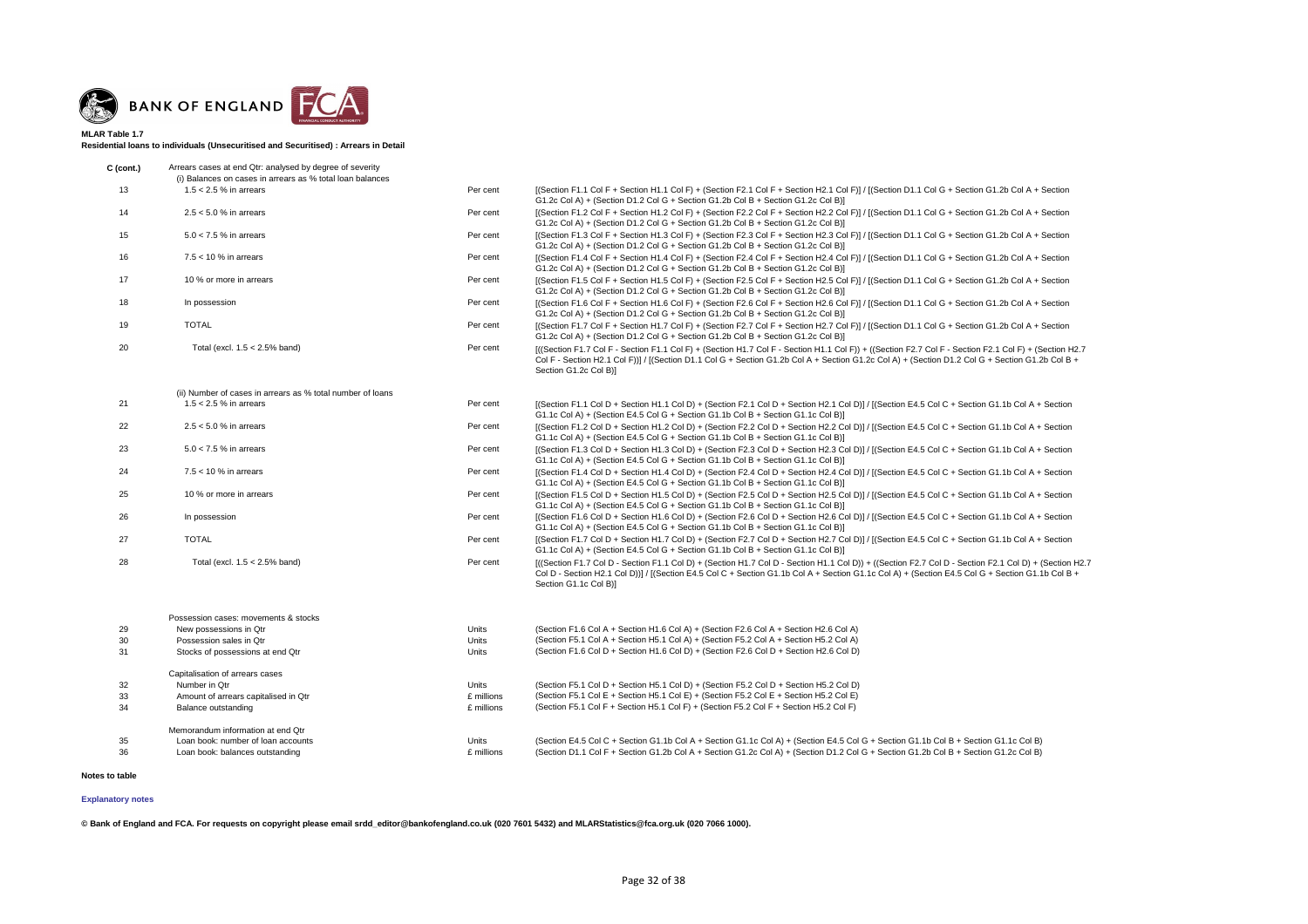

### **MLAR Table 2.1 Sectoral Analysis: New Business Volumes**

# **Residential lending to individuals**

Sub table reference

| Α              | Time series measures                        |                                                                                       |
|----------------|---------------------------------------------|---------------------------------------------------------------------------------------|
| $\mathbf{1}$   | Gross advances                              |                                                                                       |
|                | 2014 Q3                                     | Section D1.1 Col B + Section D1.2 Col B                                               |
|                | 2014 Q4                                     |                                                                                       |
|                | 2015 Q1                                     |                                                                                       |
|                | 2015 Q2                                     |                                                                                       |
|                | 2015 Q3                                     |                                                                                       |
|                | 2015 Q4                                     |                                                                                       |
| $\overline{2}$ | Net advances                                |                                                                                       |
|                | 2014 Q3                                     | Section D1.1 Col B - Section D1.1 Col C + Section D1.2 Col B - Section D1.2 Col C     |
|                | 2014 Q4                                     |                                                                                       |
|                | 2015 Q1                                     |                                                                                       |
|                | 2015 Q2                                     |                                                                                       |
|                | 2015 Q3                                     |                                                                                       |
|                | 2015 Q4                                     |                                                                                       |
| 3              | New commitments                             |                                                                                       |
|                | 2014 Q3                                     | Section D4.1d Col B - Section D4.1d Col C + Section D4.2d Col B - Section D4.2d Col C |
|                | 2014 Q4                                     |                                                                                       |
|                | 2015 Q1                                     |                                                                                       |
|                | 2015 Q2                                     |                                                                                       |
|                | 2015 Q3                                     |                                                                                       |
|                | 2015 Q4                                     |                                                                                       |
| 4              | Balances outstanding (unsecuritised): loans | Section D1.1 Col G + Section D1.2 Col G                                               |
| $\mathbf 5$    | : commitments                               | Section D4.1d Col F + Section D4.2d Col F                                             |
|                |                                             |                                                                                       |

#### **Notes to table**

# **[Explanatory notes](http://www.bankofengland.co.uk/statistics/Pages/iadb/notesiadb/capital_issues.aspx)**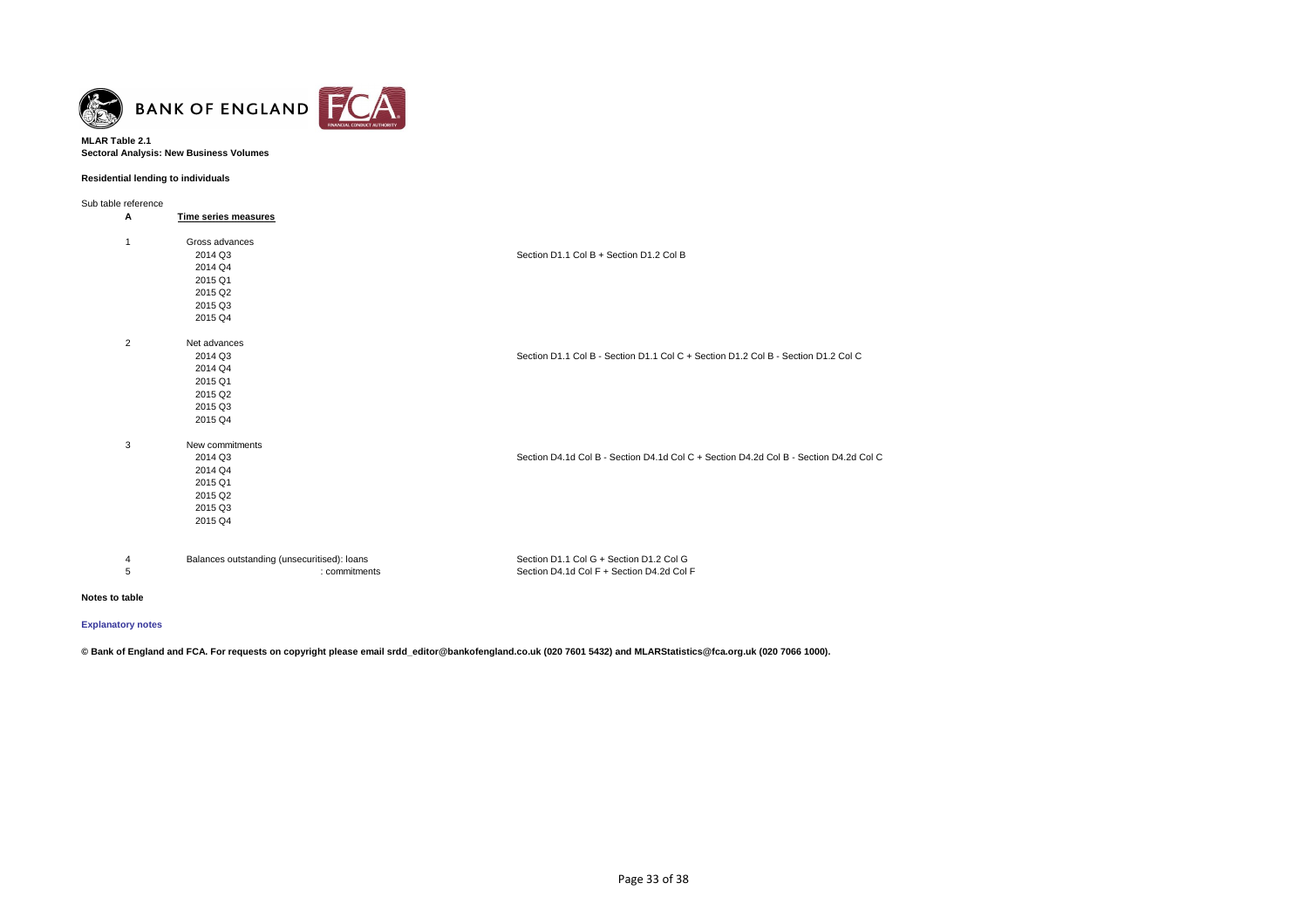

### **Sectoral Analysis: Characteristics of New Lending in latest quarter MLAR Table 2.2**

# **Residential lending to individuals**

| Sub table reference |                                          |          |                                                                                                                                     |  |  |  |
|---------------------|------------------------------------------|----------|-------------------------------------------------------------------------------------------------------------------------------------|--|--|--|
| A                   | Single period measures (latest Qtr only) |          |                                                                                                                                     |  |  |  |
|                     | Lending by interest rate basis:          |          |                                                                                                                                     |  |  |  |
|                     | Gross advances:                          |          |                                                                                                                                     |  |  |  |
|                     | Percent at fixed rates                   | Per cent | (Section D3.2 Col B + Section D3.4 Col B) / (Section D3.2 Col A + Section D3.4 Col A)                                               |  |  |  |
| 2                   | Percent at variable rates                | Per cent | (Section D3.2 Col C + Section D3.4 Col C) / (Section D3.2 Col A + Section D3.4 Col A)                                               |  |  |  |
|                     | <b>Balances</b>                          |          |                                                                                                                                     |  |  |  |
| 3                   | Percent at fixed rates                   | Per cent | (Section D3.1 Col B + Section D3.3 Col B) / (Section D3.1 Col A + Section D3.3 Col A)                                               |  |  |  |
|                     | Percent at variable rates                | Per cent | (Section D3.1 Col C + Section D3.3 Col C) / (Section D3.1 Col A + Section D3.3 Col A)                                               |  |  |  |
|                     | Interest rates on:                       |          |                                                                                                                                     |  |  |  |
|                     | Gross advances:                          |          |                                                                                                                                     |  |  |  |
| 5                   | Fixed                                    | Per cent | (Section D3.2 Col I * Section D3.2 Col B) + (Section D3.4 Col I * Section D3.4 Col B) / (Section D3.2 Col B + Section D3.4 Col B)   |  |  |  |
| 6                   | variable                                 | Per cent | (Section D3.2 Col J * Section D3.2 Col C) + (Section D3.4 Col J * Section D3.4 Col C) / (Section D3.2 Col C + Section D3.4 Col C)   |  |  |  |
|                     | All                                      | Per cent | (Section D3.2 Col H * Section D3.2 Col A) + (Section D3.4 Col H * Section D3.4 Col A) / (Section D3.2 Col A + Section D3.4 Col A)   |  |  |  |
|                     | Balances:                                |          |                                                                                                                                     |  |  |  |
| 8                   | Fixed                                    | Per cent | (Section D3.1 Col I * Section D3.1 Col B) + (Section D3.3 Col I * Section D3.3 Col B) / (Section D3.1 Col B + Section D3.3 Col B)   |  |  |  |
| 9                   | Variable                                 | Per cent | (Section D3.1 Col J * Section D3.1 Col C) + (Section D3.3 Col J * Section D3.3 Col C) / (Section D3.1 Col C + Section D3.3 Col C)   |  |  |  |
| 10                  | All                                      | Per cent | (Section D3.1 Col H * Section D3.1 Col A) + (Section D3.3 Col H * Section D3.3 Col A) / (Section D3.1 Col A + Section D3.3 Col A)   |  |  |  |
|                     | LTV:                                     |          |                                                                                                                                     |  |  |  |
| 11                  | <75%                                     | Per cent | (Section E1.7 Col A * Section E1.14 Col A) + (Section E2.7 Col A * Section E2.14 Col A) / (Section D1.1 Col B + Section D1.2 Col B) |  |  |  |
| 12                  | 75 to 90%                                | Per cent | (Section E1.7 Col B * Section E1.14 Col B) + (Section E2.7 Col B * Section E2.14 Col B) / (Section D1.1 Col B + Section D1.2 Col B) |  |  |  |
| 13                  | 90 to 95%                                | Per cent | (Section E1.7 Col C * Section E1.14 Col C) + (Section E2.7 Col C * Section E2.14 Col C) / (Section D1.1 Col B + Section D1.2 Col B) |  |  |  |
| 14                  | Over 95%                                 | Per cent | (Section E1.7 Col D * Section E1.14 Col D) + (Section E2.7 Col D * Section E2.14 Col D) / (Section D1.1 Col B + Section D1.2 Col B) |  |  |  |
|                     |                                          |          |                                                                                                                                     |  |  |  |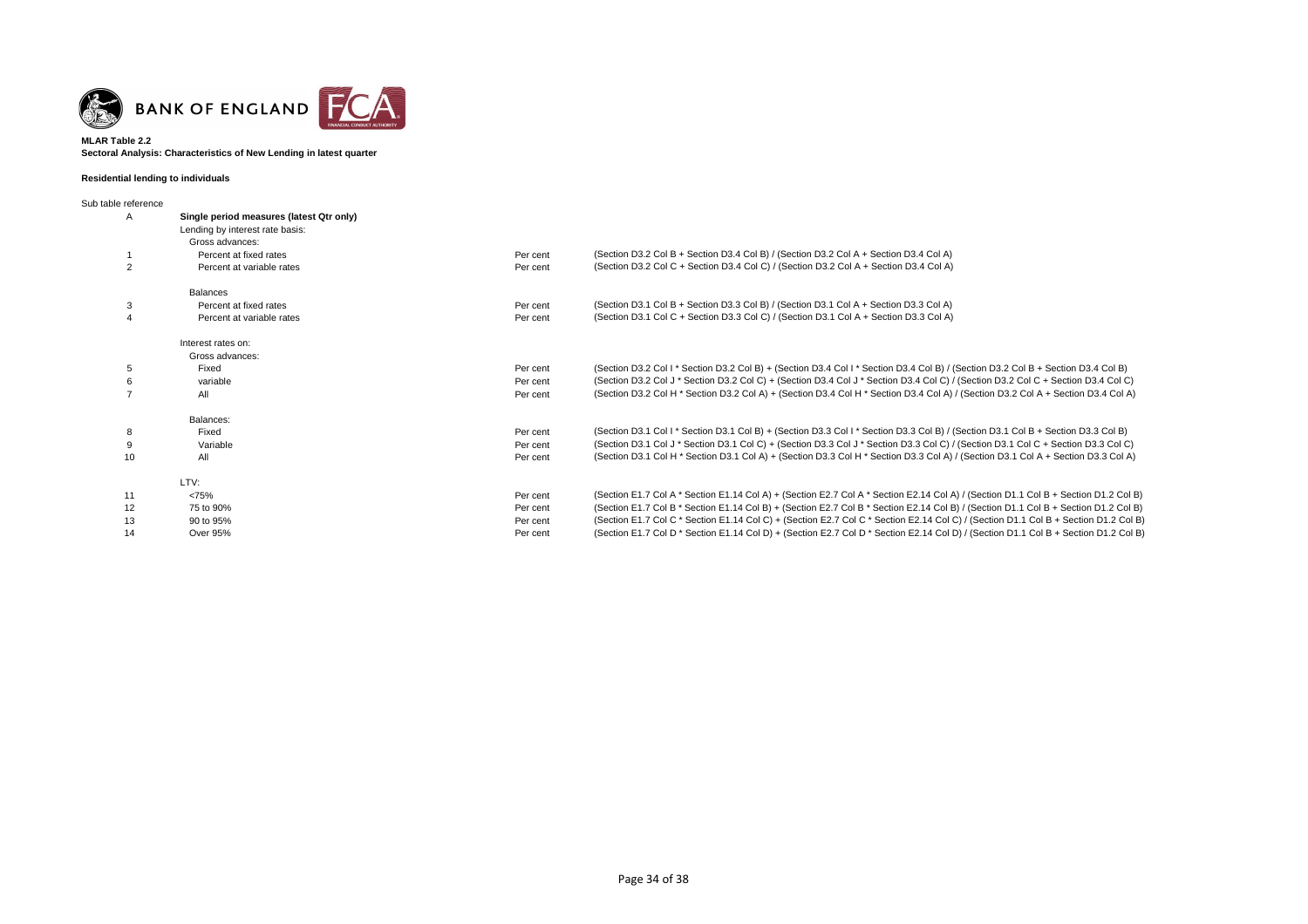

# **Sectoral Analysis: Characteristics of New Lending in latest quarter**

| A (cont.) |                                                |          |                                                                                                                                                                                                                                                                                                                                                                                                           |
|-----------|------------------------------------------------|----------|-----------------------------------------------------------------------------------------------------------------------------------------------------------------------------------------------------------------------------------------------------------------------------------------------------------------------------------------------------------------------------------------------------------|
|           | High Inc Mult by LTV:                          |          |                                                                                                                                                                                                                                                                                                                                                                                                           |
| 15        | Over 90 to 95%                                 | Per cent | (Section E1.4 Col C + Section E1.5 Col C + Section E1.11 Col C + Section E1.12 Col C + Section E2.4 Col C + Section E2.5 Col C + Section E2.11<br>Col C + Section E2.12 Col C ) / (Section D1.1 Col B + Section D1.2 Col B)                                                                                                                                                                               |
| 16        | <b>Over 95%</b>                                | Per cent | (Section E1.4 Col D + Section E1.5 Col D + Section E1.11 Col D + Section E1.12 Col D + Section E2.4 Col D + Section E2.5 Col D + Section E2.11<br>Col D + Section E2.12 Col D ) / (Section D1.1 Col B + Section D1.2 Col B)                                                                                                                                                                               |
| 17        | All over 90%                                   | Per cent | (Section E1.4 Col C + Section E1.5 Col C + Section E1.4 Col D + Section E1.5 Col D + Section E1.11 Col C + Section E1.12 Col C + Section E1.11<br>Col D + Section E1.12 Col D + Section E2.4 Col C + Section E2.5 Col C + Section E2.4 Col D + Section E2.5 Col D + Section E2.11 Col C + Section<br>E2.12 Col C + Section E2.11 Col D + Section E2.12 Col D) / (Section D1.1 Col B + Section D1.2 Col B) |
|           | With Impaired credit history (Regulated only): |          |                                                                                                                                                                                                                                                                                                                                                                                                           |
| 18        | Advances                                       | Per cent | Section E3.1 Col B / Section E3.3 Col B                                                                                                                                                                                                                                                                                                                                                                   |
| 19        | <b>Balances</b>                                | Per cent | Section E3.1 Col D / Section E3.3 Col D                                                                                                                                                                                                                                                                                                                                                                   |
|           | By purpose (Regulated only):                   |          |                                                                                                                                                                                                                                                                                                                                                                                                           |
| 20        | Advances:                                      |          |                                                                                                                                                                                                                                                                                                                                                                                                           |
| 21        | House purchase                                 | Per cent | (Section E6.1a Col B + Section E6.1b Col B + Section E6.2 Col B) / Section E6.8 Col B                                                                                                                                                                                                                                                                                                                     |
| 22        | Further advance                                | Per cent | Section E6.3 Col B / Section E6.8 Col B                                                                                                                                                                                                                                                                                                                                                                   |
| 23        | Remortgage                                     | Per cent | (Section E6.4 Col B + Section E6.5 Col B) / Section E6.8 Col B                                                                                                                                                                                                                                                                                                                                            |
| 24        | Other                                          | Per cent | (Section E6.6 Col B + Section E6.7 Col B) / Section E6.8 Col B                                                                                                                                                                                                                                                                                                                                            |
|           | Balances:                                      |          |                                                                                                                                                                                                                                                                                                                                                                                                           |
| 25        | House purchase                                 | Per cent | (Section E6.1a Col D + Section E6.1b Col D + Section E6.2 Col D) / Section E6.8 Col D                                                                                                                                                                                                                                                                                                                     |
| 26        | Further advance                                | Per cent | Section E6.3 Col D / Section E6.8 Col D                                                                                                                                                                                                                                                                                                                                                                   |
| 27        | Remortgage                                     | Per cent | (Section E6.5 Col D + Section E6.8 Col D) / Section E6.6 Col D                                                                                                                                                                                                                                                                                                                                            |
| 28        | Other                                          | Per cent | (Section E6.6 Col D + Section E6.7 Col D) / Section E6.8 Col D                                                                                                                                                                                                                                                                                                                                            |
|           | Loans in arrears (Unsecuritised):              |          |                                                                                                                                                                                                                                                                                                                                                                                                           |
| 29        | New cases as % arrears stocks                  | Per cent | Section F3.1 Col C / Section F3.7 Col F                                                                                                                                                                                                                                                                                                                                                                   |
|           | Arrears cases at end gtr:                      |          |                                                                                                                                                                                                                                                                                                                                                                                                           |
| 30        | Balances as % total loan balances              | Per cent | Section F3.7 Col F / (Section D1.1 Col G + Section D1.2 Col G)                                                                                                                                                                                                                                                                                                                                            |
| 31        | Performance of arrears cases in gtr            | Per cent | Section F3.7 Col G                                                                                                                                                                                                                                                                                                                                                                                        |

# **Notes to table**

# **[Explanatory notes](http://www.bankofengland.co.uk/statistics/Pages/iadb/notesiadb/capital_issues.aspx)**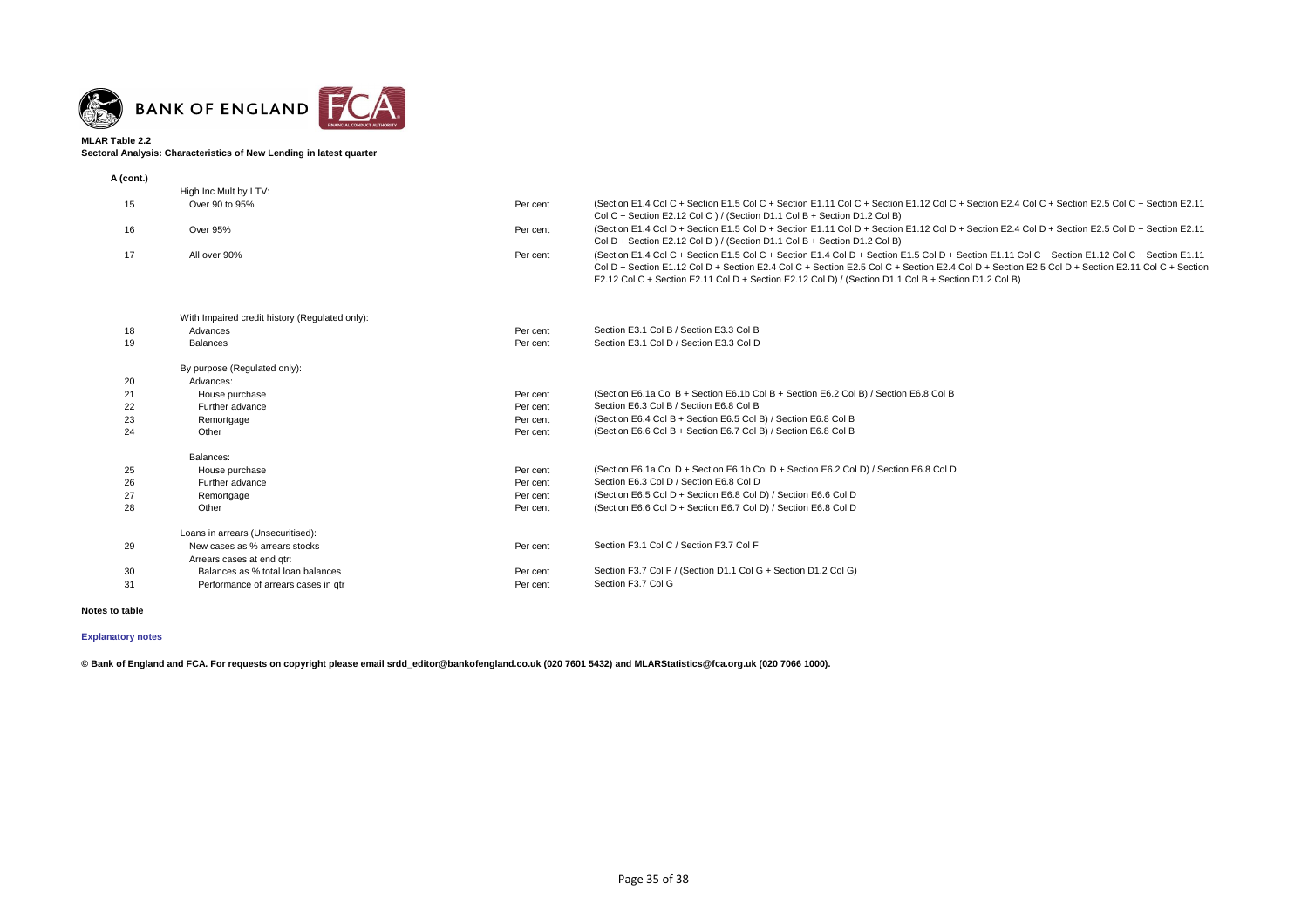

### **Table (1) Residential loans to individuals**

# **Residential loans to individuals: Regulated and Non-regulated**

| Sub table reference |                                                 |            | Reference to detailed Table | Sub table reference |
|---------------------|-------------------------------------------------|------------|-----------------------------|---------------------|
| Α                   | <b>New business volumes</b>                     |            |                             |                     |
|                     | Gross advances                                  | £ millions | 1.21                        | C <sub>1</sub>      |
|                     | Net advances                                    | £ millions | 1.21                        | C <sub>2</sub>      |
|                     | New commitments                                 | £ millions | 1.21                        | C <sub>3</sub>      |
| B                   | New business characteristics: gross advances    |            |                             |                     |
|                     | Interest rates: basis and average rates         |            |                             |                     |
|                     | Per cent of business at fixed rates             | Per cent   | 1.22                        | C <sub>1</sub>      |
|                     | Overall weighted average interest rates:        |            |                             |                     |
|                     | Fixed rate loans                                | Per cent   | 1.22                        | C11                 |
|                     | Variable rate loans                             | Per cent   | 1.22                        | C <sub>12</sub>     |
|                     | <b>All loans</b>                                | Per cent   | 1.22                        | C <sub>13</sub>     |
|                     | Purpose of Ioan                                 |            |                             |                     |
|                     | (i) As per cent of gross advances (£ amounts)   |            |                             |                     |
|                     | House purchase                                  | Per cent   | 1.33                        | C <sub>1</sub>      |
|                     | Of which: First time buyers                     | Per cent   | 1.33                        | C <sub>2</sub>      |
|                     | Buy to let                                      | Per cent   | 1.33                        | C <sub>4</sub>      |
|                     | Other                                           | Per cent   | 1.33                        | C <sub>3</sub>      |
|                     | Further advances                                | Per cent   | 1.33                        | C <sub>5</sub>      |
|                     | Remortgage                                      | Per cent   | 1.33                        | C6                  |
|                     | Other                                           | Per cent   | 1.33                        | C9                  |
|                     | (ii) As per cent of New Commitments (£ amounts) |            |                             |                     |
|                     | House purchase                                  | Per cent   | 1.33                        | C17                 |
|                     | Remortgage                                      | Per cent   | 1.33                        | C18                 |
|                     | Other                                           | Per cent   | 1.33                        | C <sub>19</sub>     |
|                     |                                                 |            |                             |                     |

### **Notes to table**

### **[Explanatory notes](http://www.bankofengland.co.uk/statistics/Pages/iadb/notesiadb/capital_issues.aspx)**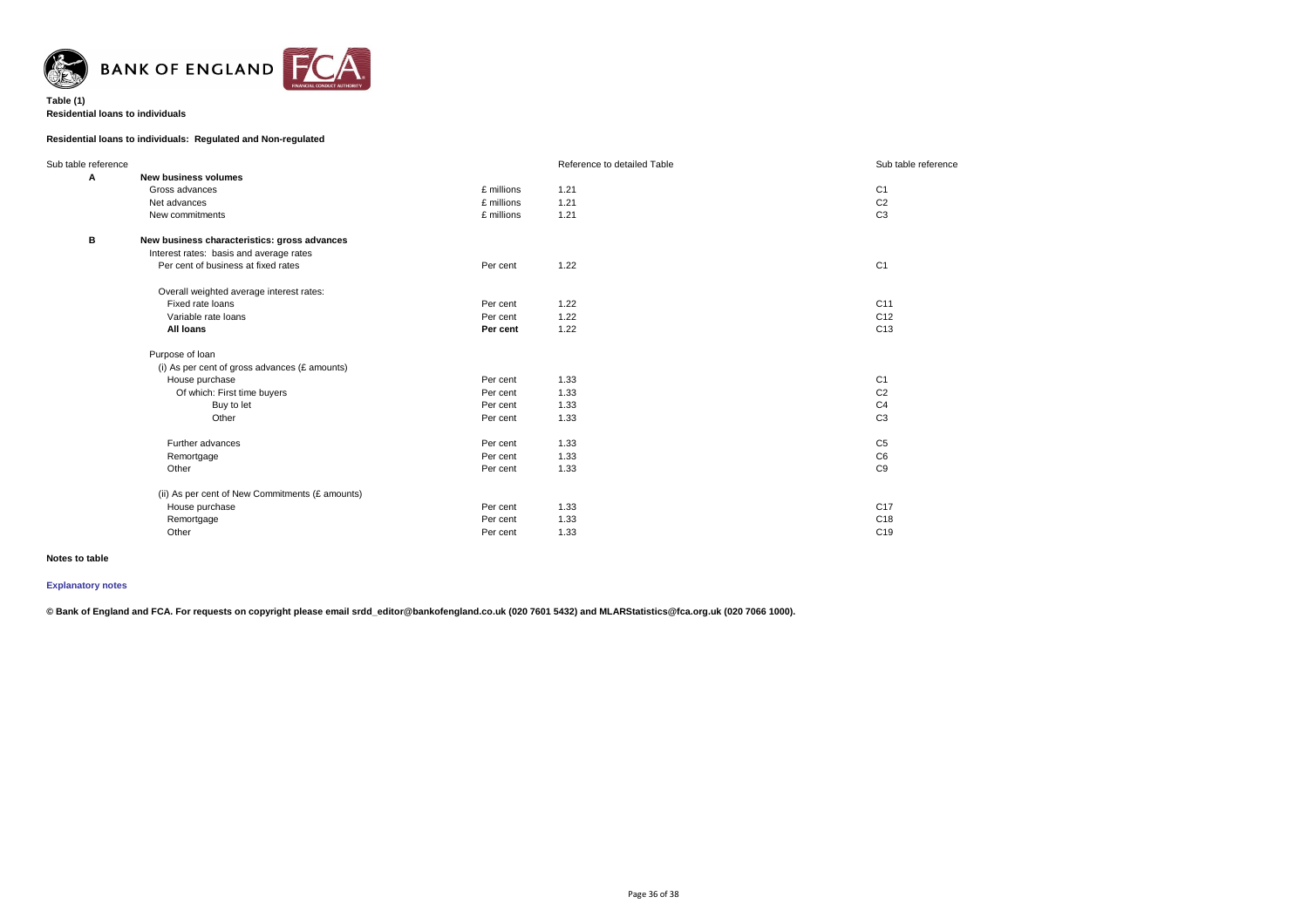

### **Table (2) Residential loans to individuals**

# **Residential loans to individuals: Regulated and Non-regulated**

| Sub table reference |                                                                        |            | Reference to detailed Table | Sub table reference |  |  |
|---------------------|------------------------------------------------------------------------|------------|-----------------------------|---------------------|--|--|
| В                   | New business characteristics: gross advances - continued               |            |                             |                     |  |  |
|                     | Loan to Value (LTV) and Income Multiple                                |            |                             |                     |  |  |
|                     | LTV: Per cent of gross advances (£ amounts)                            |            |                             |                     |  |  |
|                     | Under 75%                                                              | Per cent   | 1.31                        | C <sub>17</sub>     |  |  |
|                     | $75 < 90\%$                                                            | Per cent   | 1.31                        | C <sub>18</sub>     |  |  |
|                     | $90 < 95\%$                                                            | Per cent   | 1.31                        | C <sub>19</sub>     |  |  |
|                     | Over 95%                                                               | Per cent   | 1.31                        | C <sub>20</sub>     |  |  |
|                     | LTV and income multiple (a): Per cent of gross advances ( $E$ amounts) |            |                             |                     |  |  |
|                     | Over $90 < 95\%$                                                       | Per cent   | 1.31                        | C <sub>24</sub>     |  |  |
|                     | <b>Over 95%</b>                                                        | Per cent   | 1.31                        | C <sub>27</sub>     |  |  |
|                     | All over 90%                                                           | Per cent   | 1.31                        | C <sub>30</sub>     |  |  |
|                     | Credit History: as per cent of gross advances (£ amount)               |            |                             |                     |  |  |
|                     | Loans with impaired credit history                                     | Per cent   | 1.32                        | C <sub>1</sub>      |  |  |
|                     | Loans without impaired credit history                                  | Per cent   | 1.32                        | $1 - C1$            |  |  |
| C                   | Loan book position at end of period                                    |            |                             |                     |  |  |
|                     | Loan balances outstanding at end of period                             |            |                             |                     |  |  |
|                     | Unsecuritised                                                          | £ millions | 1.11                        | A7                  |  |  |
|                     | Securitised                                                            | £ millions | 1.11                        | A <sub>8</sub>      |  |  |
|                     | Overall residential loans to individuals                               | £ millions | 1.11                        | A <sub>9</sub>      |  |  |

### **Notes to table**

# **[Explanatory notes](http://www.bankofengland.co.uk/statistics/Pages/iadb/notesiadb/capital_issues.aspx)**